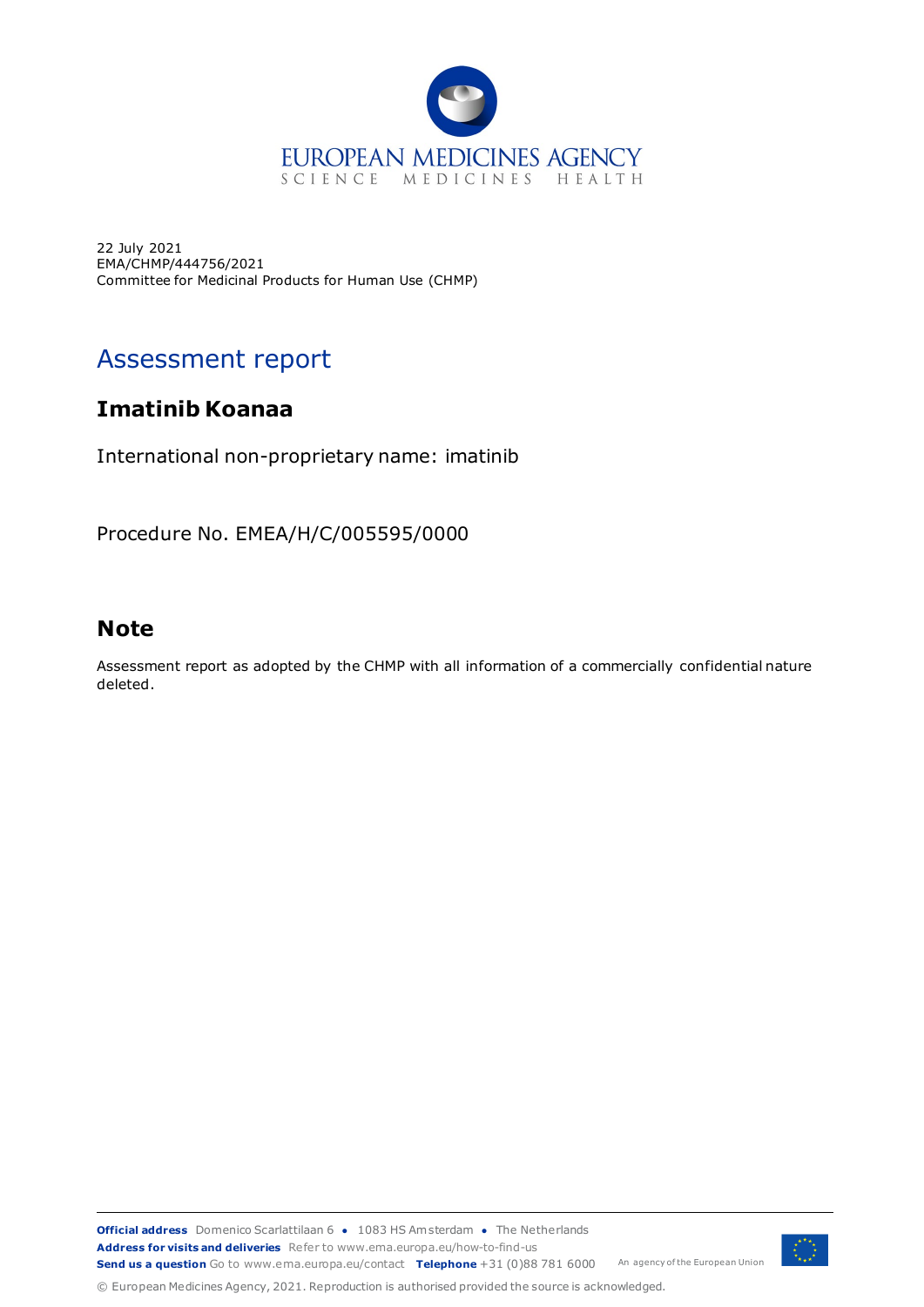# **Administrative information**

| Name of the medicinal product:                                  | Imatinib Koanaa                                                                                                                                                                                                                                                                                                                                                                                                                                                                                                                                                                                                                                                                                                                                                                                                                                                                                                                                                                                 |
|-----------------------------------------------------------------|-------------------------------------------------------------------------------------------------------------------------------------------------------------------------------------------------------------------------------------------------------------------------------------------------------------------------------------------------------------------------------------------------------------------------------------------------------------------------------------------------------------------------------------------------------------------------------------------------------------------------------------------------------------------------------------------------------------------------------------------------------------------------------------------------------------------------------------------------------------------------------------------------------------------------------------------------------------------------------------------------|
| <b>Applicant:</b>                                               | KOANAA Healthcare GmbH<br>Fehrgasse 7<br>2401 Fischamend<br><b>AUSTRIA</b>                                                                                                                                                                                                                                                                                                                                                                                                                                                                                                                                                                                                                                                                                                                                                                                                                                                                                                                      |
| <b>Active substance:</b>                                        | <b>IMATINIB MESILATE</b>                                                                                                                                                                                                                                                                                                                                                                                                                                                                                                                                                                                                                                                                                                                                                                                                                                                                                                                                                                        |
| <b>International Nonproprietary</b><br><b>Name/Common Name:</b> | imatinib                                                                                                                                                                                                                                                                                                                                                                                                                                                                                                                                                                                                                                                                                                                                                                                                                                                                                                                                                                                        |
| Pharmaco-therapeutic group                                      | OTHER ANTINEOPLASTIC AGENTS,                                                                                                                                                                                                                                                                                                                                                                                                                                                                                                                                                                                                                                                                                                                                                                                                                                                                                                                                                                    |
| (ATC Code):                                                     | (L01XE01)<br>Imatinib is indicated for the treatment of                                                                                                                                                                                                                                                                                                                                                                                                                                                                                                                                                                                                                                                                                                                                                                                                                                                                                                                                         |
| Therapeutic indication(s):                                      | adult and paediatric patients with newly diagnosed<br>Philadelphia chromosome (bcr-abl) positive (Ph+)<br>chronic myeloid leukaemia (CML) for whom bone<br>marrow transplantation is not considered as the first<br>line of treatment.<br>adult and paediatric patients with Ph+ CML in<br>chronic phase after failure of interferon-alpha<br>therapy, or in accelerated phase or blast crisis.<br>adult and paediatric patients with newly diagnosed<br>Philadelphia chromosome positive acute<br>lymphoblastic leukaemia (Ph+ ALL) integrated with<br>chemotherapy.<br>adult patients with relapsed or refractory Ph+ ALL as<br>monotherapy.<br>adult patients with<br>myelodysplastic/myeloproliferative diseases<br>(MDS/MPD) associated with platelet-derived growth<br>factor receptor (PDGFR) gene re-arrangements.<br>adult patients with advanced hypereosinophilic<br>$\bullet$<br>syndrome (HES) and/or chronic eosinophilic<br>leukaemia (CEL) with FIP1L1-PDGFRa<br>rearrangement. |
|                                                                 | Imatinib is indicated for<br>the treatment of adult patients with Kit (CD 117)<br>$\bullet$<br>positive unresectable and/or metastatic malignant<br>gastrointestinal stromal tumours (GIST).<br>the adjuvant treatment of adult patients who are at<br>significant risk of relapse following resection of Kit<br>(CD117)-positive GIST. Patients who have a low or<br>very low risk of recurrence should not receive<br>adjuvant treatment.                                                                                                                                                                                                                                                                                                                                                                                                                                                                                                                                                     |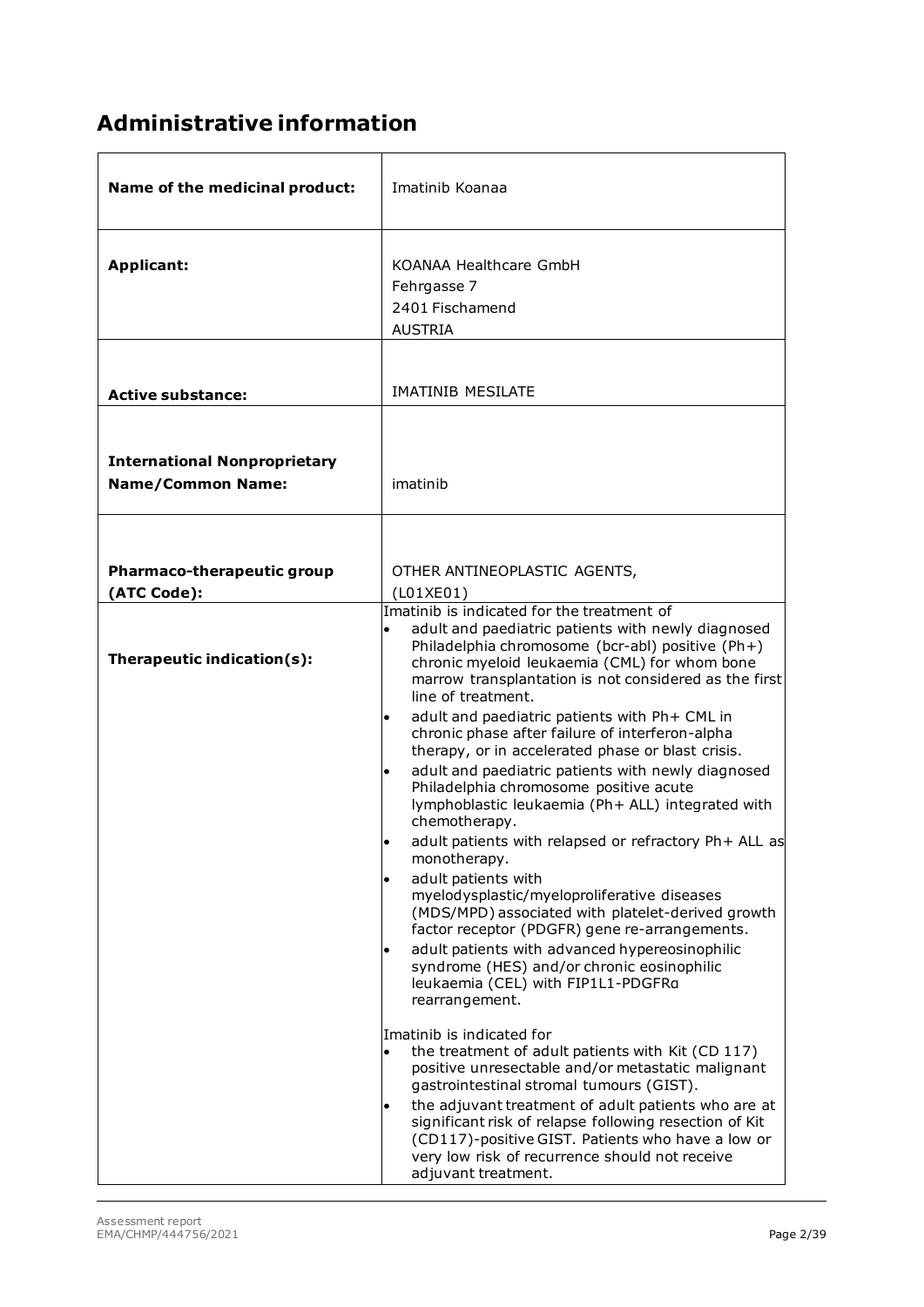|                                | the treatment of adult patients with unresectable<br>$\bullet$ |
|--------------------------------|----------------------------------------------------------------|
|                                | dermatofibrosarcoma protuberans (DFSP) and adult               |
|                                | patients with recurrent and/or metastatic DFSP who             |
|                                | are not eligible for surgery.                                  |
|                                | In adult and paediatric patients, the effectiveness of         |
|                                | Imatinib is based on overall haematological and                |
|                                | cytogenetic response rates and progression-free                |
|                                | survival in CML, on haematological and cytogenetic             |
|                                | response rates in Ph+ ALL, MDS/MPD, on                         |
|                                | haematological response rates in HES/CEL and on                |
|                                | objective response rates in adult patients with                |
|                                | unresectable and/or metastatic GIST and DFSP and on            |
|                                | recurrence-free survival in adjuvant GIST. The                 |
|                                | experience with Imatinib in patients with MDS/MPD              |
|                                | associated with PDGFR gene re-arrangements is very             |
|                                | limited (see section 5.1). Except in newly diagnosed           |
|                                | chronic phase CML, there are no controlled trials              |
|                                | demonstrating a clinical benefit or increased survival         |
|                                | for these diseases.                                            |
|                                |                                                                |
| <b>Pharmaceutical form(s):</b> | Oral solution                                                  |
|                                |                                                                |
| Strength(s):                   | 80 mg/mL                                                       |
|                                |                                                                |
| Route(s) of administration:    | Oral use                                                       |
|                                |                                                                |
| Packaging:                     | bottle (PET)                                                   |
|                                |                                                                |
| Package size(s):               | 1 bottle $+$ 1 oral syringe with adaptor                       |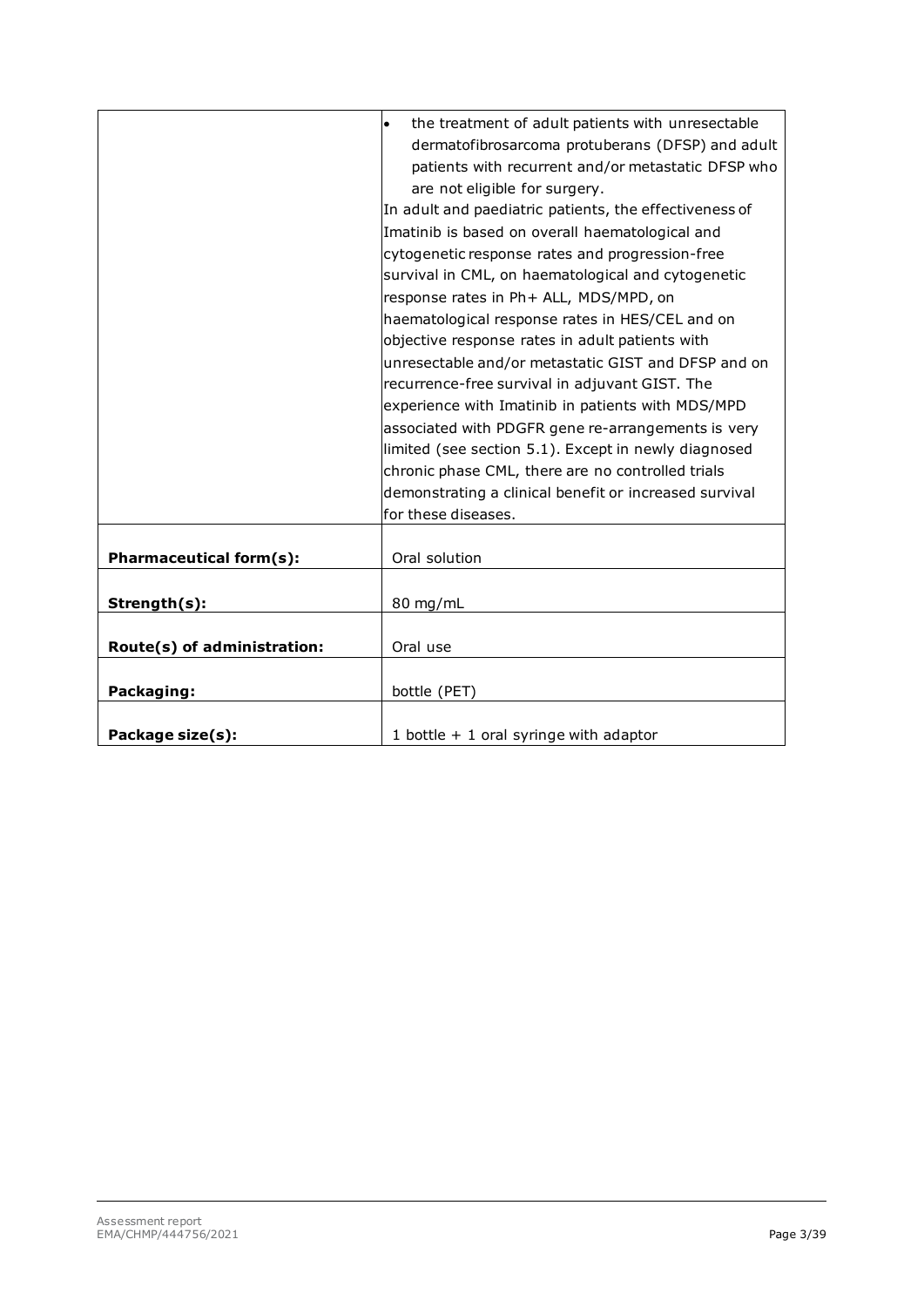# **Table of contents**

| 2.2.5. Conclusions on the chemical, pharmaceutical and biological aspects18 |  |
|-----------------------------------------------------------------------------|--|
|                                                                             |  |
|                                                                             |  |
|                                                                             |  |
|                                                                             |  |
|                                                                             |  |
|                                                                             |  |
|                                                                             |  |
|                                                                             |  |
|                                                                             |  |
|                                                                             |  |
|                                                                             |  |
|                                                                             |  |
|                                                                             |  |
|                                                                             |  |
|                                                                             |  |
|                                                                             |  |
|                                                                             |  |
|                                                                             |  |
|                                                                             |  |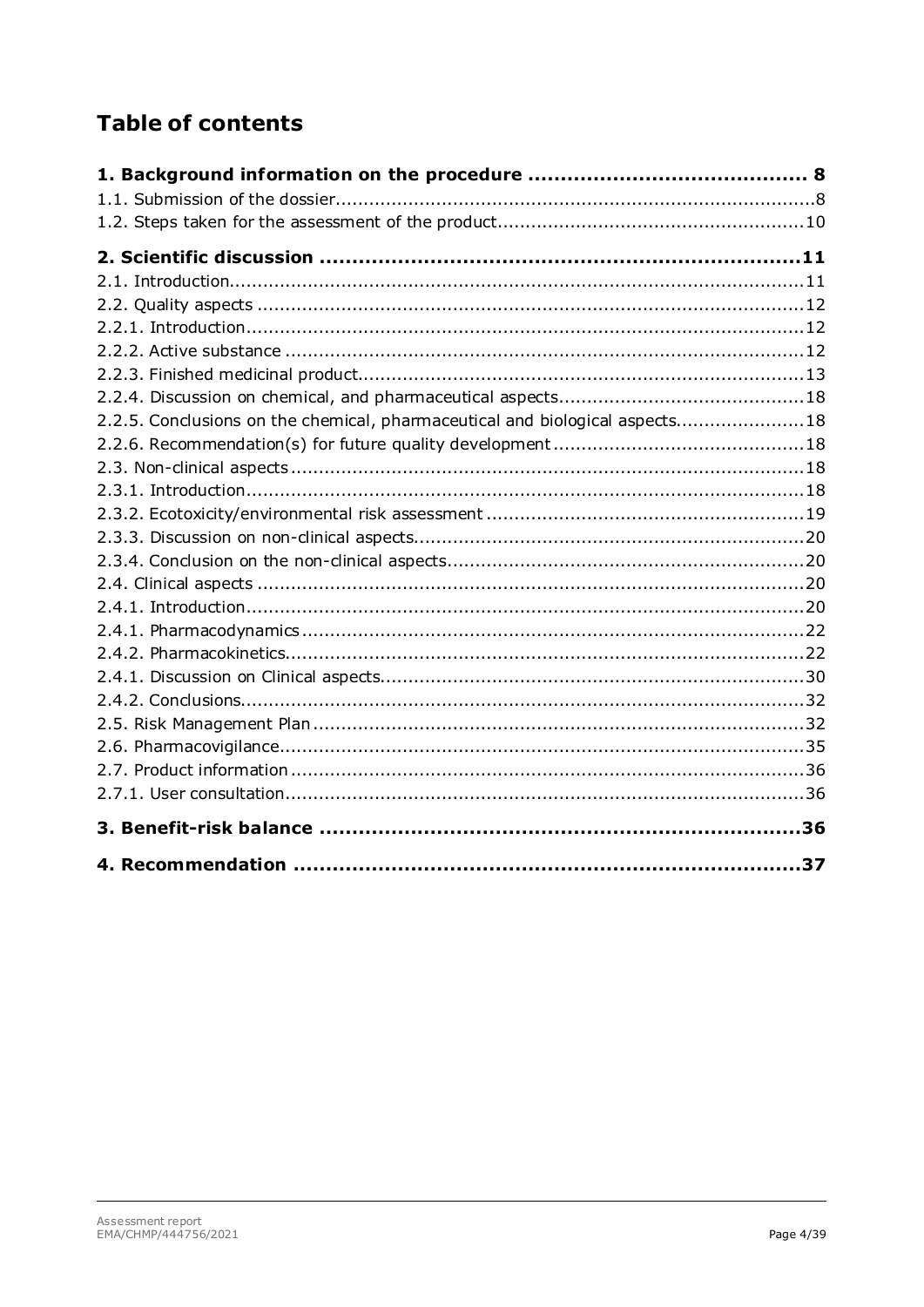# **List of abbreviations**

| AGP          | Acid glycoprotein                                          |
|--------------|------------------------------------------------------------|
| <b>ALL</b>   | Acute lymphoblastic leukaemia                              |
| <b>ANOVA</b> | Analysis of variance                                       |
| <b>AS</b>    | active substance                                           |
| <b>AUC</b>   | Area under graph                                           |
| <b>CCyR</b>  | Complete cytogenetic response                              |
| <b>CEL</b>   | Chronic eosinophilic leukaemia                             |
| <b>CEP</b>   | Certificate of Suitability of the European Pharmacopoeia   |
| CHMP.        | Committee for Medicinal Products for Human Use             |
| Cmax         | Maximum concentration                                      |
| Cmin         | Minimum concentration                                      |
| <b>CML</b>   | Chronic myeloid leukaemia                                  |
| CP           | Chronic phase                                              |
| CR.          | Complete remission                                         |
| CrCL         | Creatinine clearance                                       |
| <b>CSF</b>   | Colony stimulating factor                                  |
| CV.          | Coefficient of variation                                   |
| <b>CYP</b>   | Cytochrome                                                 |
| <b>DCP</b>   | Decentralised prodecure                                    |
| <b>DFSP</b>  | Dermatofibrosarcoma protuberans                            |
| DHMA         | Danish Health Medicines Agency                             |
| DLT          | Dose-limiting toxicities                                   |
| EC           | European Commission                                        |
| EFS          | Event-free survival                                        |
| EMA          | European Medicines Agency                                  |
| <b>EORTC</b> | European Organisation for Research and Treatment of Cancer |
| <b>ERA</b>   | <b>Environmental Risk Assessment</b>                       |
| <b>FP</b>    | finished product                                           |
| GC           | gas chromatography                                         |
| <b>GCP</b>   | <b>Good Clinical Practice</b>                              |
| GC-MS        | gas chromatography-mass spectrometry                       |
| GIST         | Gastrointestinal stromal tumours                           |
| <b>HES</b>   | Hypereosinophilic syndrome                                 |
| <b>HPLC</b>  | high performance liquid chromatography                     |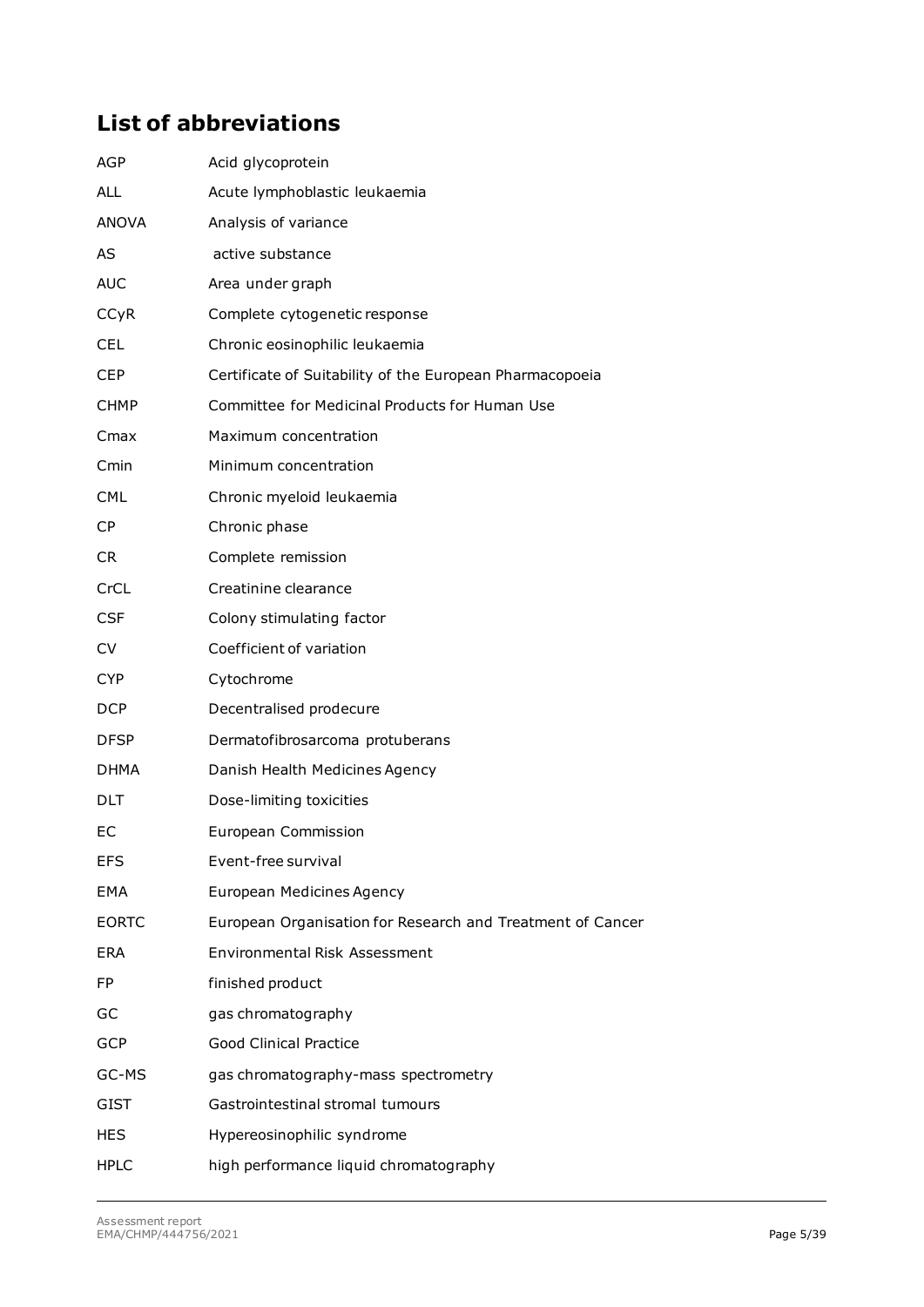| <b>ICH</b>    | International Conference on Harmonisation                 |
|---------------|-----------------------------------------------------------|
| <b>IECBPH</b> | Independent Ethics Committee Brij Psychiatry Hospital     |
| ICP-MS        | inductively coupled plasma -mass spectrometry             |
| <b>IFN</b>    | Interferon                                                |
| IMP           | Investigational medicinal product                         |
| IR.           | infrared sprectrometry                                    |
| <b>IRIS</b>   | International Randomized Interferon Study                 |
| <b>ISR</b>    | Incurred sample reanalysis                                |
| <b>JECFA</b>  | Joint FAO/WHO Expert Committee on Food Additives          |
| LC            | Liquid chromatography                                     |
| LC/MS-MS      | Liquid chromatography/mass spectrometry-mass spectrometry |
| <b>LDPE</b>   | low density polyethylene                                  |
| <b>LLOQ</b>   | Lower limit of quantification                             |
| <b>MAA</b>    | Marketing Application Authorisation                       |
| <b>MDS</b>    | Myelodysplastic                                           |
| MHRA          | Medicines and Healthcare products Regulatory Agency       |
| <b>MO</b>     | major objection                                           |
| MPA           | Medical Products Agency (Sweden)                          |
| <b>MPD</b>    | Myeloproliferative diseases                               |
| <b>MRP</b>    | Mutual recognition procedure                              |
| МS            | Mass spectrometry                                         |
| MTD           | Maximum tolerated dose                                    |
| <b>OOS</b>    | out of specifications                                     |
| OS            | Overall survival                                          |
| <b>PD</b>     | Pharmacodynamics                                          |
| <b>PDGFR</b>  | Platelet-derived growth factor receptor                   |
| <b>PET</b>    | polyethylene terephthalate                                |
| <b>PFS</b>    | Progression-free survival                                 |
| Ph            | Philadelphia                                              |
| Ph. Eur.      | European Pharmacopoeia                                    |
| <b>PK</b>     | Pharmacokinetics                                          |
| R.            | Reference Product                                         |
| <b>RH</b>     | relative humidity                                         |
| <b>ROC</b>    | Receiver operating curve                                  |
| <b>SAE</b>    | Serious adverse events                                    |
| <b>SCF</b>    | Stem cell factor                                          |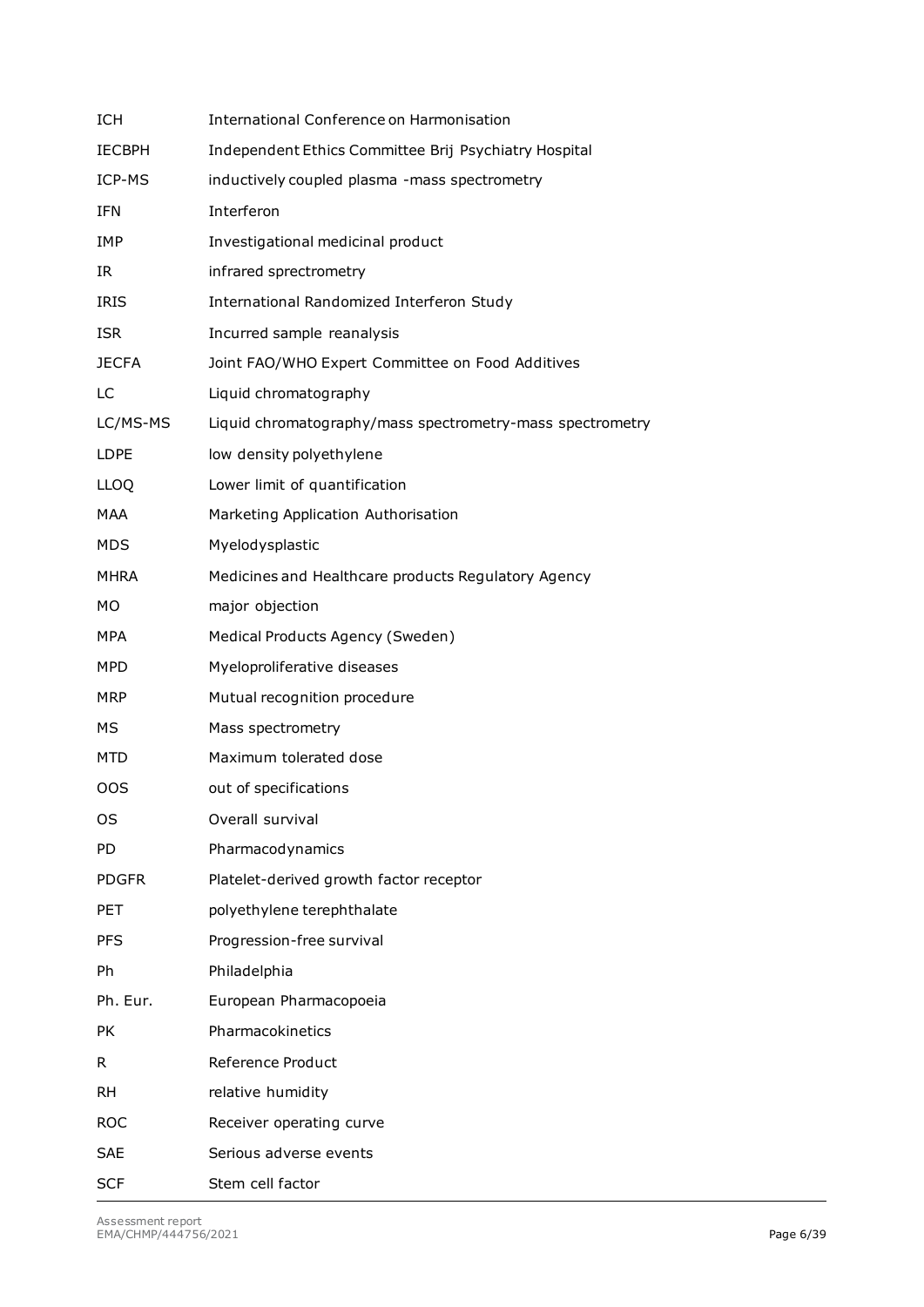| SCT          | Stem cell transplantation                       |
|--------------|-------------------------------------------------|
| SD           | Standard deviation                              |
| SmPC         | Summary of Product Characteristics              |
| SOP          | Standard operating procedure                    |
| SS           | Steady state                                    |
| SWOG         | Southwest Oncology Group                        |
| т            | <b>Test Product</b>                             |
| TE-EPE lined | tamper evident-expanded polyethylene foam liner |
| TK           | Tyrosine kinase                                 |
| <b>TTP</b>   | Time to progression                             |
| UV           | ultra violet spectrometry                       |
| <b>WBC</b>   | White blood cell                                |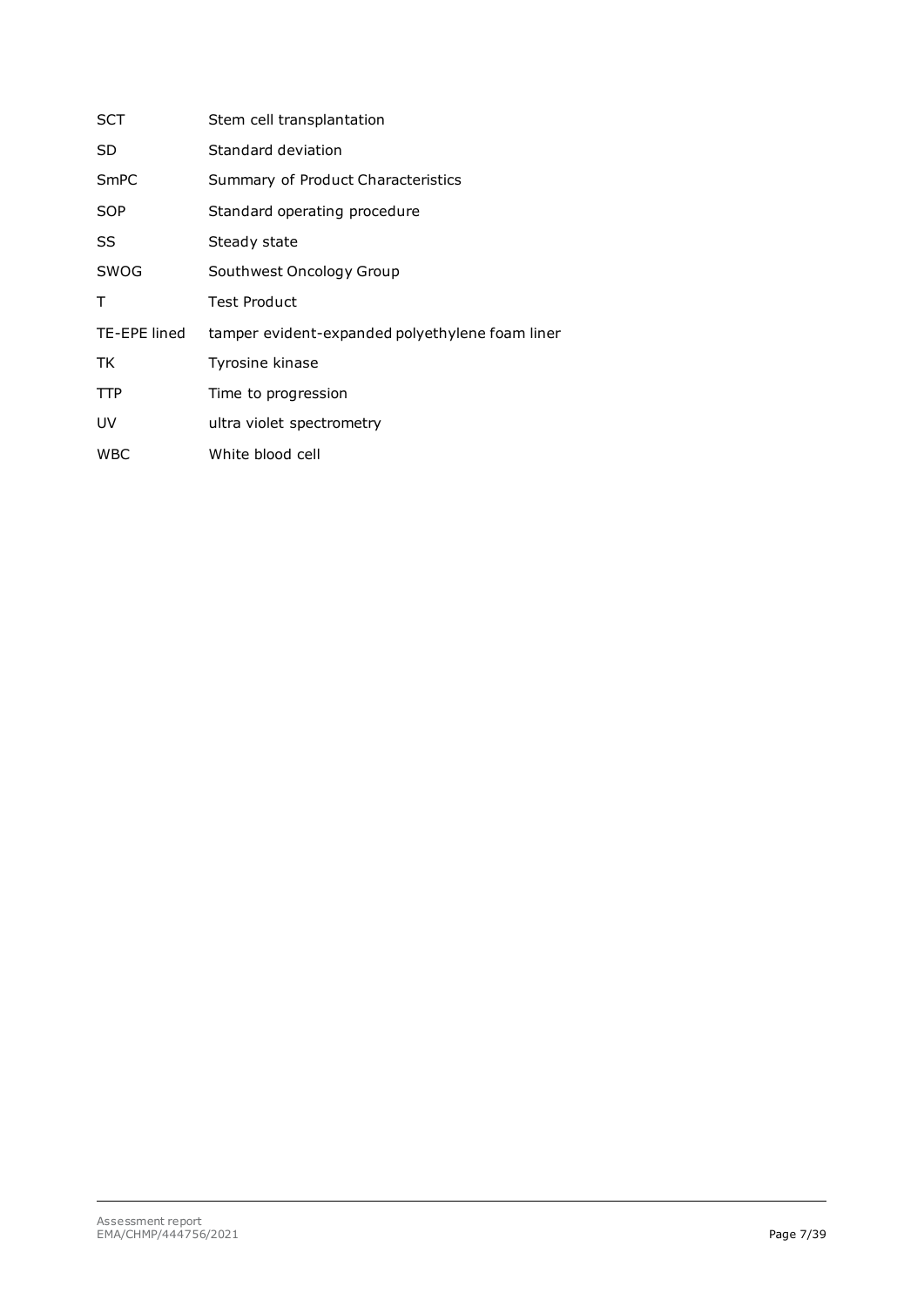# <span id="page-7-0"></span>**1. Background information on the procedure**

## <span id="page-7-1"></span>*1.1. Submission of the dossier*

The applicant KOANAA Healthcare GmbH submitted on 26 June 2020 an application for marketing authorisation to the European Medicines Agency (EMA) for Imatinib Koanaa, through the centralised procedure under Article 3 (3) of Regulation (EC) No. 726/2004– 'Generic of a Centrally authorised product'. The eligibility to the centralised procedure was agreed upon by the EMA/CHMP on 26 March 2020.

The application concerns a hybrid medicinal product as defined in Article 10(3) of Directive 2001/83/EC and refers to a reference product, as defined in Article 10 (2)(a) of Directive 2001/83/EC, for which a marketing authorisation is or has been granted in in the Union on the basis of a complete dossier in accordance with Article 8(3) of Directive 2001/83/EC.

The applicant applied for the following indication.

Imatinib is indicated for the treatment of

- adult and paediatric patients with newly diagnosed Philadelphia chromosome (bcr-abl) positive (Ph+) chronic myeloid leukaemia (CML) for whom bone marrow transplantation is not considered as the first line of treatment.
- adult and paediatric patients with Ph+ CML in chronic phase after failure of interferon-alpha therapy, or in accelerated phase or blast crisis.
- adult and paediatric patients with newly diagnosed Philadelphia chromosome positive acute lymphoblastic leukaemia (Ph+ ALL) integrated with chemotherapy.
- adult patients with relapsed or refractory Ph+ ALL as monotherapy.
- adult patients with myelodysplastic/myeloproliferative diseases (MDS/MPD) associated with platelet-derived growth factor receptor (PDGFR) gene re-arrangements.
- adult patients with advanced hypereosinophilic syndrome (HES) and/or chronic eosinophilic leukaemia (CEL) with FIP1L1-PDGFRα rearrangement.

Imatinib is indicated for

- the treatment of adult patients with Kit (CD 117) positive unresectable and/or metastatic malignant gastrointestinal stromal tumours (GIST).
- the adjuvant treatment of adult patients who are at significant risk of relapse following resection of Kit (CD117)-positive GIST. Patients who have a low or very low risk of recurrence should not receive adjuvant treatment.
- the treatment of adult patients with unresectable dermatofibrosarcoma protuberans (DFSP) and adult patients with recurrent and/or metastatic DFSP who are not eligible for surgery.

In adult and paediatric patients, the effectiveness of Imatinib is based on overall haematological and cytogenetic response rates and progression-free survival in CML, on haematological and cytogenetic response rates in Ph+ ALL, MDS/MPD, on haematological response rates in HES/CEL and on objective response rates in adult patients with unresectable and/or metastatic GIST and DFSP and on recurrence-free survival in adjuvant GIST. The experience with Imatinib in patients with MDS/MPD associated with PDGFR gene re-arrangements is very limited (see section 5.1). Except in newly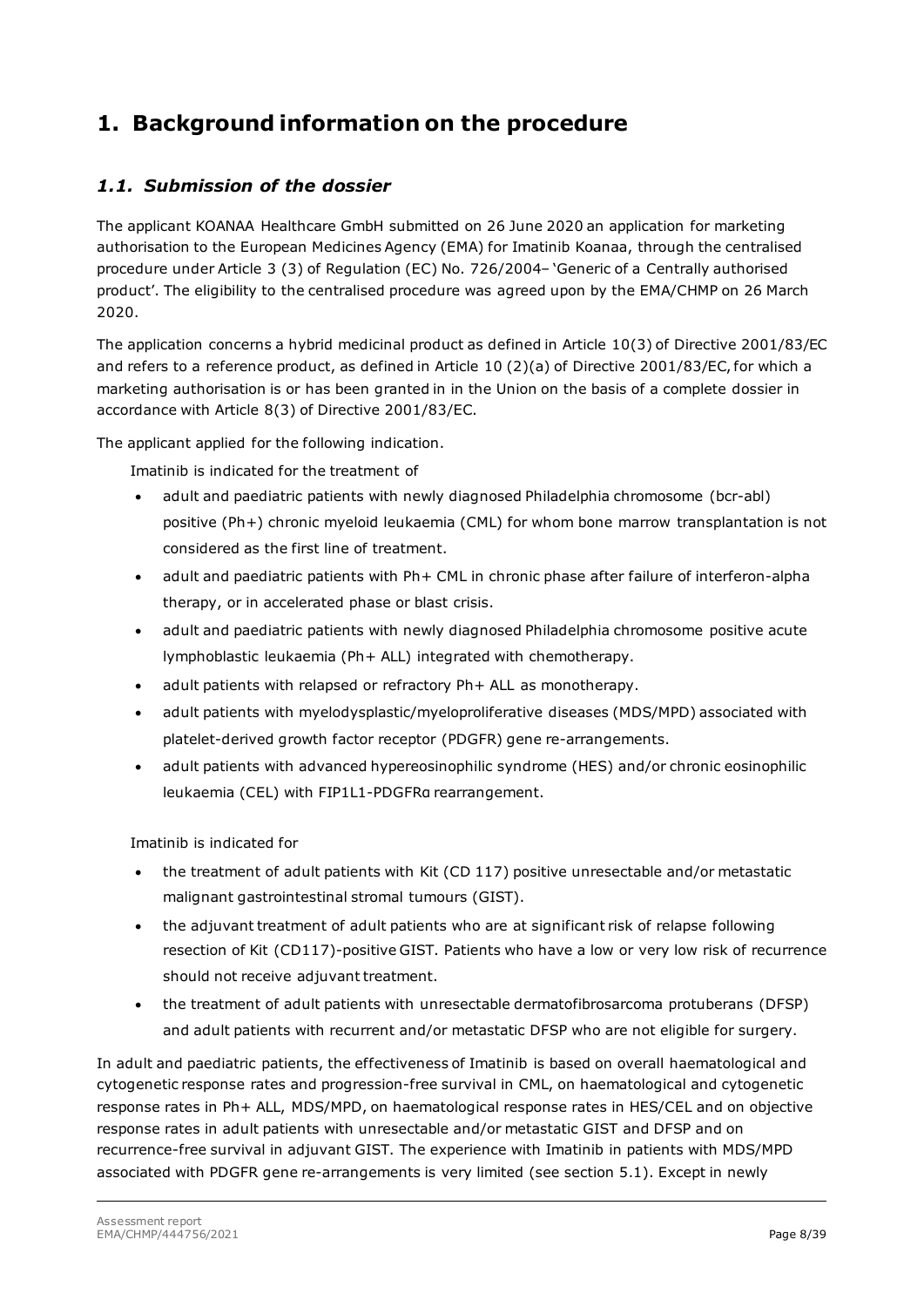diagnosed chronic phase CML, there are no controlled trials demonstrating a clinical benefit or increased survival for these diseases.

#### **The legal basis for this application refers to:**

Hybrid application (Article 10(3) of Directive No 2001/83/EC).

The application submitted is composed of administrative information, complete quality data and a bioequivalence study with the reference medicinal product Glivec 400 mg film-coated tablets instead of non-clinical and clinical unless justified otherwise

The chosen reference product is Glivec 400 mg film-coated tablets, EU/1/01/198/009, EU/1/01/198/010, EU/1/01/198/013:

Medicinal product which is or has been authorised in accordance with Union provisions in force for not less than 10 years in the EEA:

- Product name, strength, pharmaceutical form: Glivec 400 mg film-coated tablets
- Marketing authorisation holder: Novartis Europharm Limited
- Date of authorisation: 07-11-2001
- − Marketing authorisation granted by: Union
- Union Marketing authorisation number: EU/1/01/198/009, EU/1/01/198/010, EU/1/01/198/013

Medicinal product authorised in the Union/Members State where the application is made or European reference medicinal product:

- Product name, strength, pharmaceutical form: Glivec 400 mg film-coated tablets
- Marketing authorisation holder: Novartis Europharm Limited
- Date of authorisation: (dd-mm-yyyy) 07-11-2001
- Harketing authorisation granted by: Union
- Marketing authorisation number:  $EU/1/01/198/009$ ,  $EU/1/01/198/010$ ,  $EU/1/01/198/013$

Medicinal product which is or has been authorised in accordance with Union provisions in force and to which bioequivalence has been demonstrated by appropriate bioavailability studies:

- Product name, strength, pharmaceutical form: Glivec 400 mg film-coated tablets
- Marketing authorisation holder: Novartis Europharm Limited
- Date of authorisation: (dd-mm-yyyy) 07-11-2001
- − Marketing authorisation granted by: Union
- Marketing authorisation number: EU/1/01/198/009, EU/1/01/198/010, EU/1/01/198/013
- Bioavailability study number(s): ARL/16/343

#### *Information on paediatric requirements*

Not applicable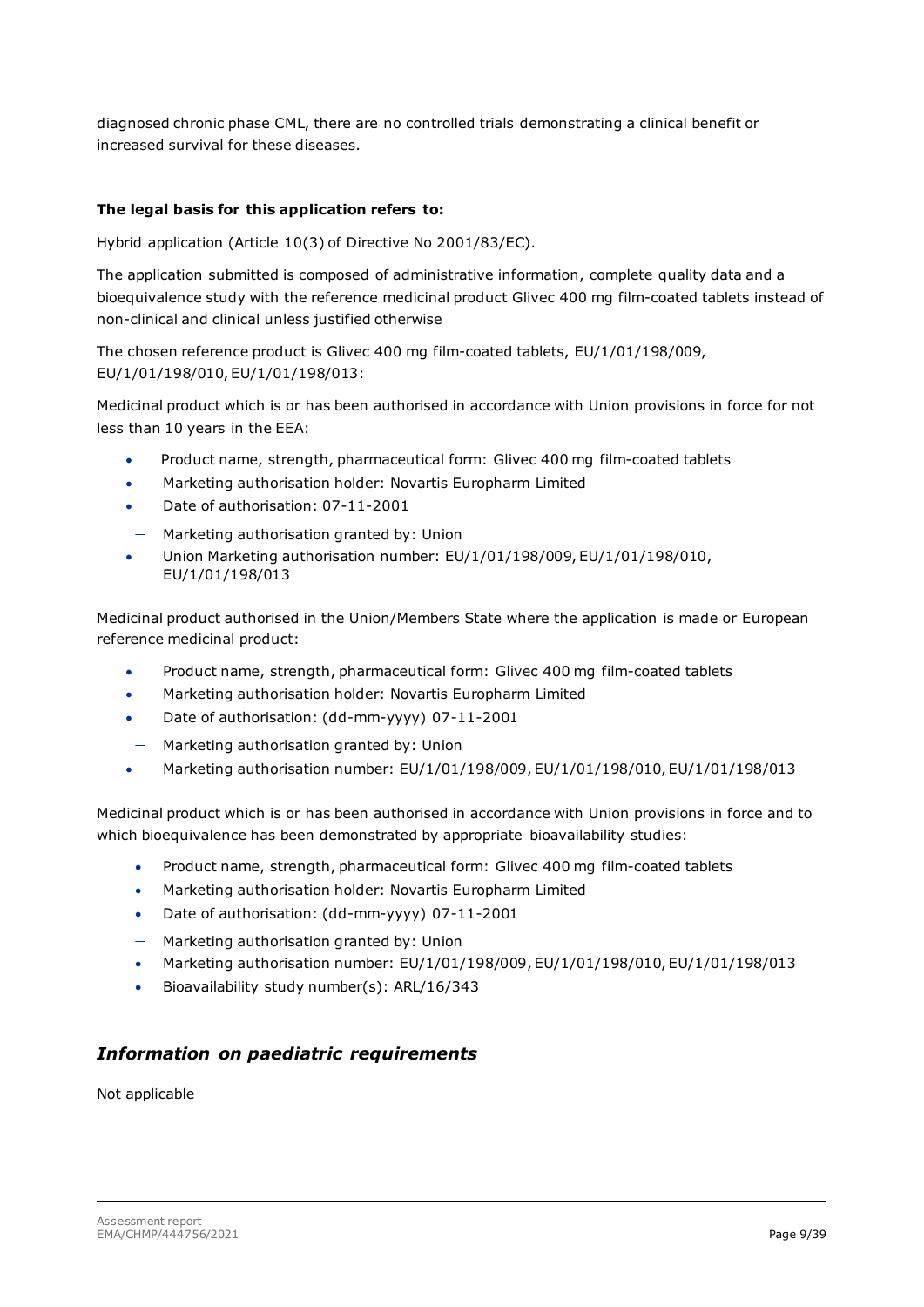## *Information relating to orphan market exclusivity*

#### *Similarity*

Pursuant to Article 8 of Regulation (EC) No. 141/2000 and Article 3 of Commission Regulation (EC) No 847/2000, the applicant did submit a critical report addressing the possible similarity with authorised orphan medicinal products.

### *Scientific advice*

The applicant did not seek Scientific advice from the CHMP.

#### <span id="page-9-0"></span>*1.2. Steps taken for the assessment of the product*

The Rapporteur appointed by the CHMP were:

Rapporteur: John Joseph Borg Co-Rapporteur: N/A

| The application was received by the EMA on                                                                                             | 26 June 2020     |
|----------------------------------------------------------------------------------------------------------------------------------------|------------------|
| The procedure started on                                                                                                               | 16 July 2020     |
| The Rapporteur's first Assessment Report was circulated to all CHMP<br>members on                                                      | 5 October 2020   |
| The PRAC Rapporteur's first Assessment Report was circulated to all<br>PRAC members on                                                 | 16 October 2020  |
| The PRAC agreed on the PRAC Assessment Overview and Advice to<br>CHMP during the meeting on                                            | 29 October 2020  |
| The CHMP agreed on the consolidated List of Questions to be sent to<br>the applicant during the meeting on                             | 12 November 2020 |
| The applicant submitted the responses to the CHMP consolidated List of<br>Questions on                                                 | 21 February 2021 |
| The Rapporteurs circulated the Joint Assessment Report on the<br>applicant's responses to the List of Questions to all CHMP members on | 29 March 2021    |
| The PRAC agreed on the PRAC Assessment Overview and Advice to<br>CHMP during the meeting on                                            | 09 April 2021    |
| The CHMP agreed on a list of outstanding issues in writing to be sent to<br>the applicant on                                           | 22 April 2021    |
| The applicant submitted the responses to the CHMP consolidated List of<br>Outstanding Issues on                                        | 26 May 2021      |
| The Rapporteurs circulated the Joint Assessment Report on the<br>responses to the List of Outstanding Issues to all CHMP members on    | 09 June 2021     |
| The Rapporteurs circulated the Joint Assessment Report on the                                                                          | 18 June 2021     |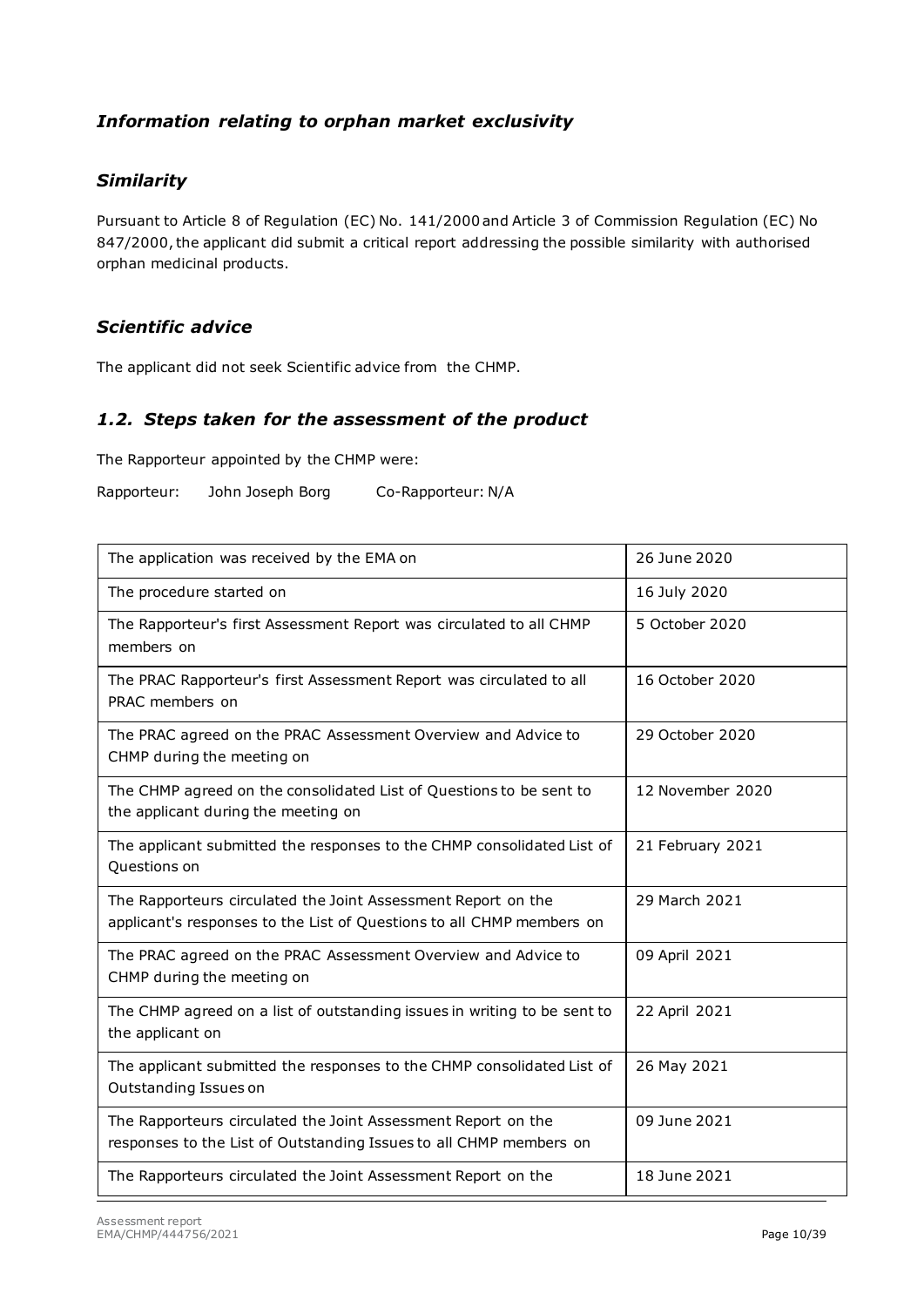| responses to the List of Outstanding Issues to all CHMP members on                                                                                                                                    |              |
|-------------------------------------------------------------------------------------------------------------------------------------------------------------------------------------------------------|--------------|
| The CHMP agreed on the $2nd$ list of outstanding issues in writing to be<br>sent to the applicant on                                                                                                  | 24 June 2021 |
| The applicant submitted the responses to the CHMP consolidated List of<br>Outstanding Issues on                                                                                                       | 29 June 2021 |
| The Rapporteurs circulated the Joint Assessment Report on the<br>responses to the List of Outstanding Issues to all CHMP members on                                                                   | 7 July 2021  |
| The CHMP, in the light of the overall data submitted and the scientific<br>discussion within the Committee, issued a positive opinion for granting<br>a marketing authorisation to Imatinib Koanaa on | 22 July 2021 |
| The CHMP adopted a report on similarity of Imatinib Koanaa with<br>Iclusig, Xaluprine, Blincyto, Besponsa, Kymriah and Ayvakit on                                                                     | 22 July 2021 |

# <span id="page-10-0"></span>**2. Scientific discussion**

# <span id="page-10-1"></span>*2.1. Introduction*

Imatinib is a small molecule protein-tyrosine kinase inhibitor that potently inhibits the activity of the Bcr-Abl tyrosine kinase (TK), as well as several receptor TKs: Kit, the receptor for stem cell factor (SCF) coded for by the c-Kit proto-oncogene, the discoidin domain receptors (DDR1 and DDR2), the colony stimulating factor receptor (CSF-1R) and the platelet-derived growth factor receptors alpha and beta (PDGFR-alpha and PDGFR-beta). Imatinib can also inhibit cellular events mediated by activation of these receptor kinases.

This marketing authorisation application has been submitted through the Centralised Procedure for Human Medicinal Products in accordance with Regulation (EC) No.726/2004, Article 3(3)b, "Generic of a Centrally Authorised Medicinal Product".

The applicant Koanaa Healthcare GmBH, Austria has submitted a Marketing Application Authorisation (MAA) for a product named Imatinib Koanaa 80 mg/mL oral solution (EMEA/H/C/005595) as a generic of Glivec 400 mg film-coated tablets which is authorised within the EU Community through Centralised procedure and the marketing authorisation holder is Novartis Europharm Limited. The application falls under Article 10(3) (hybrid application) of Directive 2001/83/EC, as amended since there is a difference between the pharmaceutical form of the reference medicinal product (tablets) and the test product which is an oral solution.

A pivotal bioequivalence study carried out to demonstrate the bioequivalence between Test Product (T): Imatinib oral solution 400mg/5ml and Reference Product (R): Glivec tablets, 400 mg is submitted in support of this MAA. The study is considered necessary to demonstrate that generic meets relevant criteria as defined in appropriate detailed guidelines. [See Guideline on the Investigation of Bioequivalence CPMP/EWP/QWP/1401/98 Rev.1] due to the change in the pharmaceutical form.

The applicant of the generic has applied for all the indications of the reference product.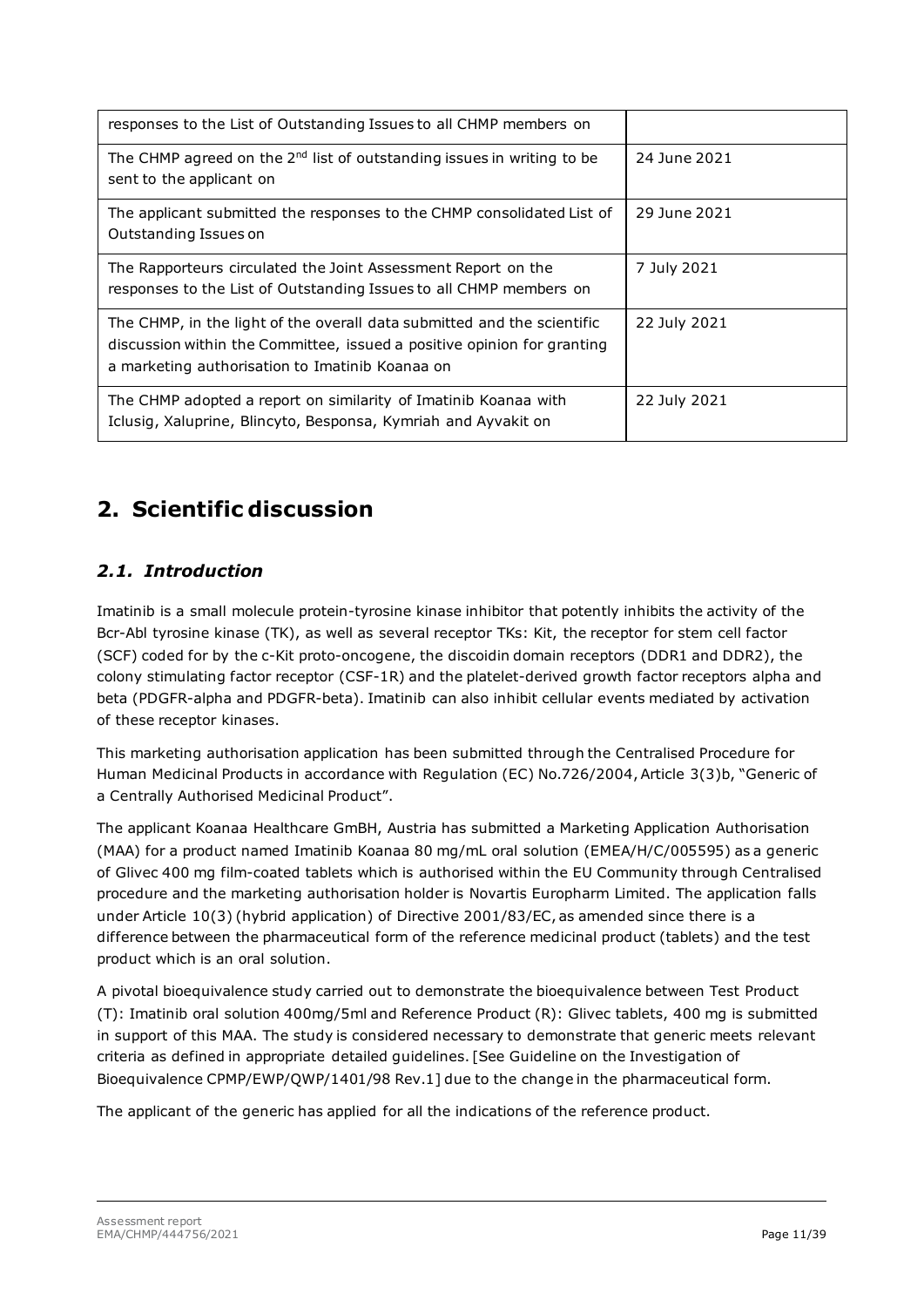# <span id="page-11-0"></span>*2.2. Quality aspects*

# <span id="page-11-1"></span>**2.2.1. Introduction**

The finished product is presented as an oral solution containing 80 mg/mL of imatinib (as mesylate) as active substance.

Other ingredients are: maltitol, liquid (E965), glycerol (E422), sodium benzoate (E211), acesulfame potassium (E950), citric acid monohydrate, strawberry flavour (flavouring components, glyceryl triacetate, water, triethyl citrate) and purified water.

The product is available in amber polyethylene terephthalate (PET) bottle with a child resistant tamperevident (TE-EPE lined) closure containing 150 mL of oral solution. Each carton contains 1 bottle and one 10 ml oral polypropylene syringe (graduated in 0.25 ml increments, equivalent to 20 mg) along with low-density polyethylene adaptor

# <span id="page-11-2"></span>**2.2.2. Active substance**

.

The chemical name of imatinib mesylate is 4-[(4-methylpiperazin-1-yl)methyl]-N-[4-methyl-3-[(4 pyridin-3-yl)pyrimidin-2-yl)amino]phenyl]benzamidemethanesulfonate. It corresponds to the molecular formula  $C_{29}H_{31}N_7O$ , CH<sub>4</sub>O<sub>3</sub>S. Its relative molecular mass is 589.7 and it has the chemical structure shown in

<span id="page-11-3"></span>

#### *Figure 1 Chemical structure of imatinib mesylate*

As per the Ph. Eur. monograph 2736, imatinib mesylate appears as a white or almost white, slightly brownish or yellowish, crystalline hygroscopic powder. It is freely soluble in water, slightly soluble in ethanol (96%) and practically insoluble in methylene chloride. Four pKas were reported namely 1.52, 2.56, 3.73, 8.07.

Imatinib mesylate exhibits polymorphism; it has been shown that the manufacturing process consistently yields the same form (form SA). However, the finished product is a clear solution, in which the AS is in solubilised form. Hence, the polymorphism of AS will not affect the quality of the finished product.

As there is a monograph of imatinib mesylate in the European Pharmacopoeia, the manufacturer of the active substance has been granted a Certificate of Suitability of the European Pharmacopoeia (CEP) for imatinib mesylate which has been provided within the current Marketing Authorisation Application.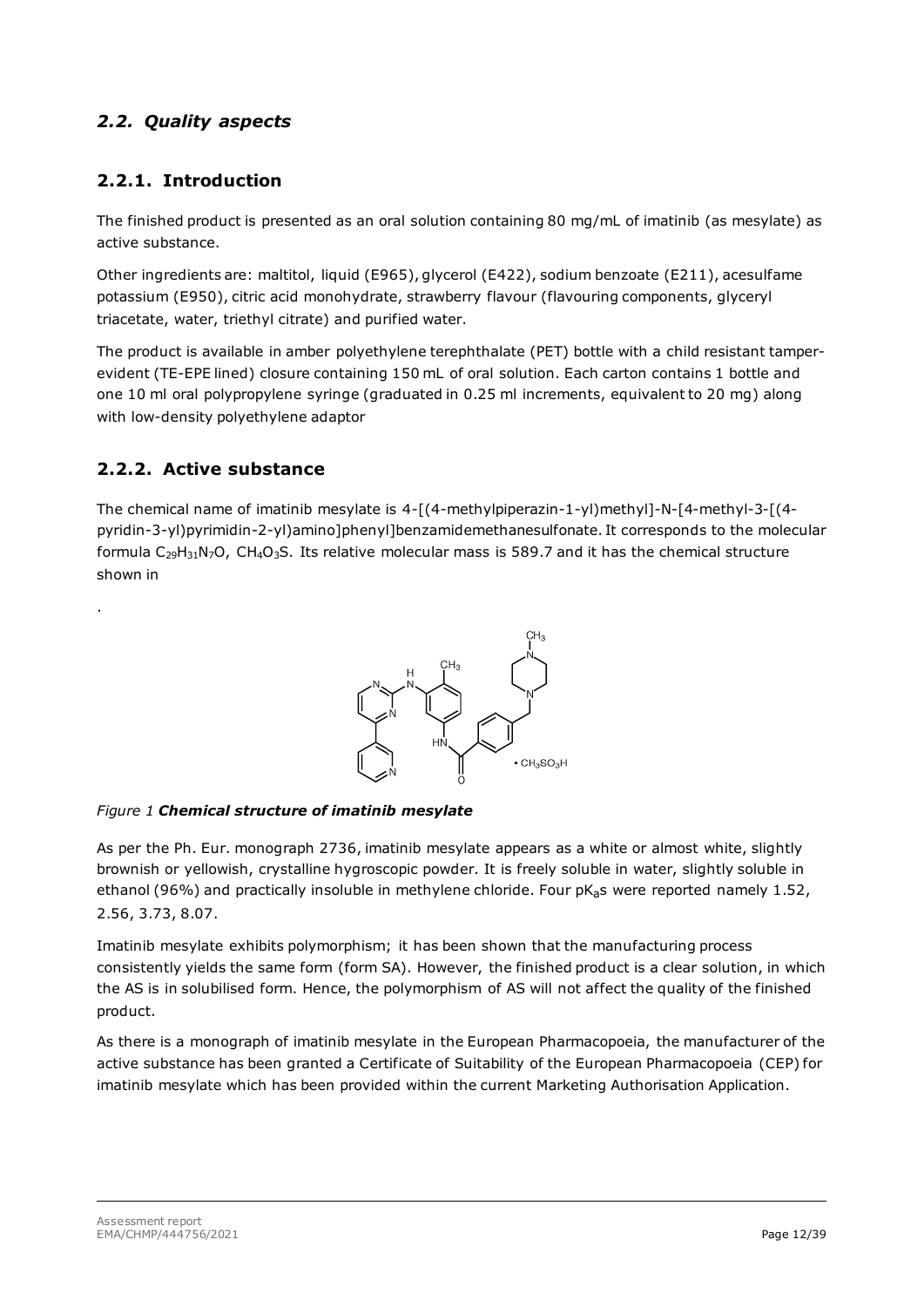### *Manufacture*

The relevant information on the manufacture of imatinib mesylate has been assessed by the EDQM before issuing the CEP.

The CEP specifies that the active substance is packaged in a double polyethylene bags (LDPE) (outer black) as approved, by the European Directorate for the Quality of Medicines (EDQM) in relation to the Certificate of Suitability.

## *Specification*

The CEP confirms that the imatinib mesilate is suitably controlled by the Ph. Eur. monograph (no. 2736).

The AS specification, is based on the Ph. Eur. Monograph and includes tests for description, solubility (Ph. Eur.), identification (IR, HPLC), water content (KF), sulphated ash (Ph. Eur.), related substances (Ph. Eur., HPLC and LC/MS-MS methods), assay (Ph. Eur., HPLC), residual solvents (GC), genotoxic impurities (GC-MS), elemental impurities (ICP-MS) and microbial limit tests (Ph. Eur.), residual solvents (GC) and elemental impurities (ICP-MS).

The control tests were carried out to comply with the specifications and test methods of the Ph. Eur. monograph. Additional specifications have been set for residual solvents and elemental impurities. All additional methods have been adequately validated and described according to ICH Q2.

Satisfactory information regarding the reference standards used in the routine analysis of the AS has been presented.

Batch analysis data from several batches of the AS are provided. The results are within the specifications and consistent from batch to batch.

# *Stability*

No re-test period is defined in the CEP.

Stability data from several production scale batches from the proposed manufacturer stored in the proposed container closure system under long term conditions (25±2ºC / 60±5% RH) and accelerated conditions (40±2°C / 75±5% RH), according to the ICH guidelines were provided.

The applicant has provided results of the photostability study as per ICH Q1B. As the CEP includes details on container closure system, its suitability has already been assessed by the EDQM.

The stability results indicate that the active substance manufactured by the proposed supplier is sufficiently stable. The stability results justify the proposed retest period of with the proposed storage conditions.

# <span id="page-12-0"></span>**2.2.3. Finished medicinal product**

## *Pharmaceutical development*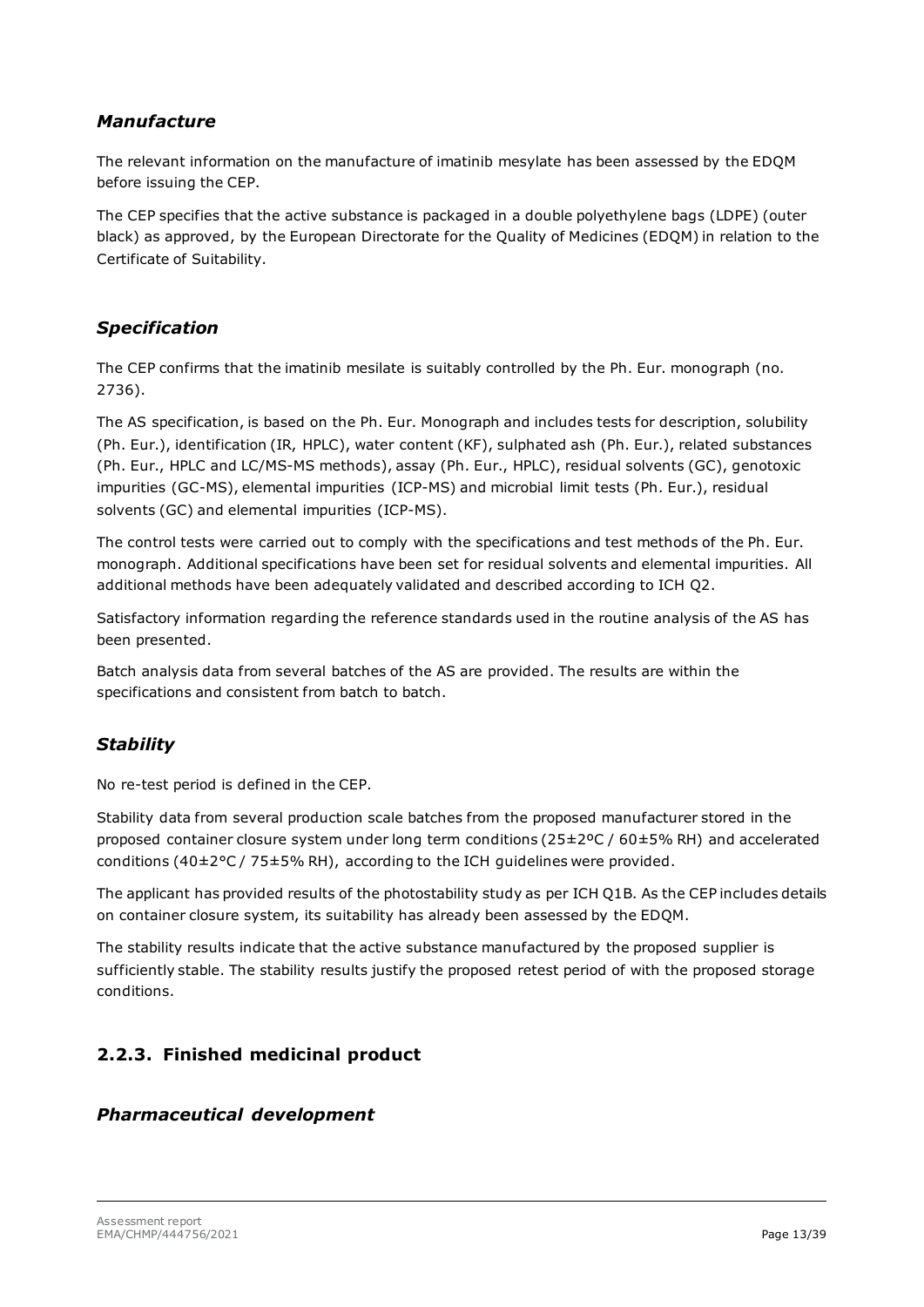Imatinib Koaana 80 mg/mL is an oral solution; it is clear, yellow to brownish yellow coloured solution with characteristic odour filled in 150 mL amber colour PET bottle. Qualitative composition is provided in Table 1.

|  |  |  |  |  |  | Table 1 Qualitative composition of Imatinib Koanaa 80 mg/ml Oral Solution |
|--|--|--|--|--|--|---------------------------------------------------------------------------|
|--|--|--|--|--|--|---------------------------------------------------------------------------|

| <b>Name of ingredient</b>                                                                                       |  |  |
|-----------------------------------------------------------------------------------------------------------------|--|--|
| Imatinib (eq. to imatinib mesilate)                                                                             |  |  |
| Maltitol, liquid                                                                                                |  |  |
| Glycerol                                                                                                        |  |  |
| Sodium benzoate                                                                                                 |  |  |
| Acesulfame potassium                                                                                            |  |  |
| Citric acid monohydrate, powder form                                                                            |  |  |
| Strawberry flavour<br>Natural flavouring substances<br>Flavouring substances<br>Glyceryl triacetate (triacetin) |  |  |
| Water<br>Triethyl citrate                                                                                       |  |  |
| Purified water                                                                                                  |  |  |

The aim of pharmaceutical development was to develop the formulation of Imatinib oral solution 400 mg/5 mL in line with approved product Glivec 400 mg film-coated tablets. The oral liquid formulation would overcome swallowing problem of the tablet dosage form. Hence, the focus of the pharmaceutical development was a stable, ready to use, oral solution formulation.

The specific objectives of pharmaceutical development were to:

- achieve a clear imatinib oral solution 400 mg/5 mL.
- achieve a suitable pH range for the stability of Imatinib oral solution 400 mg/5 mL.
- mask the bitter taste and characteristic odour of Imatinib oral solution 400 mg/5 mL if any.
- achieve a presentation that is free from microbial spoilage.

The following product quality attributes were considered based on the properties of the active substance and characterisation of the reference product- description, pH, colour of the solution, identification of imatinib, identification of sodium benzoate, content of sodium benzoate, related substances, microbiological examination.

The physicochemical properties of the AS such as polymorphic form, solubility and particle size that are relevant for the performance of the product have been discussed. Solubility data is provided, whereas particle size and polymorphic form are not critical given the product formulation (solution) and high solubility of the AS. The AS has been proven to exhibit high solubility and complete absorption and is classified as a BCS class I compound.

All excipients are well known pharmaceutical ingredients and their quality is compliant with Ph. Eur. standards except for the strawberry flavouring, which is controlled against in-house standard. There are no novel excipients used in the finished product formulation. The function of the excipients has also been stated. The compatibility of excipients with the active ingredient has been proven by stability studies and stated that the excipient compatibility studies will not be applicable to the current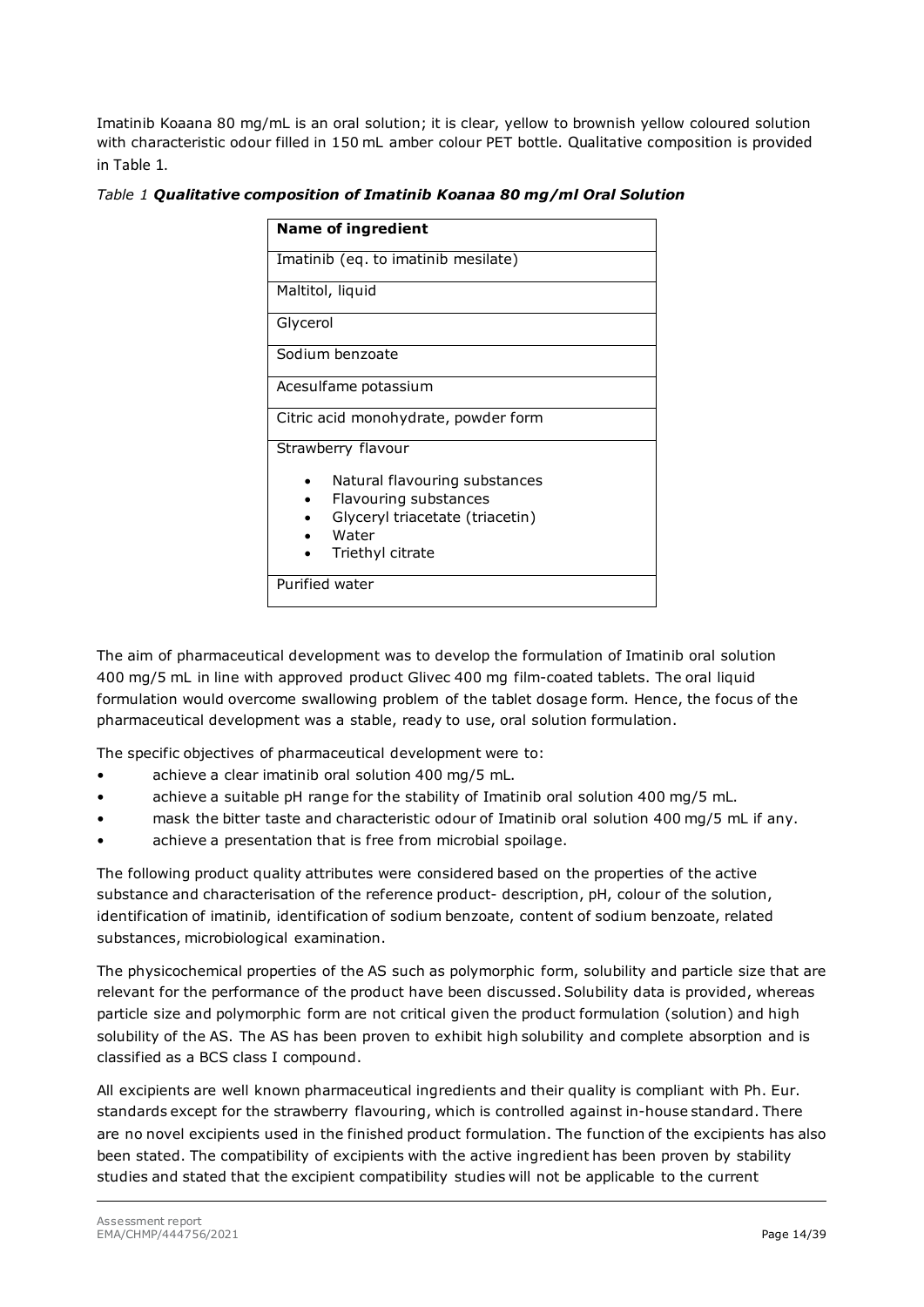formulation. The list of excipients is included in section 6.1 of the SmPC and in paragraph 2.1.1 of this report.

Formulation development trials were carried out to assess the inclusion of each excipient and their minimal optimal levels. The finished product has been developed to comply with relevant ICH guidelines and general requirements of pharmacopoeial requirement of the oral liquid products. The suitability of the formulation for paediatric use with respect to the excipients has been justified based on references to EFSA reports for defined ADI limits. Excipients that are used in the formulation are also within the safety limits for paediatric use as per IIG and JECFA safety limits database. Adequate justification has been provided for the formulation pH and glycerine content. The formulation palatability has adequately been investigated in a palatability study including paediatric and adult subjects and was found acceptable across the tested age group (5 to 35 years). The choice and suitability of the preservative and the amount used has been justified by appropriate experimental data including preservative efficacy test study at the lower specification limit of the preservative label amount.

The initial development study was performed on a prototype formulation. Based on satisfactory stability data of the prototype formulation, a series of optimisation studies has been initiated including pH optimisation study, palatability study, preservative concentration optimisation. A satisfactory summary of development batches and the studies performed on them and composition comparison between the prototype batch and the final composition has been provided.

There are no overages.

The applicant has carried out bioequivalence with test product batch and reference product Glivec 400mg tablet. The composition of the test batch is the same as the final formulation. Comparative dissolution profiles generated for both formulations in all the dissolution media (purified water, pH 1.2, 4.5 and 6.8).

The product is a simple solution manufactured by dissolving the active substance and excipients in water for oral solution. For each process step, a risk assessment was conducted to identify potentially high-risk process variables which could impact the finished product CQAs. These variables were then investigated in order to understand the manufacturing process better and to develop a control strategy to reduce the risk of a failed batch. No high-risk process variables and material attributes were identified for the compounding of the finished product.

Adequate justification has been provided with regard to the formulation compatibility with stainless steel, polypropylene filter and tubing used during manufacture.

Imatinib oral solution is packaged in an amber polyethylene terephthalate (PET) bottle with a child resistant tamper-evident (TE-EPE lined) closure containing 150mL of oral solution. Each carton contains 1 bottle and one 10 ml oral polypropylene syringe (graduated in 0.25 ml increments, equivalent to 20 mg) along with low-density polyethylene adaptor.

A Major Objection (MO) had been raised about the rationale of the choice of the oral syringe, its graduations, and the dosing accuracy in relation to the SmPC posology recommendations. In response to the MO the applicant replaced the initially proposed 5 mL syringe with 1.25 mL graduations with a 10 mL syringe with 0.25 mL graduation and marking at 1 mL interval. It is accepted that the new proposed 10 mL syringe allows for easier dosing adjustments. The relevant sections of the dossier have been updated. In addition, the uniformity of mass of delivered dose report was provided; results are compliant with acceptance criteria of Ph. Eur. 2.9.27 for 1 mL (minimum dose) and 10 mL (maximum dose). The SmPC and the PIL have been updated accordingly. From a quality perspective the MO is considered resolved.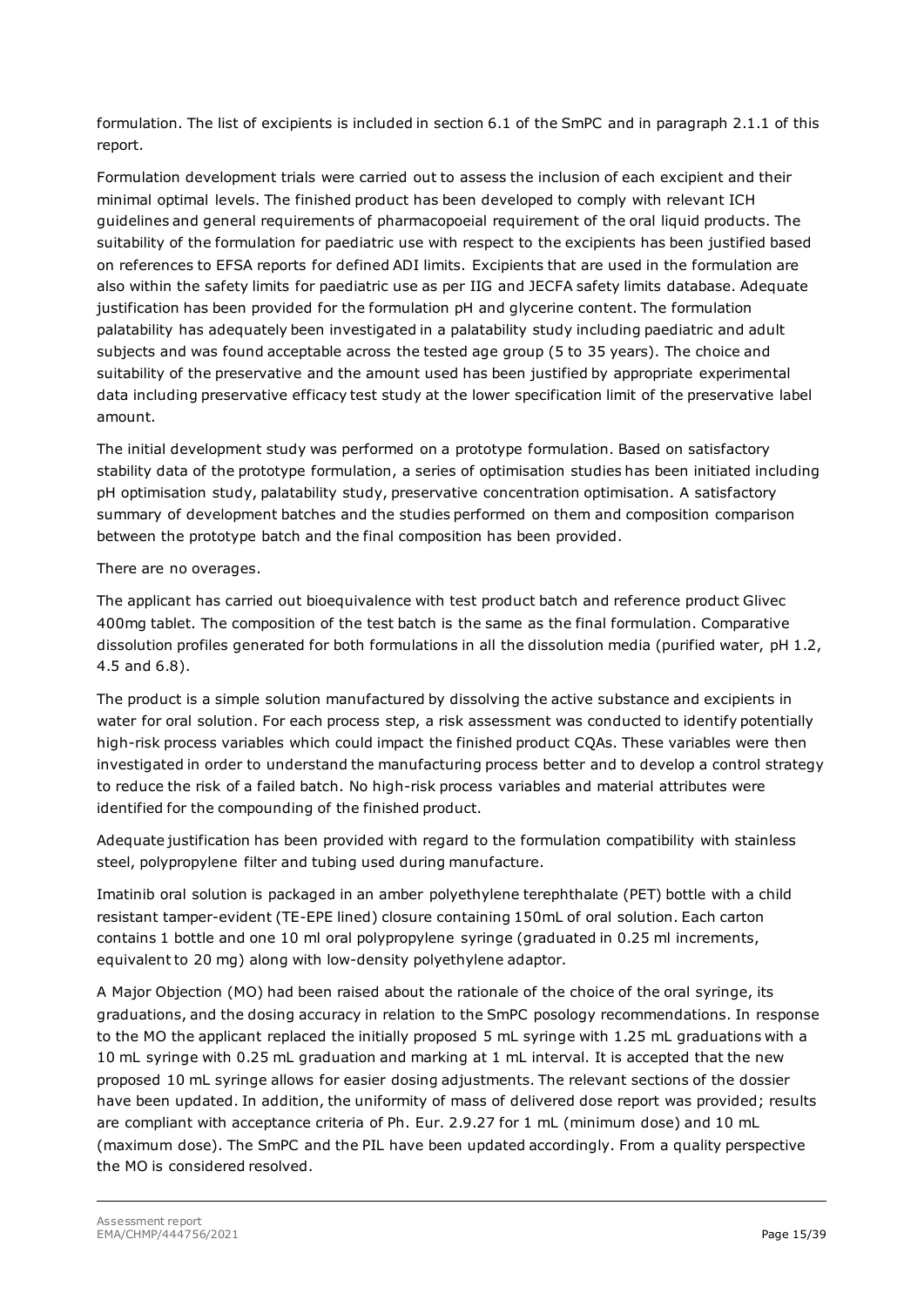The finished product includes medical devices (syringe and adaptor), which have been CE-marked prior to submission of the dossier for the medicinal product, and the CE mark has been attributed for the intended use by a notified body of the European Union. The child resistance nature for the bottle and cap configuration has been confirmed to be in compliance with ISO 8317:2015 for re-closable containers.

# *Manufacture of the product*

The manufacturing process consists of four main stages: sequential dissolving of excipients and active substance in purified water; bulk solution volume adjustment and mixing; filtration, bottle filling and capping; labelling and secondary packaging. The process is a standard manufacturing process.

The manufacturing process has been described in sufficient detail. No critical steps have been identified. The proposed in process controls are acceptable to control the process. The container of the bulk solution and the storage conditions were described. The proposed holding time for the bulk solution is acceptable based on the presented hold time study results.

The batch size range has been clearly stated. Process validation and evaluation have been performed on several industrial scale batches at the lower end of the batch size range. Based on the presented data, this standard manufacturing process is considered to be adequately validated. In addition, the applicant will perform process validation study on the first three production-scale batches of the finished product at the higher production batch size range as per the submitted protocol (section 3.2.R.1) prior to commercialisation.

# *Product specification*

The finished product release and shelf life specifications include tests and limits for appearance (visual), identification (HPLC-UV/diode array), identification of sodium benzoate (HPLC), pH (potentiometry), colour of solution (Ph. Eur.) assay (HPLC), content of sodium benzoate (HPLC), related substances (HPLC), uniformity of mass of delivered dose (Ph. Eur.), deliverable volume (inhouse), microbial examination (Ph. Eur.) and water loss (in-house).

The proposed specification test and limits are considered acceptable for an oral solution. The proposed limits have been justified based on batch data ICH guidelines and the requirements of Ph. Eur. The shelf-life limit for assay has been revised following an OOS result during the stability studies (see below Stability of the product, for details). The shelf-life limit for sodium benzoate has been tightened following a single OOS result for the content of sodium benzoate during stability. Considering also that the maximum daily dose of sodium benzoate is 0.48 mg which is much lower than the ADI, the revised proposed limit is considered acceptable. However, the CHMP requested the applicant to revisit the specification for the upper shelf-life limit of the sodium benzoate assay once the stability data of five commercial batches is available (REC).

The potential presence of elemental impurities in the finished product has been assessed on a riskbased approach in line with the ICH Q3D Guideline for Elemental Impurities (Options 2b and 3). Based on the risk assessment and the presented batch data several batches it can be concluded that it is not necessary to include any elemental impurity controls in the finished product specification. The information on the control of elemental impurities is satisfactory.

A risk evaluation concerning the presence of nitrosamine impurities in the finished product has been performed (as requested) considering all suspected and actual root causes in line with the "Questions and answers for marketing authorisation holders/applicants on the CHMP Opinion for the Article 5(3) of Regulation (EC) No 726/2004 referral on nitrosamine impurities in human medicinal products"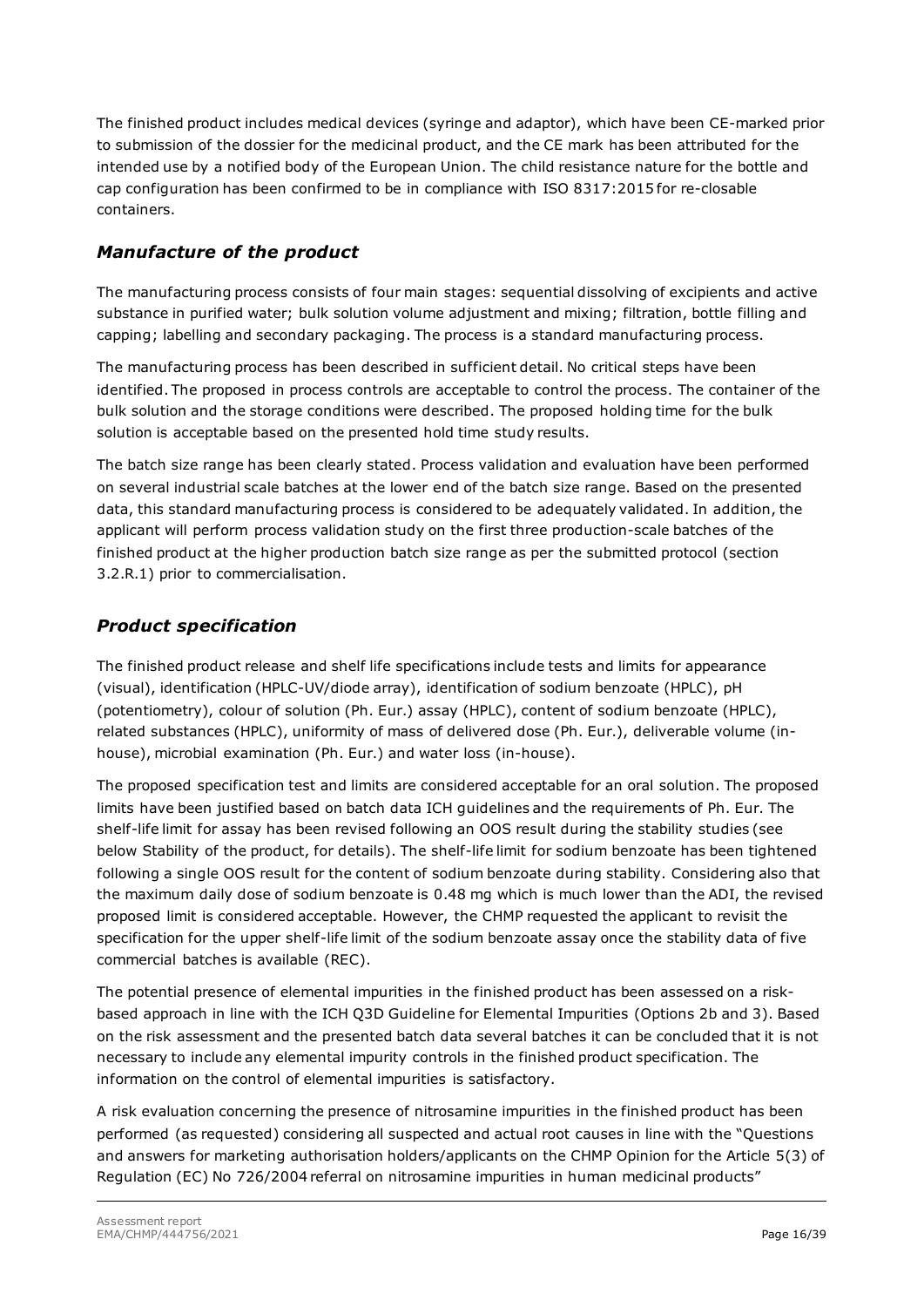(EMA/409815/2020) and the "Assessment report- Procedure under Article 5(3) of Regulation EC (No) 726/2004- Nitrosamine impurities in human medicinal products" (EMA/369136/2020). Based on the information provided it is accepted that no risk was identified on the possible presence of nitrosamine impurities in the active substance or the related finished product. Therefore, no additional control measures are deemed necessary. The analytical methods used have been adequately described and appropriately validated in accordance with the ICH guidelines. Satisfactory information regarding the reference standards used for assay and impurities testing has been presented. The finished product is released on the market based on the above release specifications through traditional finished product release testing.

Batch analysis data have been provided on three process validation commercial scale batches manufactured by the proposed manufacturer. All the test results remain within the proposed specification limits demonstrating consistent product quality.

# *Stability of the product*

Stability data from several validation batches, stored for up to 36 months under long term conditions (25±2°C / 40±5% RH) and intermediate conditions (30±2°C / 65%±5%), and for up to 6 months under accelerated conditions (40±2°C / 25±5% RH), according to ICH, were provided. Samples were stored in inverted and upright position, under conditions of low relative humidity as required for semipermeable containers. These primary stability batches are identical to those proposed for marketing and were packaged in the proposed commercial container closure system (PET bottle).

Stability samples were tested against the specifications as discussed above. The analytical methods were shown to be stability indicating. All batches met all the acceptance criteria across all stability storage conditions and timepoints. The only exception was a high OOS assay and preservative content result observed in a sample in the inverted position. It has been determined that this OOS result was an isolated case not observed in the upright position sample nor at any of the following timepoints Moreover, no other OOS result has been observed for any of the other stability batches nor in the intermediate conditions Based on all the above the shelf life assay specification limits have been revised; this is acceptable.

An in-use stability study, simulating clinical practice, has been performed on two batches of the finished product stored at 25°C. Results met the specification. The proposed in-use stability shelf-life of 30 days after first opening and storage conditions "store the bottle below 25°C" as stated in SmPC section 6.3 are acceptable.

A photostability study was conducted in accordance with ICH Q1B on a pilot batch. The test results while meeting acceptance criteria, showed some level of degradation upon light exposure of the bottles not stored in the carton. Although the proposed primary packaging provides adequate protection from light, the proposed SmPC recommendation (section 6.4) "Store in the original package in order to protect from light" is acceptable.

Based on the overall submitted stability data, the proposed shelf-life of 36 months with the storage condition "Store below 30°C. Store in the original package in order to protect from light", as stated in SmPC sections 6.3 and 6.4, is acceptable.

# *Adventitious agents*

No materials of human or animal origin are used in the manufacture of the finished product.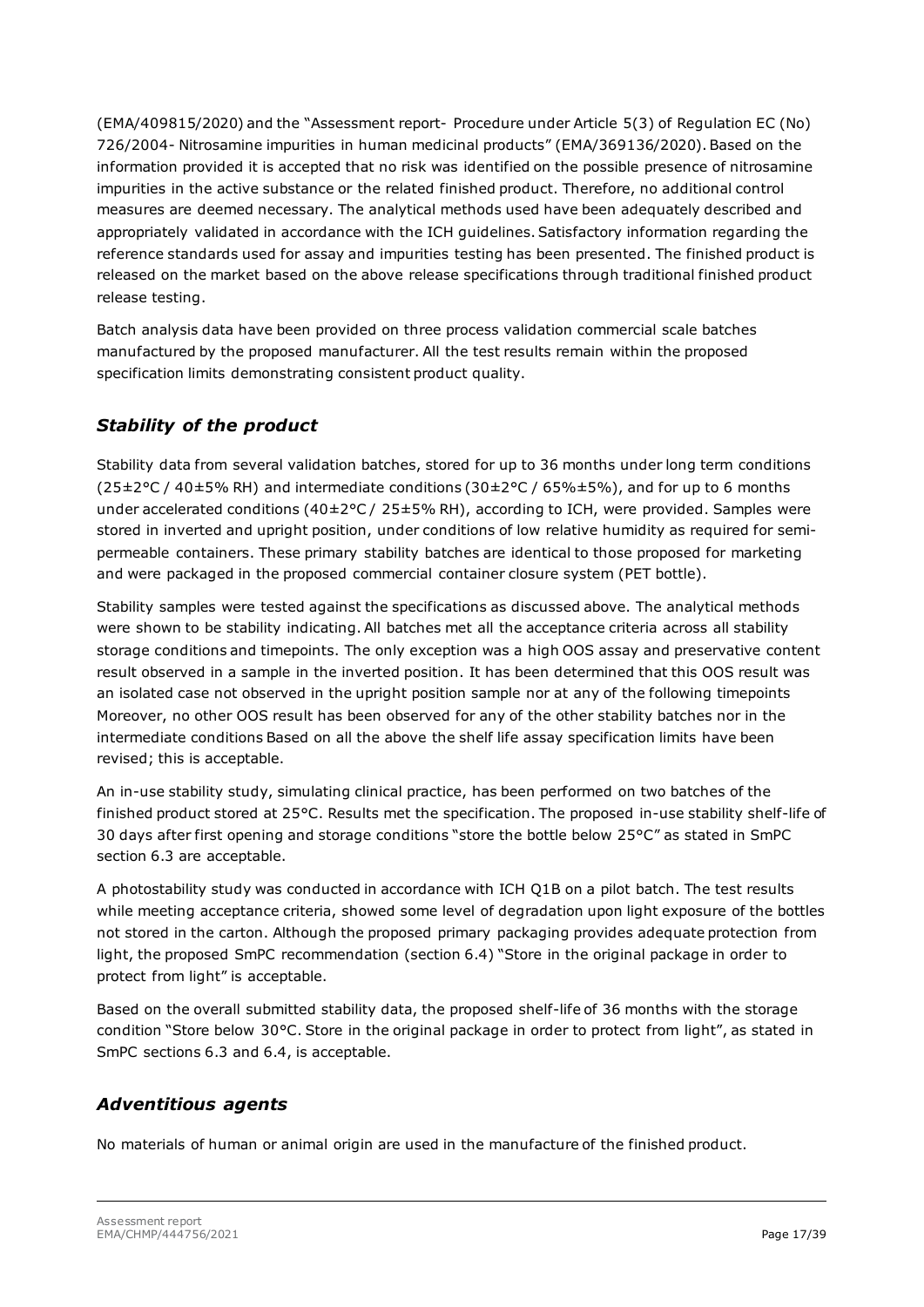# <span id="page-17-0"></span>**2.2.4. Discussion on chemical, and pharmaceutical aspects**

Information on development, manufacture and control of the active substance and the finished has been presented in a satisfactory manner. A MO had been raised about the choice of the oral syringe, its graduations and dosing accuracy, which has been satisfactorily resolved by replacing the initially proposed syringe with a different one, which allows easier dosing adjustments. A minor issue having no impact on the benefit risk balance of the product is proposed as a Recommendation (see below), concerning reviewing the specification limit of the sodium benzoate assay based on stability data from a number of commercial batches.

The results of tests carried out indicate consistency and uniformity of important product quality characteristics, and these in turn lead to the conclusion that the product should have a satisfactory and uniform performance in clinical use.

## <span id="page-17-1"></span>**2.2.5. Conclusions on the chemical, pharmaceutical and biological aspects**

The quality of this product is considered to be acceptable and consistent. Physicochemical and biological aspects relevant to the uniform clinical performance of the product have been investigated and are controlled in a satisfactory way.

## <span id="page-17-2"></span>**2.2.6. Recommendations for future quality development**

In the context of the obligation of the MAHs to take due account of technical and scientific progress, the CHMP recommends the following points for investigation:

- to revisit the specification for the upper shelf-life limit of the sodium benzoate assay based on five commercial batch stability data.

## <span id="page-17-3"></span>*2.3. Non-clinical aspects*

## <span id="page-17-4"></span>**2.3.1. Introduction**

The applicant has submitted a non-clinical overview, dated May 2020, accompanied by the signature and the curriculum vitae of the expert. The evaluation in the submitted non-clinical overview is based on published scientific literature of the well know active substance imatinib providing a review of the pharmacology, pharmacokinetics, and toxicological profile of imatinib from 35 articles in the published literature, dating back from 1997 to 2015.

No significant new information on the pharmacology has been identified by the applicant

The proposed product, Imatinib Koanaa 80 mg/ml Oral solution, has a different pharmaceutical form compared to the reference medicinal product, Glivec 400 mg film-coated tablets, however the route of administration is unchanged, i.e. oral administration. Oral administration of imatinib is well established and therefore its general pharmacokinetics following oral administration is known. No further PK nonclinical studies are submitted

The non-clinical expert has provided a suitable evaluation on the toxicology of the well-known active substance imatinib based on examples from the published scientific literature. No significant new information has been identified with regards to the non-clinical safety profile of imatinib and no additional studies have been submitted.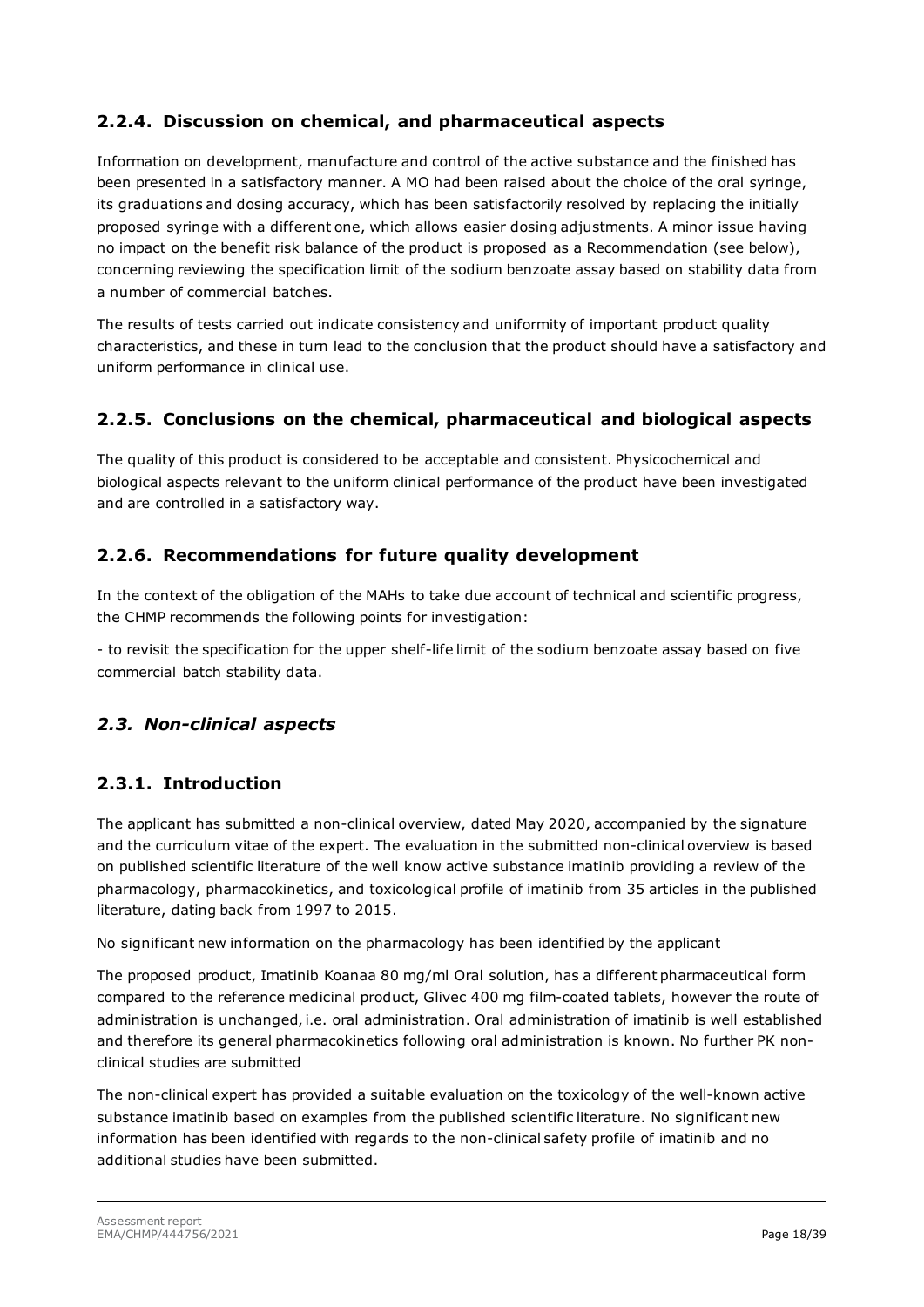Regarding excipients, the applicant has provided, in the non-clinical overview, a general review of the proposed excipients for the applied product, namely acesulfame potassium, citric acid, glycerine, liquid maltitol and sodium benzoate.

Regarding impurities, the applicant has provided a section with a general review, in the non-clinical overview. A brief presentation of the impurities included in the drug substance and product has been provided with their set limits, stating that these comply with the ICH Q3B guideline requirements. Cross reference to the quality documentation has also been provided. A comparative impurity profile has also been provided to show similarity in terms of impurity safety level limits as compared to the reference medicinal product 'Glivec'.

## <span id="page-18-0"></span>**2.3.2. Ecotoxicity/environmental risk assessment**

The applicant submitted an updated ERA report, in Module 1.6 of the dossier, for the applied Article 10(3) 'hybrid medicinal product' Imatinib Koanaa 80 mg/mL oral solution.

#### Summary of main study results

#### **Substance (INN/Invented Name): Imatinib (as mesilate); Imatinib Koanaa 80 mg/mL oral solution**

#### **CAS-number: 220127-57-1**

#### *Phase I Persistence, Bioaccumulation, Toxicity (PBT) Screening:*

Bioaccumulation potential - log Kow: applicant provided value from literature without study report submission;

#### *Phase I calculation of the Predicted Environmental Concentration (PEC):*

The PEC in surface water has been calculated by the applicant using the formula explained in the current environmental risk assessment EMEA/CHMP/SWP/4447/00 corr 2 guideline.

The maximum daily dose provided by the applicant for the PEC calculation is 855 mg. The posology in the proposed SmPC allows for a maximum recommended daily dose of 800 mg.

The PEC was calculated as follows:

PEC in surface water = (855,000 μg/day x 0.01) / (200 L/day x 10) = 4.275 μg/L

#### *Phase II:*

Since the resulting PEC surface water is above the 0.01 µg/L guideline action limit, Phase II environmental fate and effects studies and analysis should be performed unless adequately justified by the applicant.

The applicant provided the following justifications for not submitting Phase II studies and assessment.

Imatinib is one of the commonly used anti-cancer product with the innovator and different generic products of imatinib already available on the European market. It has been in use for more than 10 years and its safety and efficacy are well-established. The proposed product has the same dose strength, indication and dosage regimen as the reference medicinal product. Therefore an increased environmental exposure is not expected as approval of the proposed product will only lead to a redistribution of market shares of all the available imatinib containing products. Moreover, since the proposed product is subject to medical prescription, consumption will depend exclusively on medical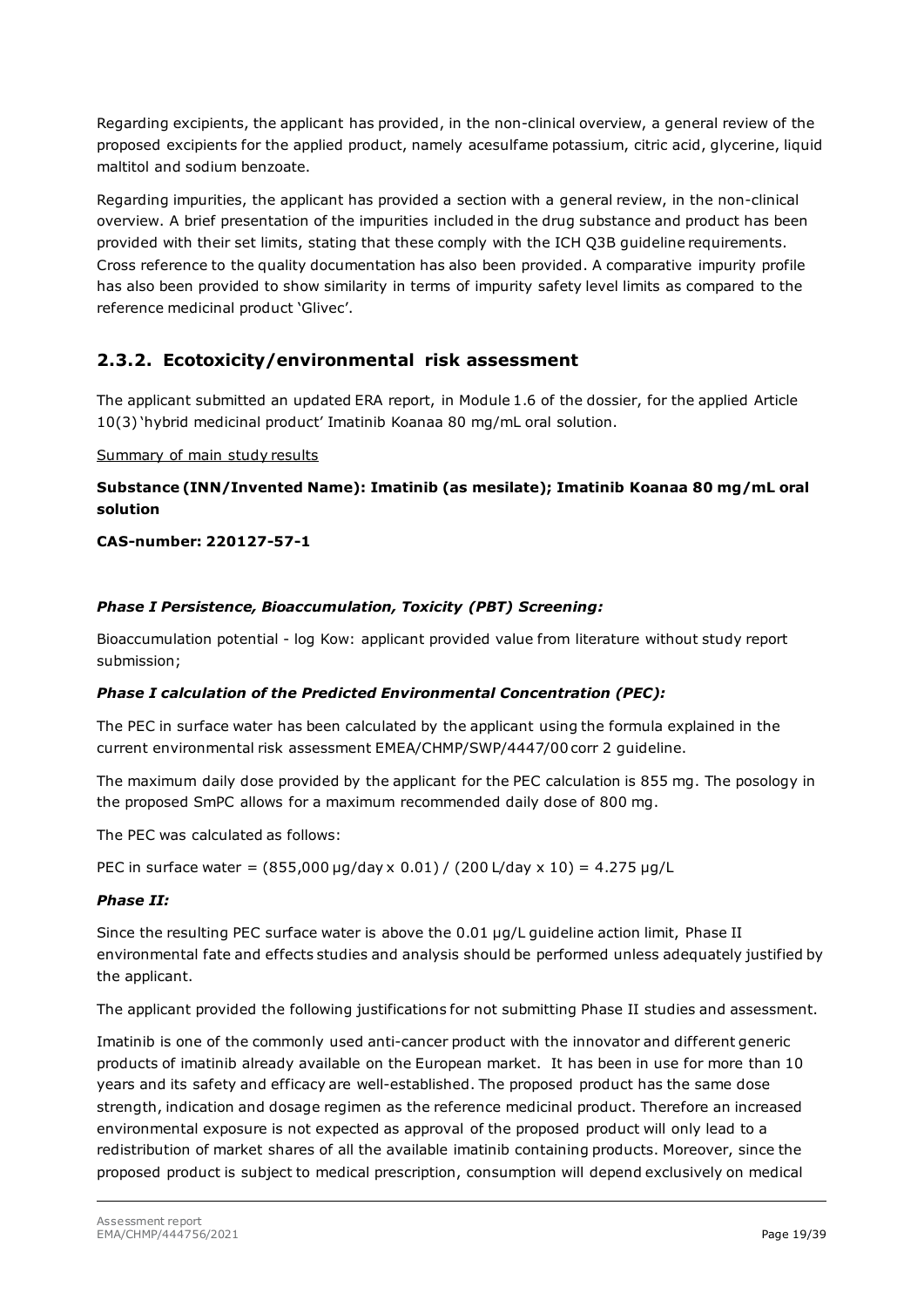need and clinical consideration, with no other patient influence of branding or pricing. The proposed product information will also have the standard text to instruct patients to avoid disposal via wastewater or household waste.

# <span id="page-19-0"></span>**2.3.3. Discussion on non-clinical aspects**

A non-clinical overview on the pharmacology, pharmacokinetics and toxicology has been provided, which is based on up-to-date and adequate scientific literature. Compared to the reference medicinal product, the applied product has a different pharmaceutical form, however, the therapeutic indication, the route of administration and the quantitative imatinib administration in the posology are unchanged. The excipients and the impurity profile have been discussed and was considered acceptable. Therefore, no new tests or further data are required to be submitted from a non-clinical point of view.

The non-clinical sections of the proposed SmPC are aligned to the latest approved SmPC of the reference medicinal product 'Glivec'. No new significant concerns were identified through the provided non-clinical overview with respect to the pre-clinical safety profile of the proposed product. The nonclinical data in the proposed SmPC is therefore acceptable.

The applicant has submitted an updated ERA report providing a log Kow value for imatinib and the Phase I estimation of environmental imatinib exposure. However, the provided log Kow value is not acceptable since no study report with a proper evaluation has been submitted by the applicant.

The applicant provided an adequate PEC calculation. Since the resulting PEC estimate is above the action limit, Phase II environmental fate and effects studies and analysis should be performed unless adequately justified by the applicant with suitable data. However, the claims provided by the applicant in the updated ERA report have not been substantiated with actual data to demonstrate that an increase in environmental exposure of imatinib is not to be expected. The provided justification is not acceptable, and the applicant is therefore requested to provide:

- $\circ$  A suitable study report on an experimentally derived n-octanol/water partition coefficient (log Kow) for imatinib to assess its PBT potential.
- o A full Phase II assessment since the resulting PEC value exceeds the action limit of 0.01 µg/l.

The applicant has provided a signed commitment letter to submit a variation application by October 2022, to provide these required ERA studies. Refer to section 7.1 'list of post-authorisation measures' of this report.

# <span id="page-19-1"></span>**2.3.4. Conclusion on the non-clinical aspects**

There are no objections to the approval of Imatinib Koanaa 80 mg/ml Oral solution from a non-clinical point of view. A post-authorisation measure regarding the commitment to submit ERA studies is listed in section 7.1 of this report.

# <span id="page-19-2"></span>*2.4. Clinical aspects*

# <span id="page-19-3"></span>**2.4.1. Introduction**

This is a hybrid application for an oral solution containing imatinib. To support the marketing authorisation application the applicant conducted one bioequivalence study with a cross-over design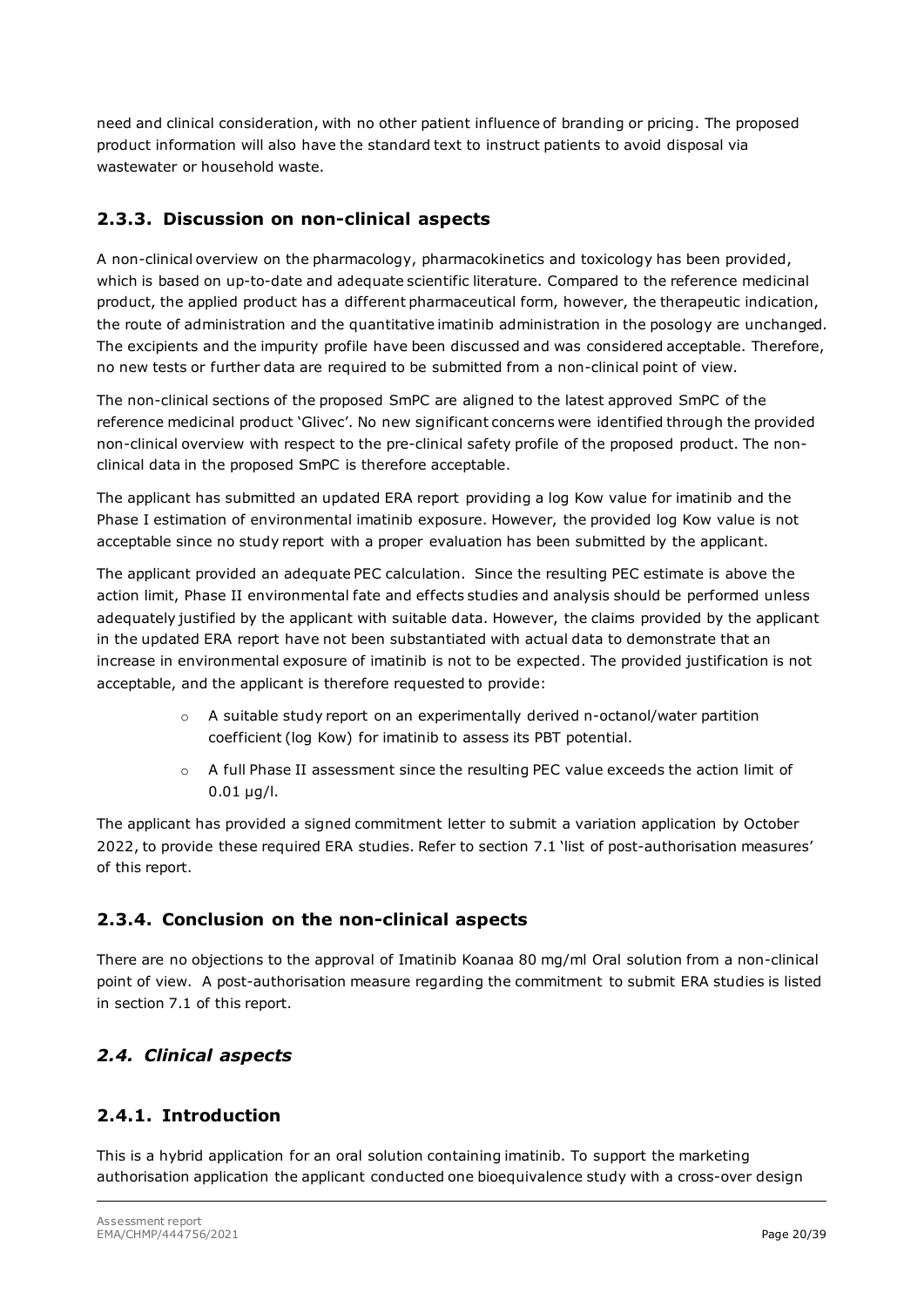under fasting conditions to compare the test product and the reference medicinal product Glivec which is marketed as tablets. This study was the pivotal study for the application.

No formal scientific advice by the CHMP was given for this medicinal product. For the clinical assessment Guideline on the Investigation of Bioequivalence CPMP/EWP/QWP/1401/98 Rev.1) in its current version is of particular relevance.

# *GCP*

The Clinical trials were performed in accordance with GCP as claimed by the applicant

The applicant has provided a statement to the effect that clinical trials conducted outside the community were carried out in accordance with the ethical standards of Directive 2001/20/EC.

### *Clinical studies*

To support the application, the applicant has submitted one bioequivalence study.

| <b>Type of Study</b>                                   | Bioequivalence Study                                                                                                                                                                                                                                                |
|--------------------------------------------------------|---------------------------------------------------------------------------------------------------------------------------------------------------------------------------------------------------------------------------------------------------------------------|
| <b>Study Identifier</b>                                | ARL/16/343                                                                                                                                                                                                                                                          |
| Objective(s) of the Study                              | Primary objective was to demonstrate the bioequivalence<br>between Test Product (T):<br>Imatinib<br>oral<br>solution<br>400mg/5ml and Reference Product (R): Glivec tablets, 400<br>mg in normal, healthy, adult, male human subjects, under<br>fasting conditions. |
|                                                        | Secondary objective was to monitor the safety and<br>tolerability of a single oral dose of investigational medicinal<br>products (IMPs).                                                                                                                            |
| <b>Study</b><br>Design<br>Type<br>and<br>of<br>Control | A randomised, open label, balanced, two treatment, two<br>period, two sequence, single dose, crossover design.                                                                                                                                                      |
| product(s):<br><b>Dosage</b><br><b>Test</b>            | Test Product (T)                                                                                                                                                                                                                                                    |
| regimen,<br>Route<br>οf<br><b>Administration</b>       | IMATINIB oral solution 80 mg/1 ml,                                                                                                                                                                                                                                  |
|                                                        | $1 \times 400$ mg (5 ml oral solution),                                                                                                                                                                                                                             |
|                                                        | Oral                                                                                                                                                                                                                                                                |
|                                                        | [Batch No.: VAL/17/0044]                                                                                                                                                                                                                                            |
|                                                        | Reference Product (R)                                                                                                                                                                                                                                               |
|                                                        | Glivec 00 mg film-coated tablets imatinib,                                                                                                                                                                                                                          |
|                                                        | $1 \times 400$ mg tablet,                                                                                                                                                                                                                                           |
|                                                        | Oral                                                                                                                                                                                                                                                                |
|                                                        |                                                                                                                                                                                                                                                                     |
| <b>Number of Subjects</b>                              | 32 subjects enrolled,                                                                                                                                                                                                                                               |
|                                                        | 32 analysed, and                                                                                                                                                                                                                                                    |

#### *Table 2 Tabular overview of clinical studies*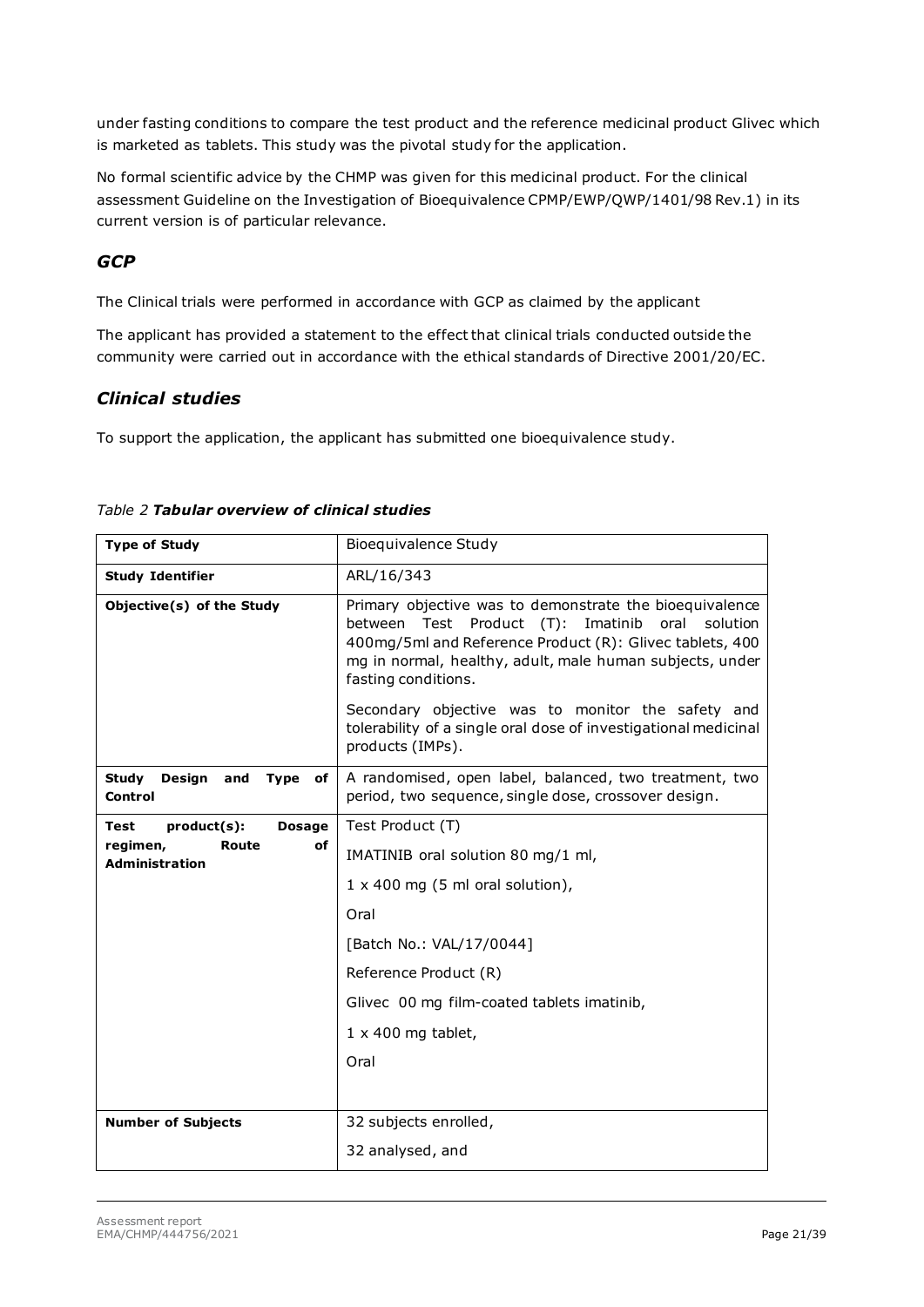|                                                            | 30 subjects considered for bioequivalence   |
|------------------------------------------------------------|---------------------------------------------|
| <b>Healthy Subjects or Diagnosis of</b><br><b>Patients</b> | Normal, healthy, adult, male human subjects |
| <b>Duration of treatment</b>                               | Single Dose                                 |
| <b>Study Status</b>                                        | Complete                                    |

# <span id="page-21-0"></span>**2.4.1. Pharmacodynamics**

No new pharmacodynamic studies were presented and no such studies are required for this application.

### <span id="page-21-1"></span>**2.4.2. Pharmacokinetics**

#### *Methods*

### *Study design*

The study was designed as a randomised, open-label, balanced, two-treatment, two-period, twosequence, single dose, crossover bioequivalence study under fasting conditions, to establish comparative bioequivalence of Imatinib oral solution 400/5 mL (Test: manufactured by LM Manufacturing Ltd. Ground Floor Cavendish House, 369 Burnt Oak Broadway, Edgware, Middlesex HA8 5AW) and Glivec tablet 400 mg (MAH: Novartis Pharma GmbH, Nuremberg, Alemania sourced from Germany). The primary objective of the study was to demonstrate the bioequivalence between Test Product (T): Imatinib oral solution 400mg/5ml and Reference Product (R): Glivec tablets, 400 mg in normal, healthy, adult, male human subjects, under fasting conditions. The secondary objective was to monitor the safety and tolerability of a single oral dose of investigational medicinal products (IMPs).

Subjects were confined within the facility for at least 10.50 hours prior to dosing until 24.00 hours post dose in each study period. Subjects were randomised to receive a single oral dose of either test product (T) [400 mg/5 ml oral solution] or reference product (R) [1 x 400 mg Tablet] in each study period with 240 mL  $\pm$  2 mL of water at ambient temperature in sitting position. Blood samples were drawn from pre-dose (collected within 01.00 hour prior to dosing) and up to 72.00 hours post dose in each study period.

Water was not accessible to the subjects from at least 01.00 hour pre-dose until at least 01.00 hour post-dose except 240 mL  $\pm$  2 mL of water given during administration of the dose in each study period. At all other times drinking water was given ad-libitum. Subjects remained upright (sitting) for the first 04.00 hours post-dose except for any procedural reason in each study period. In case of an AE, subject was given appropriate (supine/semi-supine) position in each study period.

Blood samples were collected in Sodium Heparin vacutainers at pre-dose (collected within 01.00 hour prior to dosing) and at 00.16, 00.25, 00.50, 00.75, 01.00, 01.33, 01.67, 02.00, 02.33, 02.67, 03.00, 03.33, 03.67, 04.00, 04.50, 05.00, 06.00, 08.00, 10.00, 12.00, 16.00, 24.00, 36.00, 48.00 and 72.00 hours post-dose. A total of 26 blood samples (5 mL per sample) were collected in each study period.

Centrifugation of the samples was done within 60 minutes after the last blood sample collection of respective time point. Following centrifugation at 3500 RPM for 10 minutes at 5°C  $\pm$  3°C, the plasma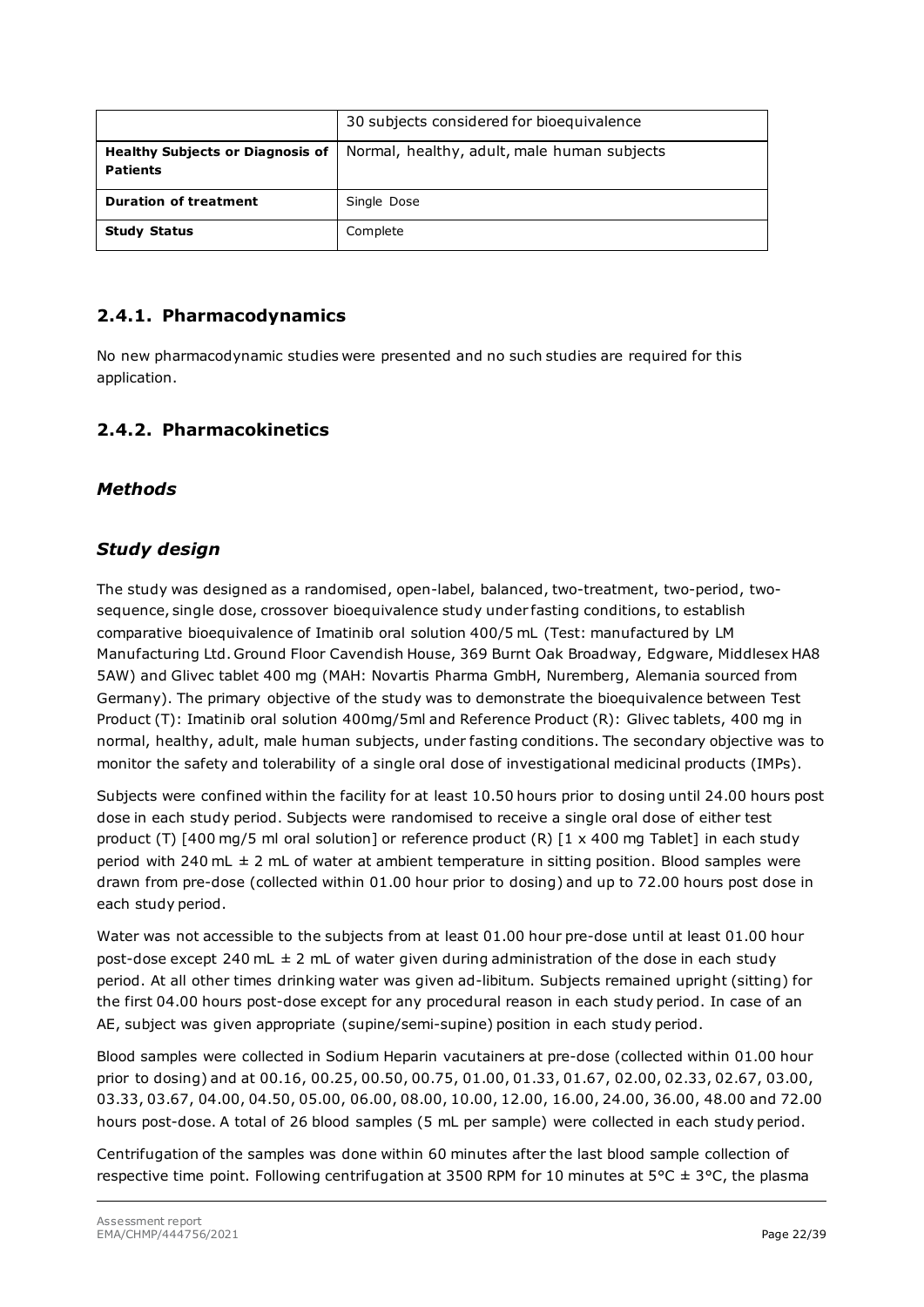were transferred to appropriate size polypropylene screw top (previously labelled with study code and sample code) biological sample storage vials, in duplicate (one aliquot as control samples and one aliquot for analysis; the aliquot for analysis contained approximately 1.0 ml of plasma).

The vials containing plasma samples were kept in the vial-holding racks. The vial holding racks were stored in a deep freezer maintained at -20 $\textdegree$ C  $\pm$  5 $\textdegree$ C. Both sets of analytical samples and control samples were transferred to the sample storage area in Zip lock bag by placing in a thermocol box containing dry ice (as per in-house SOP) and were stored in the deep freezer maintained at -20 $\degree$ C  $\pm$ 5°C.

The analytical method provides for the determination of imatinib concentrations in human plasma samples employing imatinib D4 as the internal standard. The extraction was done by Solid phase extraction method. The plasma samples of subjects were analysed by validated LC-MS/MS method.

## *Test and reference products*

In the clinical study report, the applicant submitted the table below, which includes details of the test and reference product.

| Product<br><b>Characteristics</b> | Test<br>product                                                                                                                                | Reference<br>Product                                                                                                                                                                                                          |  |
|-----------------------------------|------------------------------------------------------------------------------------------------------------------------------------------------|-------------------------------------------------------------------------------------------------------------------------------------------------------------------------------------------------------------------------------|--|
| Name                              | <b>IMATINIB</b> oral solution 80<br>mg/1 ml (Name of IMP)                                                                                      | Glivec ® 400 mg film-coated<br>tablets Imatinib (Brand Name)                                                                                                                                                                  |  |
| Strength                          | 80 mg/ml                                                                                                                                       | 400 mg                                                                                                                                                                                                                        |  |
| Dosage form                       | Oral solution                                                                                                                                  | Tablet                                                                                                                                                                                                                        |  |
| Manufacturer                      | <b>Manufactured By:</b><br>LM Manufacturing Ltd.<br>Ground Floor Cavendish<br>House,<br>369 Burnt Oak Broadway,<br>Edgware, Middlesex HA8 SAW. | <b>Marketing Authorization</b><br>Holder:<br>Novartis Europharm Limited<br>frimley business park camberley<br>GU167SR United Kingdom<br>Manufacturer:<br>Novartis Pharma GmbH,<br>Roonstrasse 25 D-90429<br>Nuremberg Germany |  |

#### *Table 3 Identity of investigational medicinal products*

# *Population(s) studied*

A total of 32 subjects were planned and enrolled in this study. All subjects (32) were dosed in period-I. Subject no. 08 was withdrawn from the study after dosing of study period-I due to adverse event (Vomiting). A total of 31 subjects were dosed in study period-II. Subject no. 17 was withdrawn from the study after dosing of study period-II due to adverse event (Vomiting).

A total of 30 subjects completed the clinical phase of study successfully. Hence plasma samples of 32 subjects were analysed and data of 30 subjects were considered for concluding bioequivalence.

Subjects who met all the inclusion and none of the exclusion criteria were enrolled into the study.

The inclusion criteria were as follows:

- 1. Male human subjects, age in the range of 18 45 years both inclusive.
- 2. Body Mass Index between 18.5-30 Kg / m2 extremes included.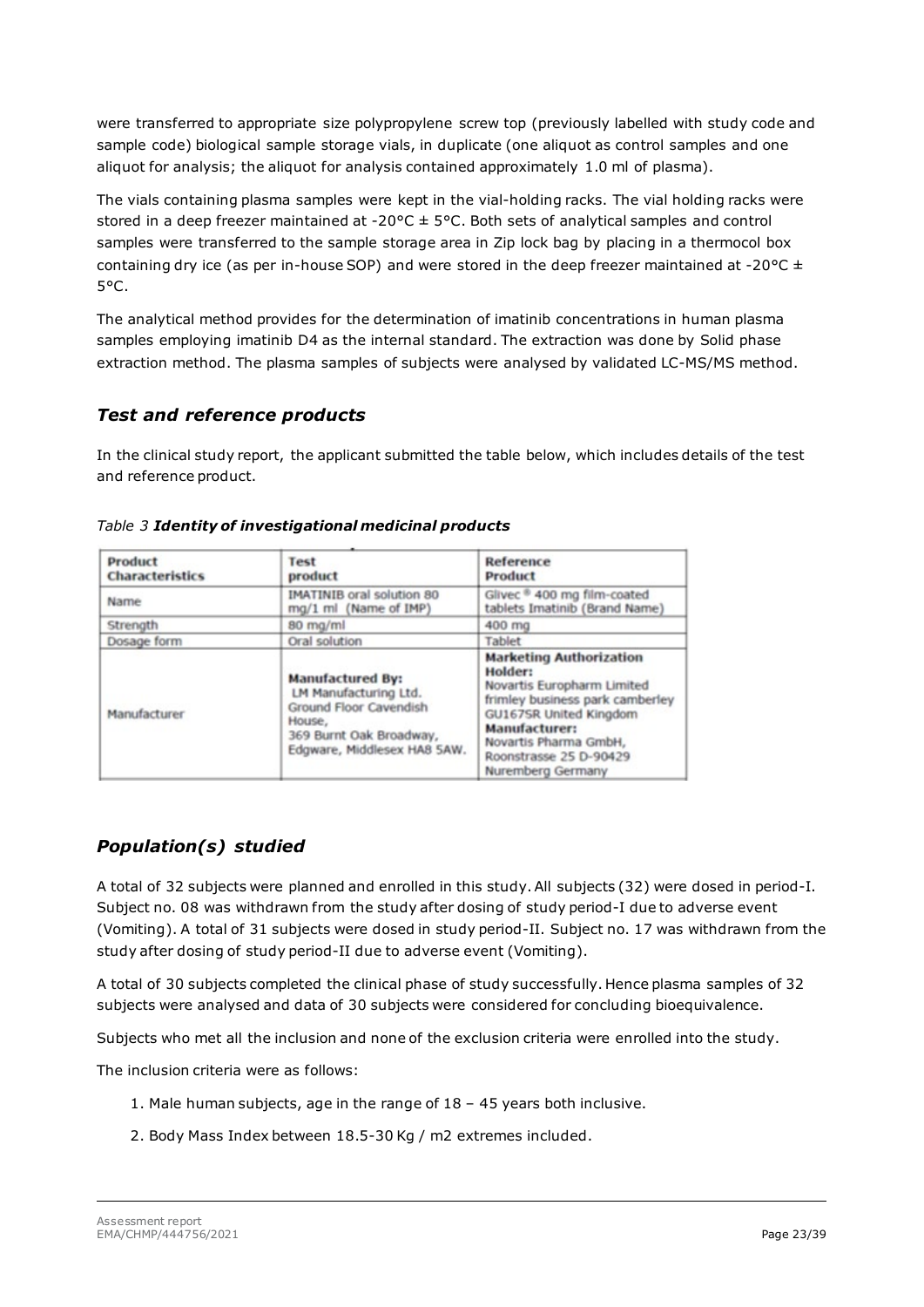3. Subjects with normal findings as determined by baseline history, physical examination and vital sign examination (blood pressure, pulse rate, respiration rate and body temperature).

4. Subjects with clinically acceptable findings as determined by haemogram, biochemistry, urinalysis, 12 lead ECG and chest X-ray (if done).

5. Willingness to follow the protocol requirements especially abstaining from xanthine containing food or beverages (chocolates, tea, coffee or cola drinks) or grapefruit juice, any alcoholic products, the use of cigarettes and the use of tobacco products for 48.00 hours prior to dosing until after the last blood sample collection in each study period and adherence to food, fluid and posture restrictions.

6. No history of significant alcoholism.

7. No history of drug abuse (benzodiazepines and barbiturates) for the last one month and other illegal drugs for the last 06 months.

8. Non smokers as evident from the history obtained were included.

#### Protocol deviations

The table below gives details of the protocol deviations identified during the study.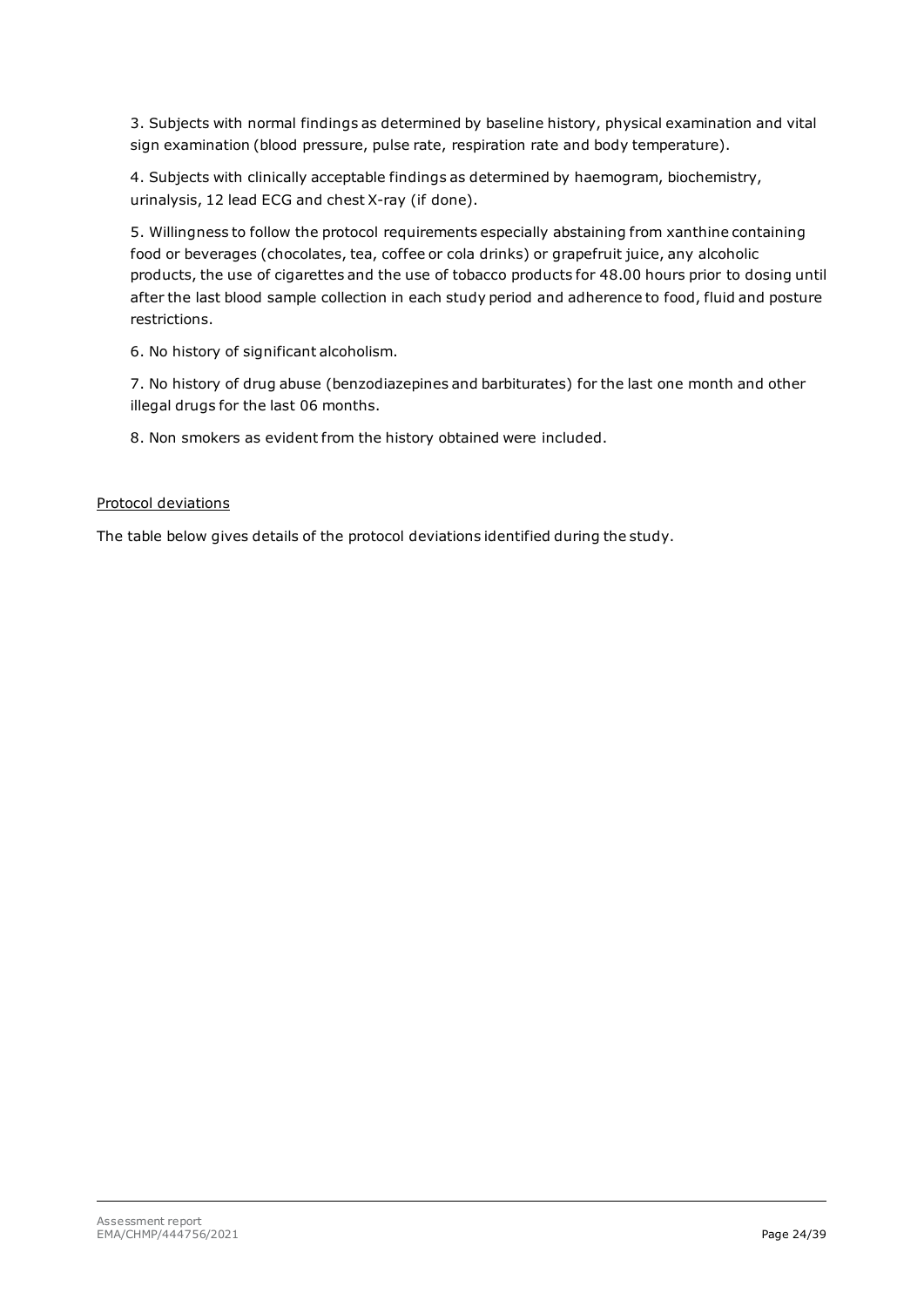#### *Table 4 Protocol deviations*

| <b>Nature of deviation</b> | <b>Details</b>                                                                                                                      | <b>Reason and Action taken</b>                                                                                                                    | <b>Impact of deviation</b>                                   |
|----------------------------|-------------------------------------------------------------------------------------------------------------------------------------|---------------------------------------------------------------------------------------------------------------------------------------------------|--------------------------------------------------------------|
| <b>Blood Sample Time</b>   | Period-I<br>Subject no. 01, 02, 05, 06, 07,<br>10, 12, 13, 14, 15, 16, 20, 21,<br>22, 23, 24, 25, 26, 27, 29, 30,<br>31 and 32      | Samples were not collected as<br>per scheduled time, subject<br>arrived late<br>Time Point deviation for any<br>subject at any time point was     |                                                              |
| <b>Point Deviation</b>     | Period-II<br>Subject no. 01, 03, 05, 06, 07,<br>09, 10, 11, 12, 13, 14, 15, 16,<br>20, 21, 23, 24, 25, 26, 27, 29,<br>30, 31 and 32 | taken into account for the<br>calculation of pharmacokinetic<br>parameter using statistical<br>package SAS <sup>®</sup> 9.2 or higher<br>version. | Nil                                                          |
| <b>Missing Sample</b>      | Period-I<br>Subject no. 01                                                                                                          | Subjects did not report for<br>ambulatory sample visit.<br>Pharmacokinetic and statistical                                                        | Missing samples were<br>not considered for<br>calculation of |
| Deviation                  | Period-II<br>Subject no. 01 and 06                                                                                                  | results were reported without<br>missing sample.                                                                                                  | pharmacokinetic and<br>statistical analysis.                 |

#### Concomitant medications

None of the subjects used any prescription and over the counter medications including vitamins and minerals for 14 days prior to study and during the course of the study.

### *Analytical methods*

Analysis was conducted using a validated high-performance liquid chromatography with tandem mass spectrometry (LC-MS/MS) method (ARL/MET/AD/188IMA). The method was validated at Accutest Research Laboratories (I) PVT. Ltd. Unit–II prior to sample analysis.

The applicant provided a full bioanalytical report, including the analysis results for calibration standards, quality control samples, study samples, and incurred sample reanalysis, in compliance with the Guideline on Bioanalytical method validation (EMEA/CHMP/EWP/192217/09).

This LC/MS/MS method involved the extraction of imatinib, together with the respective internal standard from human plasma.

Study samples: Receipt, Storage and Analysis

A total of 1596 human plasma samples from Sponsor Study Number ARL/174/343 were received in a frozen condition on dated 20 December 2017 in cold storage area at Bio-Analytical site Ahmedabad and were stored at -20 $\textdegree$ C ± 5 $\textdegree$ C. The vials of subject samples were labelled with details of the study code, subject number, period and sample number. Sample analysis was performed from 01 February 2018 to 13 February 2018. There were 68 missing samples related to subjects that withdrew from the study or subjects who did not turn up for blood sampling.

The date of the first sample collection was 30 November 2017. The date of the last sample extraction was 13 February 2018. Based on the number of days from the first sample collection date and last sample extraction date, samples were stored at a nominal temperature of -20°C for a maximum of 76 days.

All samples were analysed within the determined storage stability period of 117 days for imatinib at a nominal temperature of -20 $^{\circ}$ C  $\pm$  5°C and -70°C  $\pm$  10°C.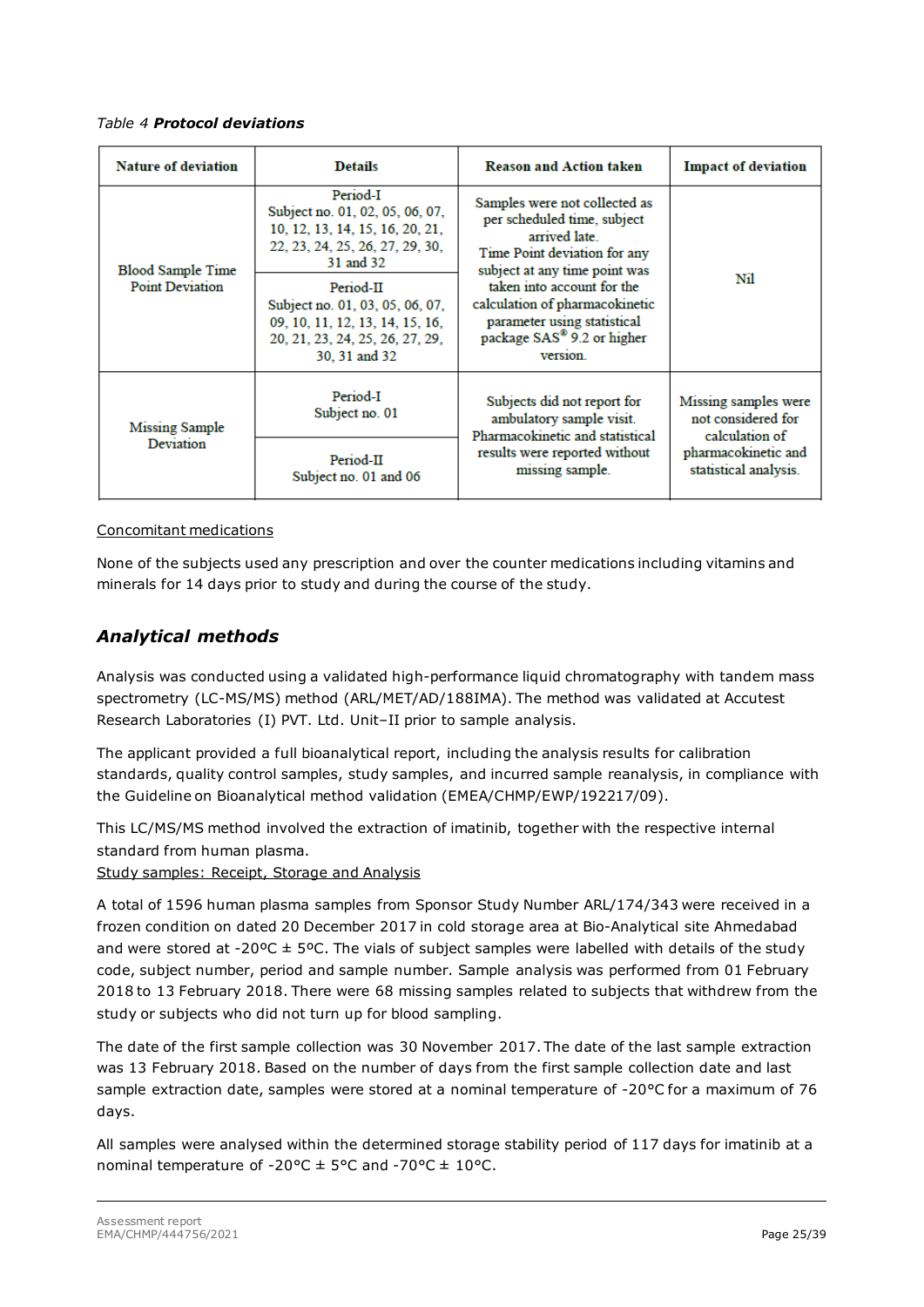#### Bioanalytical report

The bioanalytical report was submitted (Study code ARL/17/343 report version 00 dated 03 May 2018) with 20% of the subject chromatograms as well as the method SOPs. Imatinib d4 (sourced from Clearsynth Labs Ltd., Canada) was used as the internal standard for the determination of imatinib concentrations in human plasma samples. Certificates of analysis for the reference and internal standards of imatinib and imatinib d4 have been provided and are deemed acceptable.

| <b>Details</b>                | Analyte                         | <b>Internal Standard</b><br><b>Imatinib D4</b><br>ARL-A/WS/1885 |  |
|-------------------------------|---------------------------------|-----------------------------------------------------------------|--|
| Name                          | <b>Imatinib Mesilate</b>        |                                                                 |  |
| Working standard No.          | ARL-A/WS/1896                   |                                                                 |  |
| Manufacturer / Supplier       | Shilpa Medicare Limited         | Clearsynth Labs Ltd.                                            |  |
| <b>Purity for calculation</b> | 99.82%                          | 99.48%                                                          |  |
| <b>Storage condition</b>      | $20^{\circ}$ C - $25^{\circ}$ C | $2^{\circ}$ C - $8^{\circ}$ C                                   |  |

#### *Table 5 Details of reference and internal standards*

Method Validation: The method has been validated (ARL/REP/AHD/1881MA/00) in October 2013 and partial revalidation of the method was performed as appropriate. The following parameters were addressed for imatinib:

Selectivity, linearity including calibration curve, limit of quantification including accuracy and precision, precision (within-run and between-run), accuracy (within-run and between-run)), recovery of the analyte and internal standard, matrix effect (accuracy and precision in human plasma), reinjection reproducibility, hemolysis and lipaemic effect accuracy and precision, dilution integrity including accuracy and precision, carry over effect, auto sampler stability, whole blood stability, post-preparative stability at room temperature, freeze and thaw stability at -20°C (five cycles), short term (at room temperature) and long term (at 2-8°C) stock solution stability, Short term (at room temperature) and long term (at 2-8°C) working solution stability and long term stability in plasma at -20°C  $\pm$  5°C and - $70^{\circ}$ C  $\pm$  10°C. Each parameter has been assessed and the limits were justified (results not shown in this report).

For the bioanalytical study: Calibration standards (at 9 different concentrations 25-5000 ng/ml) and quality controls samples (4 levels 70-20000 ng/ml) were prepared in spiked plasma according to the sample analysis plan. The LLOQ for the method was calculated at 25 ng/ml.

Repeat Analysis: Calculated concentrations and reasons for all repeat analysis were provided. Incurred Sample Reanalysis (ISR): A total of 164 human plasma samples were identified for incurred sample reanalysis. ISR was performed at two stages during sample analysis, post completion of 50 % of subject analysis and after completion of sample analysis. Two samples per period of accepted batches of analysed subjects were selected as incurred samples. Out of these, one sample per period which had a concentration near the Cmax of that period and one sample which had a concentration roughly about three times of the LLOQ (generally towards the end of the elimination phase) were selected as per SOP for INCURRED SAMPLE REANALYSIS (BAL/043/00/N).

## *Pharmacokinetic variables*

#### **Primary parameters:** AUC<sub>0-t</sub> and C<sub>max</sub>

#### **Bioequivalence criteria:**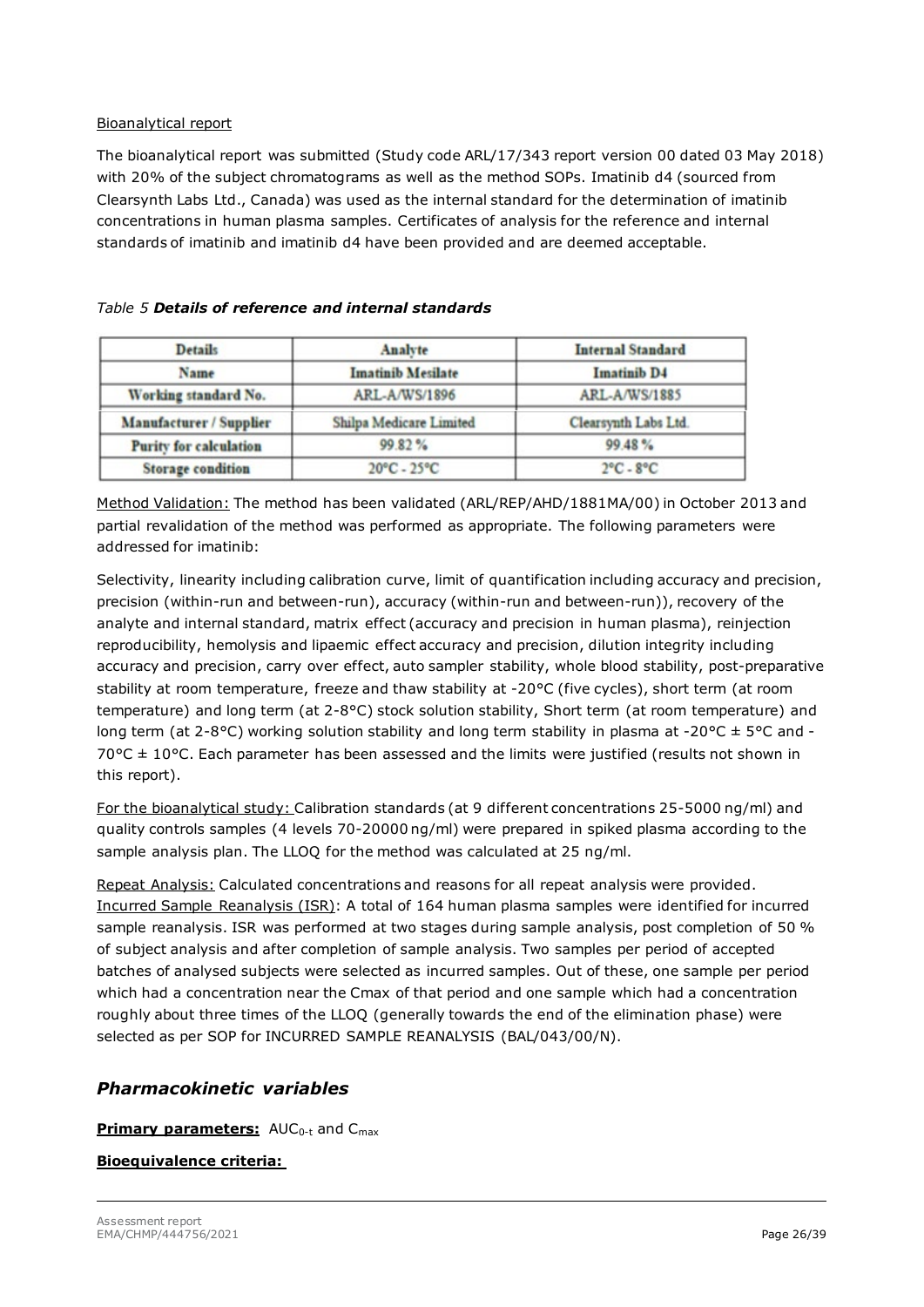The 90% confidence interval of the relative mean  $AUC_{0-t}$  of the test and reference product should be at least 80.00% and not more than 125.00% for log-transformed data.

*The pharmacokinetic methods and variables are adequate for the purpose of this study*

## *Statistical methods*

Pharmacokinetic data of 30 subjects, who completed the study, were included for statistical analysis.

All the statistical analyses were performed using SAS 9.2. The concentrations at each sampling time point were planned to be tabulated for each subject and product combination, together with descriptive statistics at each scheduled sampling time point for each product.

Analysis of variance (ANOVA) was performed on the ln-transformed pharmacokinetic parameters Cmax, AUC0-t and AUC0-inf at α level of 0.05 for imatinib.

The analysis of variance model included sequence, subjects nested within sequence, period and treatment as fixed factors. A separate ANOVA model was used to analyse each of the parameters.

The significance of the sequence effect was tested using the subject nested within sequences as the error term. All other main effects were tested against the residual error (mean square error) from the ANOVA model as the error term. Each analysis of variance also included calculation of least-square means, adjusted differences between formulation means and the standard error associated with these differences.

The geometric least square mean ratios of the test and reference product and its 90% confidence interval on the ln transformed pharmacokinetic parameters Cmax and AUC0-t were computed and bioequivalence was concluded as the confidence interval fall within the acceptable range of 80.00%- 125.00% for ln transformed Cmax and AUC0-t for imatinib.

# *Results*

The applicant presented a full report on the results of the study, including imatinib concentrations for each sampling time, phase and subjects. Tables and figures were included.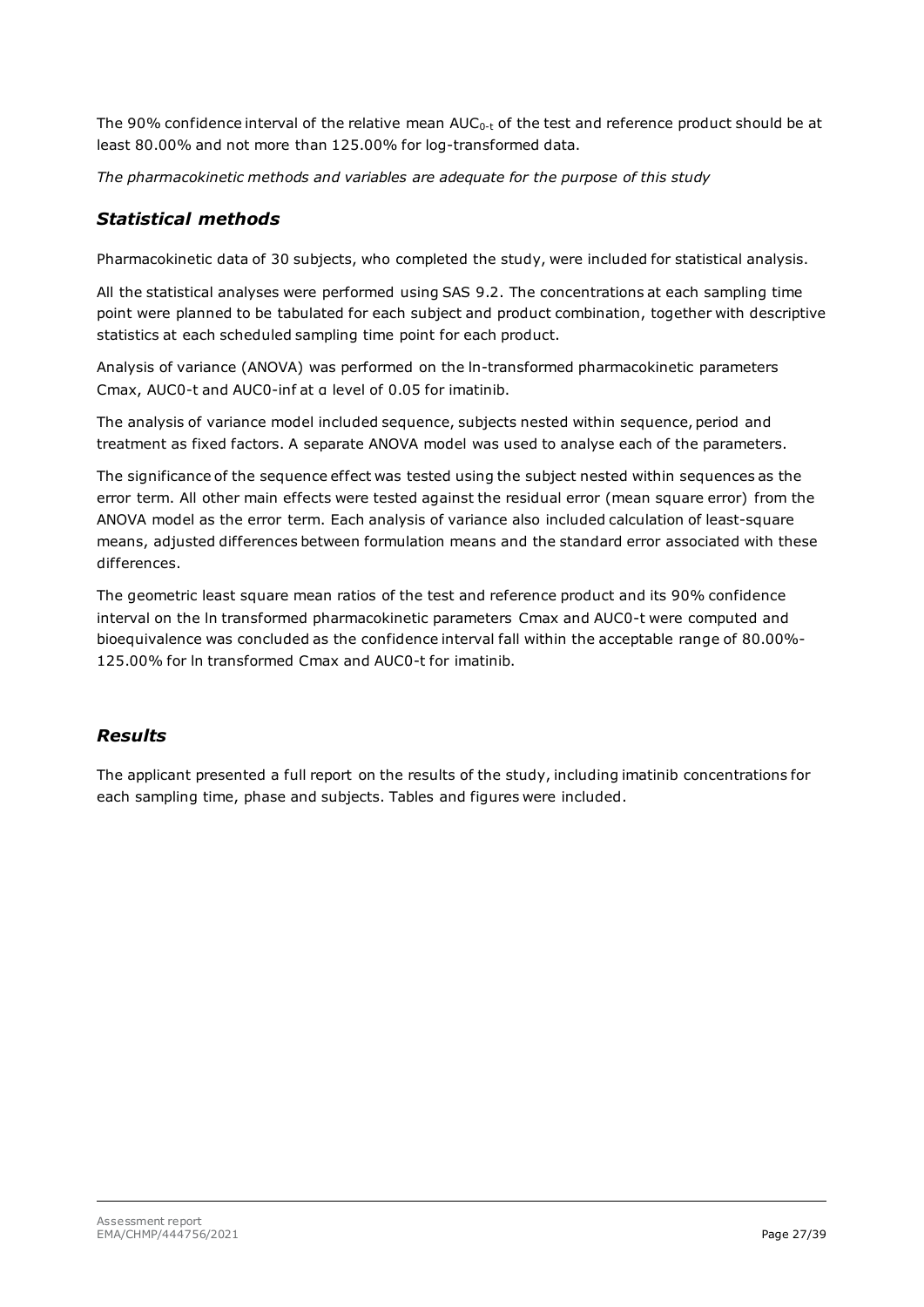#### *Table 6 Summary pharmacokinetic parameters estimated for both the test and reference products (N=30)*

| <b>Descriptive Statistics for Untransformed parameters</b> |                      |                              |                                       |                   |  |
|------------------------------------------------------------|----------------------|------------------------------|---------------------------------------|-------------------|--|
| <b>Measures</b>                                            | $C_{max}$<br>(ng/mL) | $AUC_{0-t}$<br>$(ng^*hr/mL)$ | $AUC_{0\text{-inf}}$<br>$(ng^*hr/mL)$ | $T_{max}$<br>(hr) |  |
| <b>Test Product-T</b>                                      |                      |                              |                                       |                   |  |
| N                                                          | 30                   | 30                           | 30                                    | 30                |  |
| Mean                                                       | 2255.802             | 35775.631                    | 37306.623                             | 2.264             |  |
| SD                                                         | 742.872              | 13263.316                    | 13770.471                             | 0.806             |  |
| CV(%)                                                      | 32.932               | 37.074                       | 36.912                                | 35.592            |  |
| <b>Reference Product-R</b>                                 |                      |                              |                                       |                   |  |
| N                                                          | 30                   | 30                           | 30                                    | 30                |  |
| Mean                                                       | 2170.344             | 34606.170                    | 36080.230                             | 2.806             |  |
| SD                                                         | 800.159              | 13623.778                    | 14321.335                             | 0.983             |  |
| CV(%)                                                      | 36.868               | 39.368                       | 39.693                                | 35.038            |  |

*Table 7 Statistical analysis for imatinib (ln-transformed values)*

| <b>Parameters</b> | *Geometric mean |                      | % Ratio  |                    | 90% Confidence Interval for ln-<br>transformed data |
|-------------------|-----------------|----------------------|----------|--------------------|-----------------------------------------------------|
|                   | Test(T)         | <b>Reference (R)</b> | T/R      | <b>Lower Limit</b> | <b>Upper Limit</b>                                  |
| $AUC_{0-t}$       | 33573.2729      | 32255.6822           | 104.0848 | 98.0258            | 110.5183                                            |
| $\rm{C_{max}}$    | 2149 3489       | 2044.6595            | 105.1201 | 99.4607            | 111.1016                                            |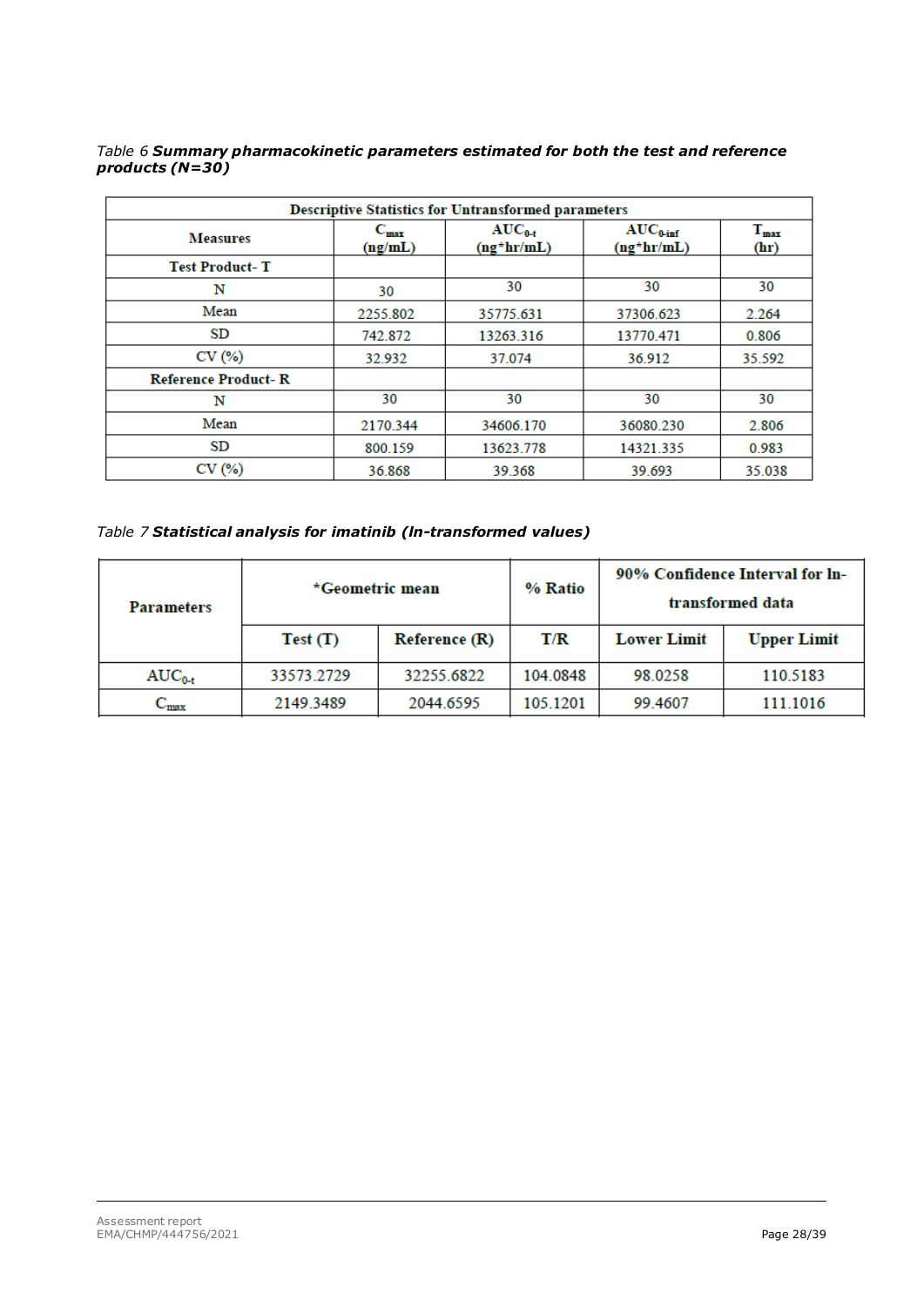

*Figure 2 (A) Mean plasma concentration time curve of imatinib in linear scale and (B) Mean plasma concentration time curve of imatinib in semi-log scale following single oral dose of Imatinib 400 mg (n=30)*

## *Safety data*

Mean Plasma Conc (ng/mL) of Imatinib

No serious or significant adverse event was observed during the entire course of the study.

#### Adverse events: Safety analysis set

Total of three (03) adverse events were observed with the test product during entire course of the study which were all mild in severity, probably related to study medication and followed up till resolution. One subject experienced vomiting during period I after taking the test product and another subject experienced vomiting twice during period II. Both subjects were discontinued from the study.

*Table 8 Adverse event by treatment*

| <b>Adverse Event Reported</b>            | <b>Test Product (T)</b><br>$N = 32$ | <b>Reference Product (R)</b><br>$N=31$ |  |  |  |
|------------------------------------------|-------------------------------------|----------------------------------------|--|--|--|
| Gastrointestinal System                  |                                     |                                        |  |  |  |
| Vomiting<br>03 (09.38%)<br>$00(00.00\%)$ |                                     |                                        |  |  |  |
| Total                                    | 03(09.38%)                          | $00(00.00\%)$                          |  |  |  |

#### *Table 9 Adverse event by severity*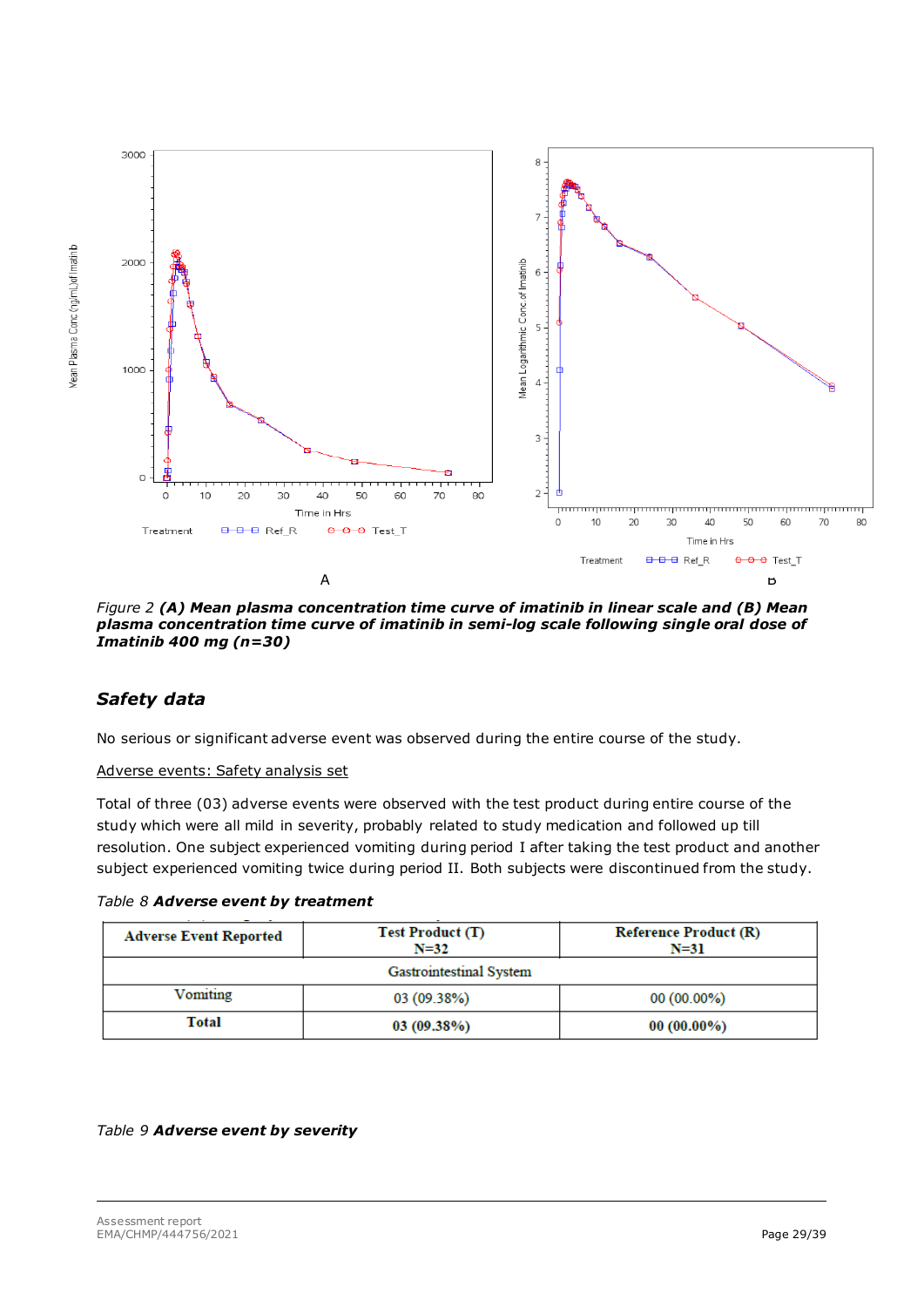| <b>Type of</b>               | $N = 32$                                          |                       |                   |                       |                   |                              |                   |                              |
|------------------------------|---------------------------------------------------|-----------------------|-------------------|-----------------------|-------------------|------------------------------|-------------------|------------------------------|
| <b>Adverse Event</b>         | Mild<br>Moderate<br><b>Total</b><br><b>Severe</b> |                       |                   |                       |                   |                              |                   |                              |
| <b>Relation with</b><br>drug | <b>Related</b>                                    | Not<br><b>Related</b> | <b>Related</b>    | Not<br><b>Related</b> | <b>Related</b>    | <b>Not</b><br><b>Related</b> | <b>Related</b>    | <b>Not</b><br><b>Related</b> |
| Vomiting                     | 03<br>$(09.38\%)$                                 | 00<br>$(00.00\%)$     | 00<br>$(00.00\%)$ | 00<br>$(00.00\%)$     | 00<br>$(00.00\%)$ | 00<br>$(00.00\%)$            | 03<br>$(09.38\%)$ | 00<br>$(00.00\%)$            |

There were no clinically significant haematology or biochemistry changes for any subject. There were no clinically significant findings during assessments of vital signs, physical examinations or 12-lead ECGs.

# <span id="page-29-0"></span>**2.4.1. Discussion on Clinical aspects**

### **Bioequivalence**

The study was designed as a randomised, open-label, balanced, two-treatment, two-period, twosequence, single dose, crossover bioequivalence study under fasting conditions, to establish comparative bioequivalence of Imatinib oral solution 400/5 mL (Test: manufactured by LM Manufacturing Ltd. Ground Floor Cavendish House, 369 Burnt Oak Broadway, Edgware, Middlesex HA8 5AW) and Glivec tablet 400 mg (MAH: Novartis Pharma GmbH, Nuremberg, Alemania sourced from Germany).

The product information of the reference and test product recommends that imatinib should be taken with a meal. Studies showed that differences in pharmacokinetic parameters between fasting and fed states were not statistically significant and were not considered to be clinically relevant (Peng et al, 2004; Levêque et al, 2005). In line with the product specific guideline for imatinib 50 mg and 100 mg hard capsules and 100 mg and 400 mg film-coated tablets, both a fasting and a fed bioequivalence study are acceptable. Although the SmPC recommends intake in fed state to minimise the risk of gastrointestinal irritation, a fasting study is considered feasible and preferred to increase the sensitivity to detect differences between products. Hence, the bioequivalence study design and sampling periods are acceptable, with an adequate wash-out period at greater than 5 times the  $t\frac{1}{2}$  (approximately 18 hours). The sampling frequency enabled an adequate estimation of Cmax.

Certificates of analysis for both the test and reference products have been provided. Assay values of test: 100.31% and reference 97.7%. The batch control results appear satisfactory and the batch size (10% of the proposed commercial batch) and manufacturing date of the test product (June 2017) have been declared and are acceptable. The assay ranges are well within the 5% limit of each other in accordance with the Guideline on the investigation of Bioequivalence (CPMP/EWP/QWP/1401/98 Rev 01 Corr\*\*).

The dissolution values for the test and reference products are discussed in the quality assessment report.

The population studied is appropriate and the main inclusion and exclusion criteria are in line with the requirements of the Guideline on the investigation of Bioequivalence (CPMP/EWP/QWP/1401/98 Rev 01).

The number of subjects not completing the study will not have an effect on the results as 22 patients are enough to power the study.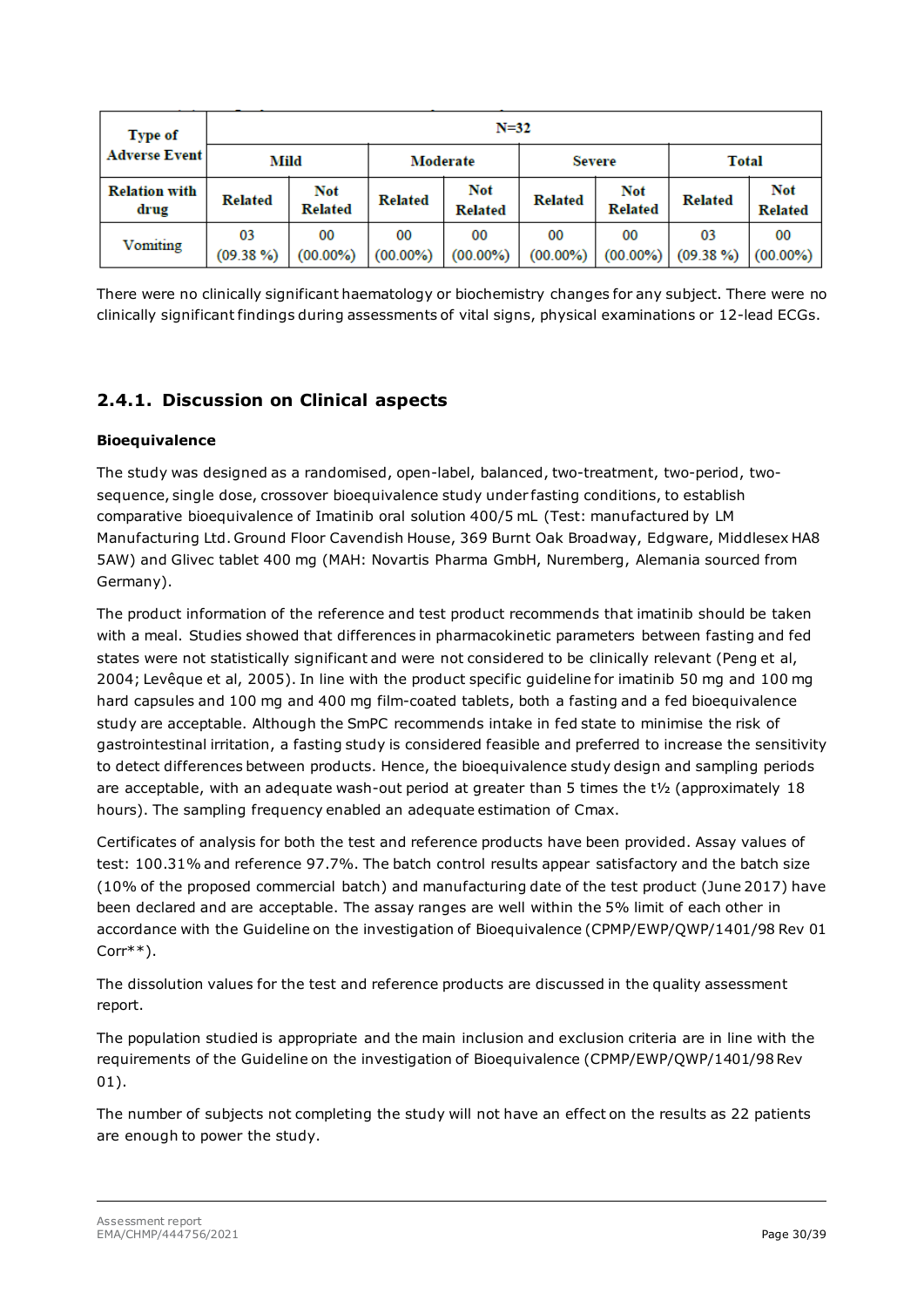Protocol deviations listed in the report are considered minor and will not have a negative effect on the study results.

Both analytical methods used are acceptable and appropriate. The chromatograms presented are acceptable and the re-analysed samples have been adequately justified. The calibration curves are appropriate (9 points) and the stability testing supports the conditions the samples were exposed to during collection and testing. The applicant has also provided all the validation reports and relevant supportive data together with certificates of analysis for the analytes and internal standards used in the analytical method validation. The relevant SOPs have been named or provided and deemed valid. 20% of the chromatograms have been provided in line with the Guideline on bioanalytical method validation EMEA/CHMP/EWP/192217/2009 rev. 1 corr.2\*\*).

The Incurred Sample Reanalysis was provided provided (and found to be within the limits set in the Guideline on bioanalytical method validation EMEA/CHMP/EWP/192217/2009 rev. 1 corr.2\*\*) as well as information on the partial revalidations of the methods. These are deemed acceptable.

The analytical methods were audited and a signed statement was provided. A statement of compliance with GLP was also provided.

The lack of testing of ruggedness (different analyst and different column) in the bioanalytical method validation should be justified. At D120, the applicant addressed the question and evidence that ruggedness has been addressed in the analytical validations was provided.

The appropriate variables were measured, and statistical methodology is accepted.

The sampling schedule provides adequate estimation of Cmax. Statistical data and a graphical representation to cover the plasma concentration time curve long enough to provide an estimate of the extent of absorption, has been provided.

The 90% confidence intervals calculated for the primary parameters Cmax, and AUC0-t for Imatinib fall within the 80.00 – 125.00% acceptance range after single dose administration under fasting conditions.

No significant sequence, period and treatment effects were observed for ln transformed pharmacokinetic parameters Cmax, AUC0-t and AUC0-inf.

Bioequivalence of Imatinib 80mg/mL with the reference product Imatinib 400mg tablets has been shown in the fasting state.

#### **Clinical safety**

Overall, the drugs tested were generally safe and well tolerated by the subjects included in this study. As seen in the bioequivalence study and in line with published literature, nausea and vomiting are the most frequent adverse events. There were no new safety findings during the bioequivalence study. The conclusions of the applicant can be endorsed.

With regards to dosage administration, the applicant initially proposed a 5 ml oral syringe with adaptor (graduated at every 1.25 ml equivalent to 100 mg). The applicant was requested to discuss how a 5 ml oral syringe with adaptor (graduated at every 1.25 ml equivalent to 100 mg) will ensure that there is accurate dosing in children as per posology in the SmPC. This was also raised in the quality assessment report.

At D120 the applicant proposed a change in the dosing syringe, proposing a 10 mL oral syringe with 0.25 mL graduation which would meet the dosing requirement up to 20 mg dose difference. The 0.25 ml graduation would meet the requirement of dosing at the level of 20 mg differences during dose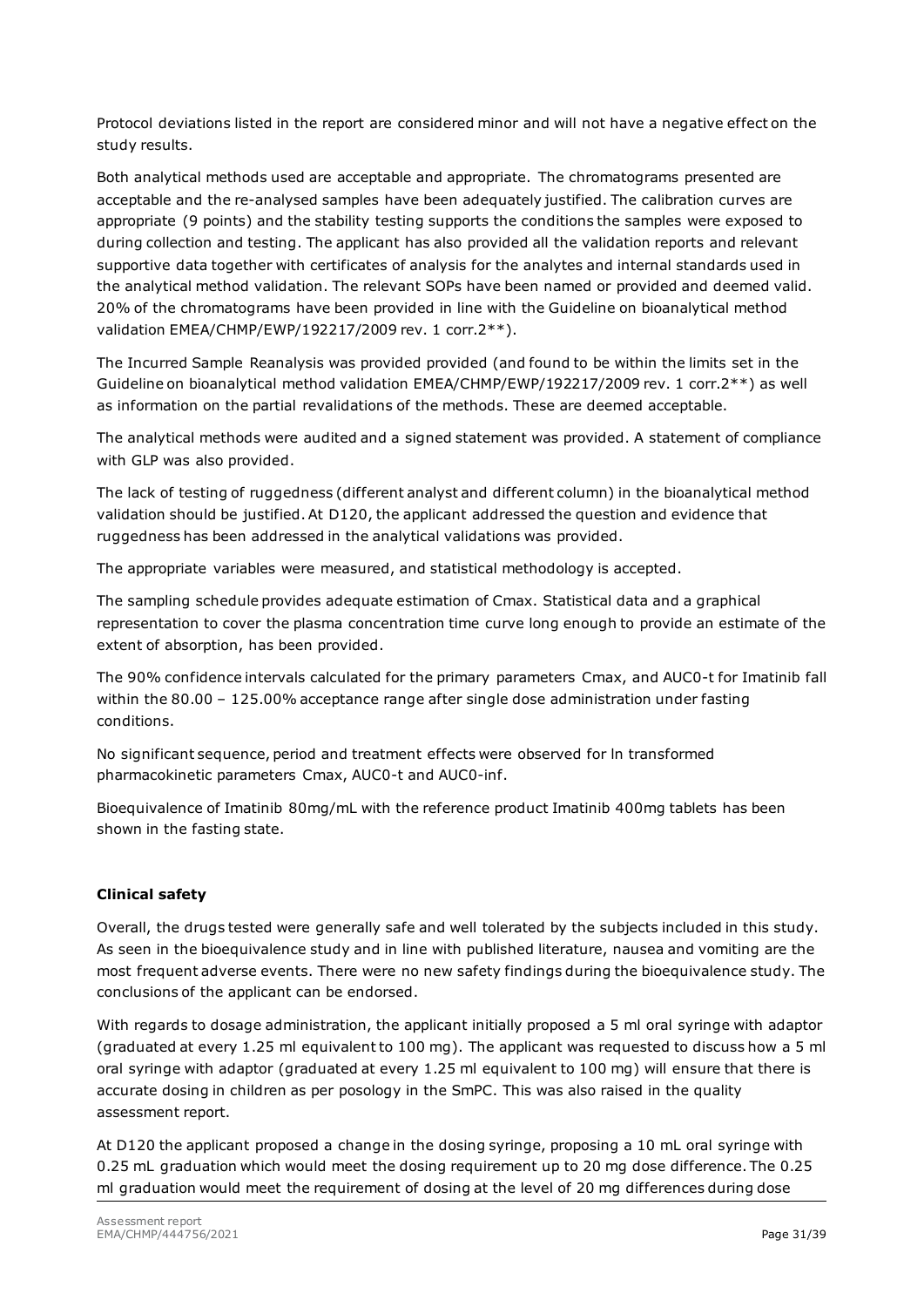administration. A summary of the Paediatric Daily Dose (all indications including reduced dose) along with dose in ml was also provided. It is accepted that the new syringe volume and grading can provide more accurate dosing in children as per posology in the SmPC. This will in turn reduce further to risk of medication errors.

However, the applicant was requested to further clarify the tables provided for the calculation of dosing in paediatrics, especially when an approximation to the nearest measurable volume is required. The applicant was requested to show that approximations of dosing in these cases are not clinically significant in terms of efficacy and safety. The applicant was also asked to provide additional information in the SPC in order to aid the healthcare professional to calculate the required dose in mg and the corresponding volume in ml. Adequate information and instructions should also be included in the PIL clearly explaining how the dosing is to be measured to the nearest mL.

At D180, the applicant discussed the calculation of dosing in paediatrics and provided the proposed nearest dosing which is not clinically significant in terms of efficacy and safety. The SmPC and PIL were updated with clear instructions and dosing tables which provide the dose given by every grading mark of the syringe. This provides adequate information for the healthcare professional to calculate the required dose in mg and the corresponding volume in mL.

# <span id="page-31-0"></span>**2.4.2. Conclusions**

Based on the presented bioequivalence study, Imatinib oral solution 400/5 mL (Test: manufactured by LM Manufacturing Ltd. Ground Floor Cavendish House, 369 Burnt Oak Broadway, Edgware, Middlesex HA8 5AW) is considered bioequivalent with Glivec® tablet 400 mg (MAH: Novartis Pharma GmbH, Nuremberg, Alemania sourced from Germany). No new safety concerns were raised.

# <span id="page-31-1"></span>*2.5. Risk Management Plan*

## *Safety concerns*

| <b>Summary of safety concerns</b> |                                                          |  |  |
|-----------------------------------|----------------------------------------------------------|--|--|
| Important identified risks        | None                                                     |  |  |
| Important potential risks         | Second primary Malignancy                                |  |  |
|                                   | Tolerability during Pregnancy and Pregnancy<br>$\bullet$ |  |  |
|                                   | Outcomes                                                 |  |  |
| Missing information               | Paediatric patients: Long term follow up<br>$\bullet$    |  |  |
|                                   | Paediatric patients below 2 years of age<br>$\bullet$    |  |  |

#### *Table 10 Summary of safety concerns*

#### *Pharmacovigilance plan*

The safety concerns of Imatinib can be considered to be well established. Routine Pharmacovigilance (PhV) activities that are deemed sufficient.

Routine pharmacovigilance activities beyond adverse reactions reporting and signal detection: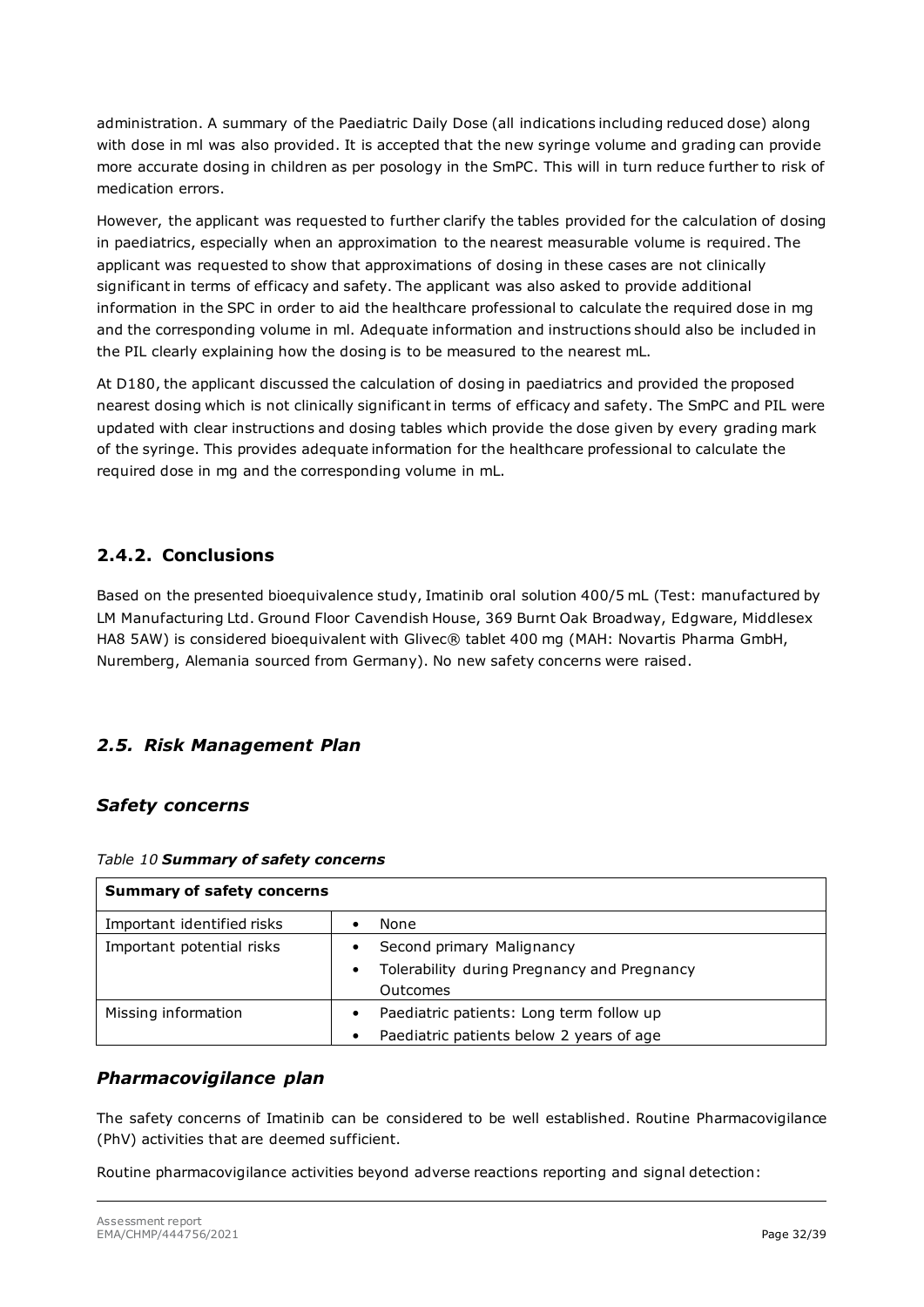#### **Specific adverse reaction follow-up questionnaires for safety concerns:**

Additionally, as a part of the routine pharmacovigilance activities a targeted follow-up questionnaire is planned to obtain further clinical details to aid causality assessment for the following safety concern

• Tolerability during Pregnancy and Pregnancy Outcomes

#### *Risk minimisation measures*

*Table 11 Summary table of pharmacovigilance activities and risk minimisation activities by safety concern*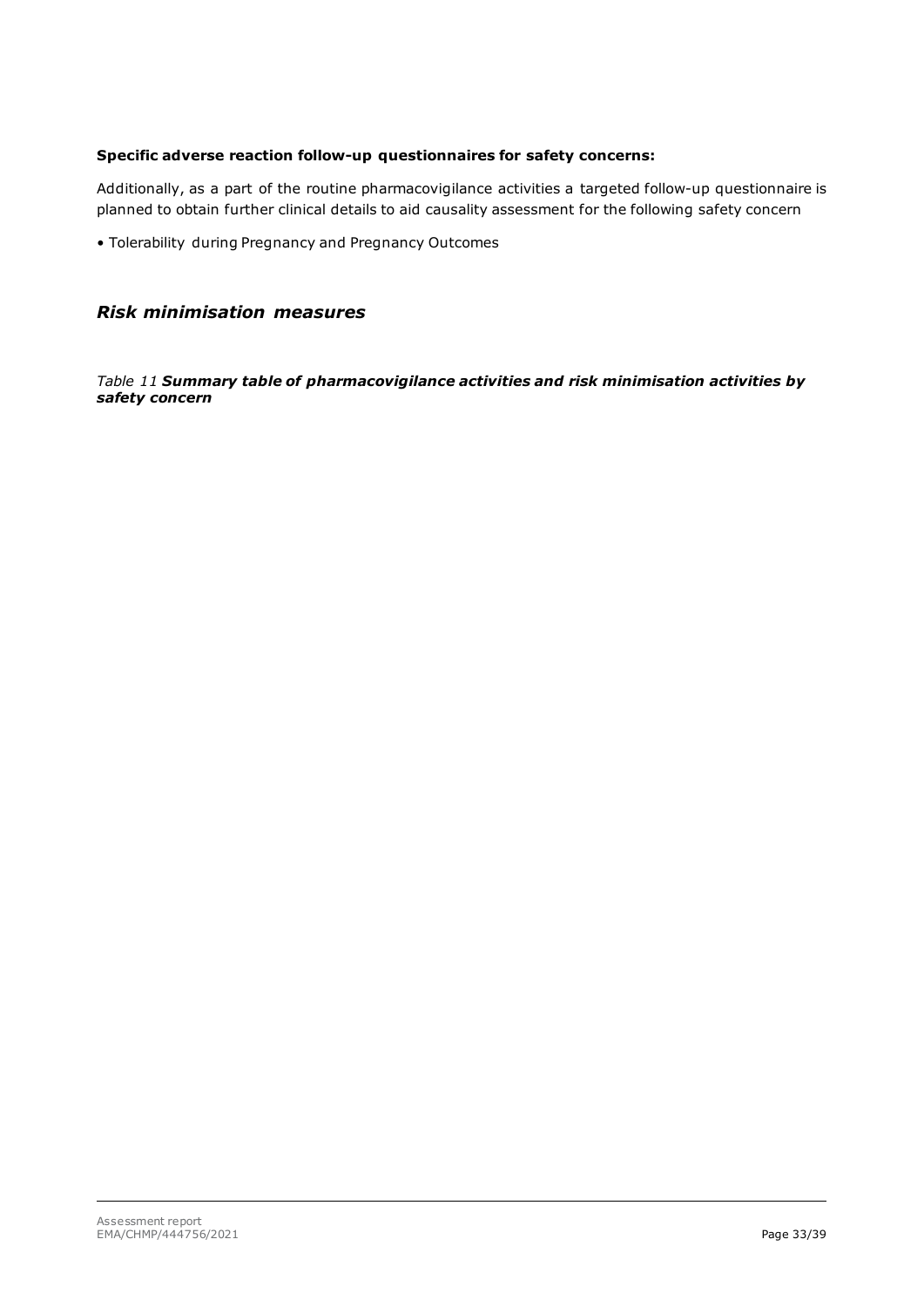| <b>Safety concern</b>                                                                 | <b>Risk minimisation measures</b>                                                                                                                                                                                                                                                                                                                                                                                                                                  | <b>Pharmacovigilance activities</b>                                                                                                                                                                              |  |  |  |  |  |
|---------------------------------------------------------------------------------------|--------------------------------------------------------------------------------------------------------------------------------------------------------------------------------------------------------------------------------------------------------------------------------------------------------------------------------------------------------------------------------------------------------------------------------------------------------------------|------------------------------------------------------------------------------------------------------------------------------------------------------------------------------------------------------------------|--|--|--|--|--|
| <b>Important Identified Risks</b>                                                     |                                                                                                                                                                                                                                                                                                                                                                                                                                                                    |                                                                                                                                                                                                                  |  |  |  |  |  |
| There are no important identified risks for imatinib                                  |                                                                                                                                                                                                                                                                                                                                                                                                                                                                    |                                                                                                                                                                                                                  |  |  |  |  |  |
| <b>Important Potential Risks</b>                                                      |                                                                                                                                                                                                                                                                                                                                                                                                                                                                    |                                                                                                                                                                                                                  |  |  |  |  |  |
| Second primary malignancy                                                             | Routine<br><u>risk</u><br>minimisation<br>measures:<br>Risk has been listed in the SmPC<br>section of 5.3<br>SmPC:<br>No.<br>specific<br>for<br>measures<br>prevention are known.<br>However, Section 5.3 of the<br>SmPC<br>provides details about the pre-<br>clinical data on this safety<br>concern<br>Pack size: None<br>Additional risk minimisation<br>measures:                                                                                             | Routine<br>pharmacovigilance<br>activities<br>beyond<br>adverse<br>reactions reporting and signal<br>detection:<br>None<br>Additional pharmacovigilance<br>activities:<br>None                                   |  |  |  |  |  |
|                                                                                       | No additional risk minimisation                                                                                                                                                                                                                                                                                                                                                                                                                                    |                                                                                                                                                                                                                  |  |  |  |  |  |
| Tolerability during Pregnancy<br>and Pregnancy Outcomes<br><b>Missing information</b> | measures<br>risk<br>Routine<br>minimisation<br>measures:<br>Risk has been listed in the SmPC<br>sections of 4.6 and 5.3 and PL<br>Section 2.<br>SmPC:<br>Section<br>4.6<br><b>SmPC</b><br>and<br>- PL<br><b>Section</b><br>2<br>recommend<br>that<br>imatinib should not be used in<br>pregnancy unless there is a<br>clear necessity.<br>Pack size: None<br><b>Additional</b><br>risk<br>minimisation<br>measures:<br>No additional risk minimisation<br>measures | Routine pharmacovigilance<br>beyond<br>activities<br>adverse<br>reactions reporting and signal<br>detection:<br>AE follow-up form for<br>adverse reaction<br>Additional pharmacovigilance<br>activities:<br>None |  |  |  |  |  |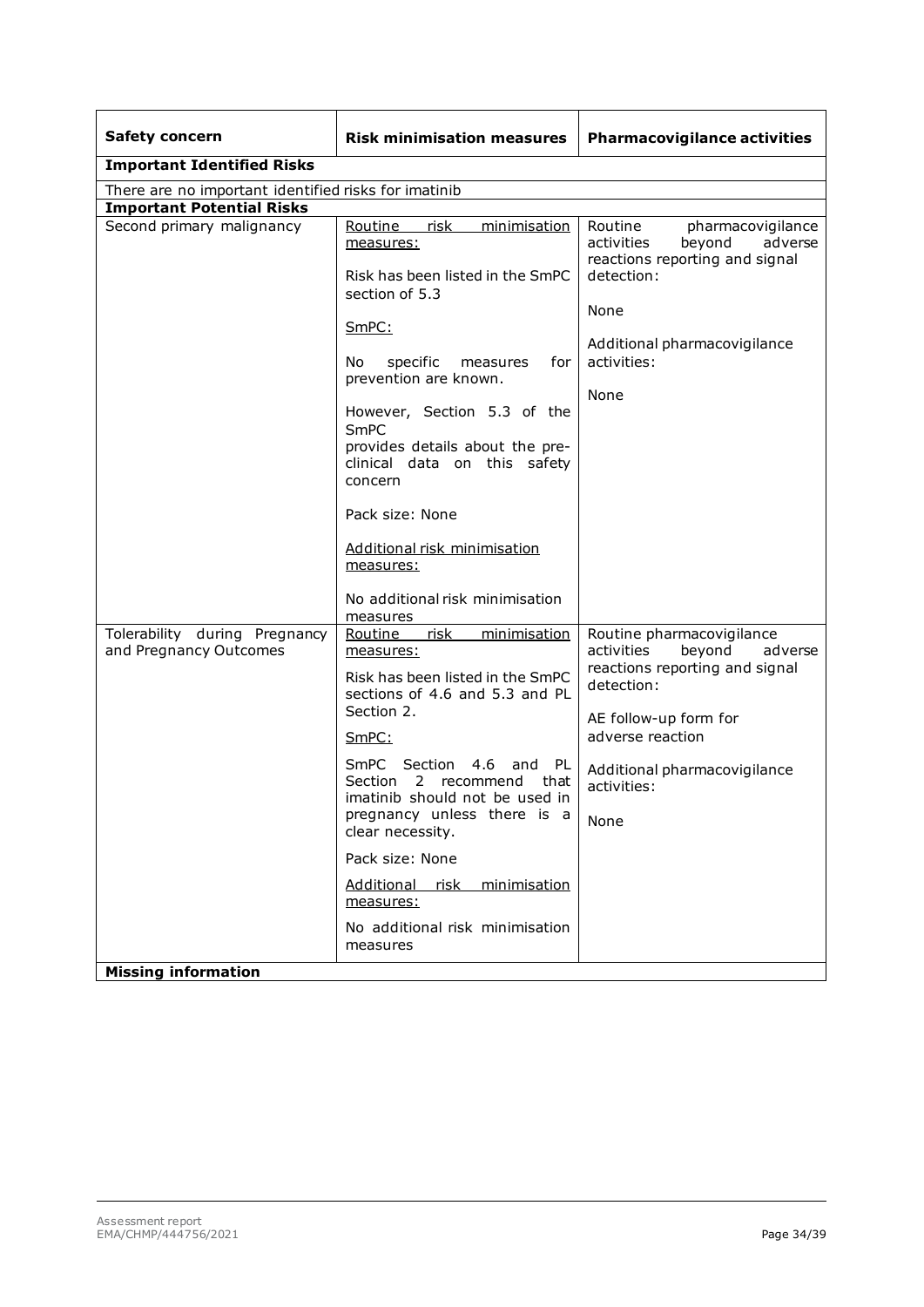| <b>Safety concern</b>                       | <b>Risk minimisation measures</b>                                                                                                                                                                                                                                                                                   | <b>Pharmacovigilance activities</b>                                                                                                                                   |
|---------------------------------------------|---------------------------------------------------------------------------------------------------------------------------------------------------------------------------------------------------------------------------------------------------------------------------------------------------------------------|-----------------------------------------------------------------------------------------------------------------------------------------------------------------------|
| Paediatric patients:<br>Long term follow up | risk<br>Routine<br>minimisation<br>measures:<br>Risk has been communicated in<br>the SmPC sections of 4.4 and<br>4.9 and PL Section 2.<br>SmPC:<br>No specific measures for<br>prevention are known.<br>Pack size: None<br>Additional risk minimisation<br>measures:<br>No additional risk minimisation<br>measures | Routine pharmacovigilance<br>activities beyond adverse<br>reactions reporting and signal<br>detection:<br>None<br>Additional pharmacovigilance<br>activities:<br>None |
| Paediatric patients<br>below 2 years of age | risk<br>minimisation<br>Routine<br>measures:<br>Risk has been communicated in<br>the SmPC sections of 4.2<br>SmPC:<br>for I<br>specific<br>No.<br>measures<br>prevention are known.<br>Pack size: None<br>Additional<br>risk minimisation<br>measures:<br>No additional risk minimisation<br>measures               | Routine pharmacovigilance<br>activities beyond adverse<br>reactions reporting and signal<br>detection:<br>None<br>Additional pharmacovigilance<br>activities:<br>None |

# *Conclusion*

The CHMP and PRAC considered that the risk management plan version 0.5 is acceptable.

# <span id="page-34-0"></span>*2.6. Pharmacovigilance*

## *Pharmacovigilance system*

The CHMP considered that the pharmacovigilance system summary submitted by the applicant fulfils the requirements of Article 8(3) of Directive 2001/83/EC.

## *Periodic Safety Update Reports submission requirements*

The requirements for submission of periodic safety update reports for this medicinal product are set out in the list of Union reference dates (EURD list) provided for under Article 107c(7) of Directive 2001/83/EC and any subsequent updates published on the European medicines web-portal.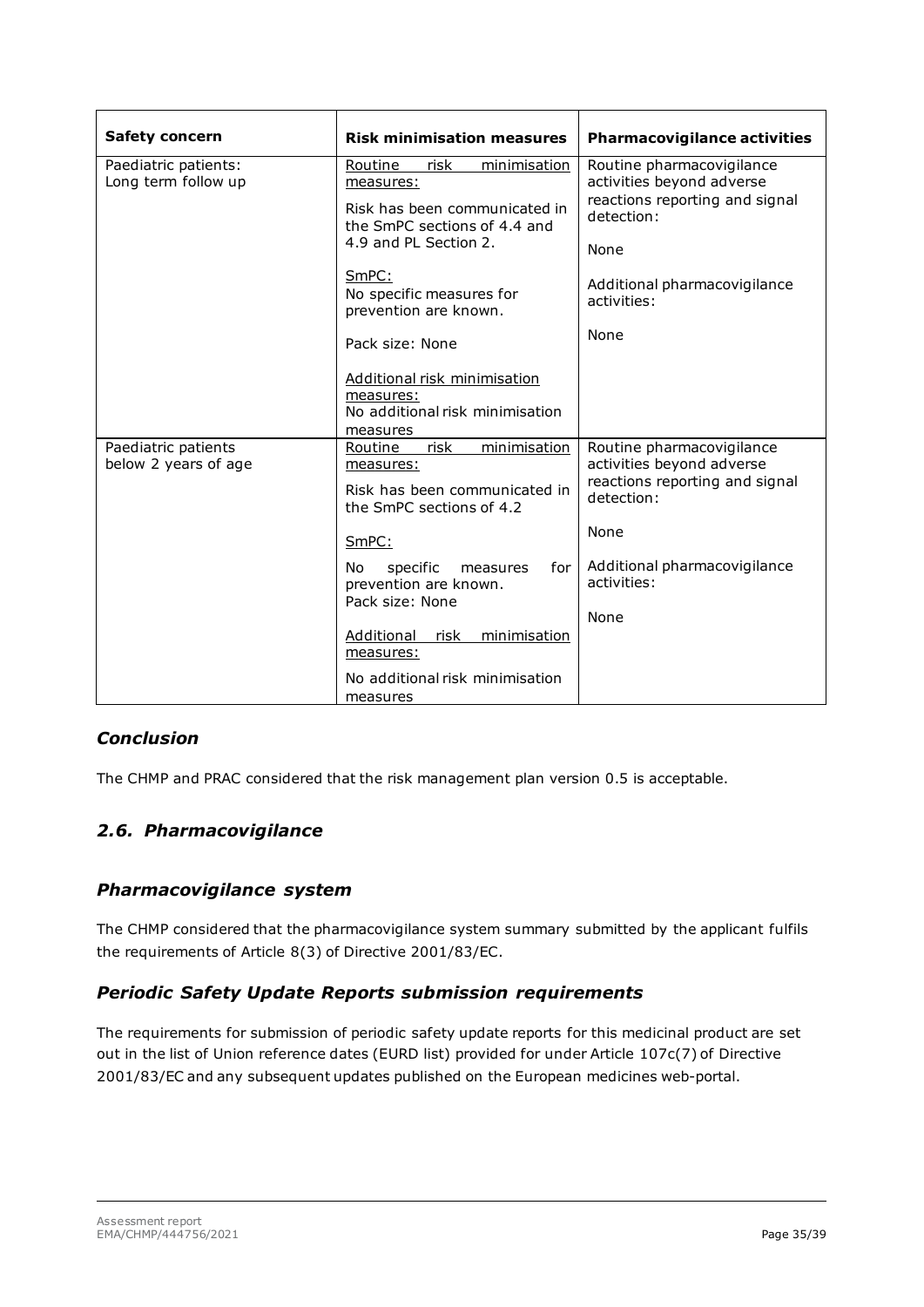## <span id="page-35-0"></span>*2.7. Product information*

## <span id="page-35-1"></span>**2.7.1. User consultation**

No full user consultation with target patient groups on the package leaflet has been performed on the basis of a bridging report making reference to Glivec 400mg film coated tablets. The bridging report submitted by the applicant has been found acceptable.

# <span id="page-35-2"></span>**3. Benefit-risk balance**

This application concerns a hybrid version of imatinib oral solution. The reference product Glivec 400mg film coated tablets is indicated for the treatment of:

• adult and paediatric patients with newly diagnosed Philadelphia chromosome (bcr-abl) positive (Ph+) chronic myeloid leukaemia (CML) for whom bone marrow transplantation is not considered as the first line of treatment.

• adult and paediatric patients with Ph+ CML in chronic phase after failure of interferon-alpha therapy, or in accelerated phase or blast crisis.

• adult and paediatric patients with newly diagnosed Philadelphia chromosome positive acute lymphoblastic leukaemia (Ph+ ALL) integrated with chemotherapy.

• adult patients with relapsed or refractory Ph+ ALL as monotherapy.

• adult patients with myelodysplastic/myeloproliferative diseases (MDS/MPD) associated with platelet-derived growth factor receptor (PDGFR) gene re-arrangements.

• adult patients with advanced hypereosinophilic syndrome (HES) and/or chronic eosinophilic leukaemia (CEL) with FIP1L1-PDGFRα rearrangement.

The effect of Imatinib on the outcome of bone marrow transplantation has not been determined.

Imatinib is indicated for

• the treatment of adult patients with Kit (CD 117) positive unresectable and/or metastatic malignant gastrointestinal stromal tumours (GIST).

• the adjuvant treatment of adult patients who are at significant risk of relapse following resection of Kit (CD117)-positive GIST. Patients who have a low or very low risk of recurrence should not receive adjuvant treatment.

• the treatment of adult patients with unresectable dermatofibrosarcoma protuberans (DFSP) and adult patients with recurrent and/or metastatic DFSP who are not eligible for surgery.

In adult and paediatric patients, the effectiveness of Imatinib is based on overall haematological and cytogenetic response rates and progression-free survival in CML, on haematological and cytogenetic response rates in Ph+ ALL, MDS/MPD, on haematological response rates in HES/CEL and on objective response rates in adult patients with unresectable and/or metastatic GIST and DFSP and on recurrence-free survival in adjuvant GIST. The experience with Imatinib in patients with MDS/MPD associated with PDGFR gene rearrangements is very limited (see section 5.1). Except in newly diagnosed chronic phase CML,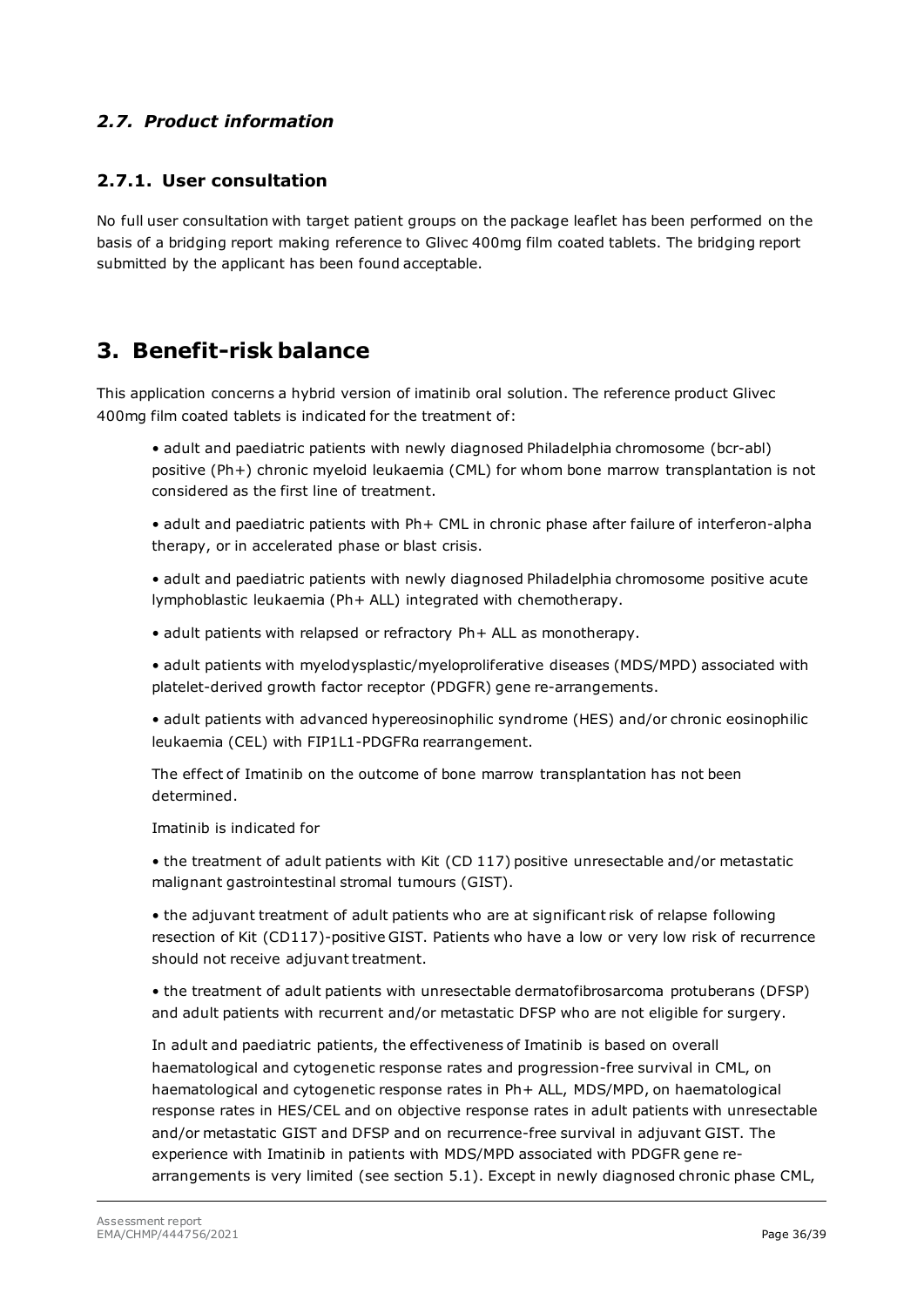there are no controlled trials demonstrating a clinical benefit or increased survival for these diseases.

No nonclinical studies have been provided for this application but an adequate summary of the available nonclinical information for the active substance was presented and considered sufficient. From a clinical perspective, this application does not contain new data on the pharmacokinetics and pharmacodynamics as well as the efficacy and safety of the active substance; the applicant's clinical overview on these clinical aspects based on information from published literature was considered sufficient.

The bioequivalence study forms the pivotal basis with a randomised, open-label, balanced, twotreatment, two-period, two-sequence, single dose, crossover under fasting conditions design. The study design was considered adequate to evaluate the bioequivalence of this formulation and was in line with the respective European requirements. Choice of dose, sampling points, overall sampling time as well as wash-out period were adequate. The analytical method was validated. Pharmacokinetic and statistical methods applied were adequate.

The test formulation of imatinib oral solution met the protocol-defined criteria for bioequivalence when compared with Glivec 400mg film coated tablets. The point estimates and their 90% confidence intervals for the parameters AUC0-t, AUC0-72h, and Cmax were all contained within the protocoldefined acceptance range of 80.00 to 125.00%. Bioequivalence of the two formulations was demonstrated.

A benefit/risk ratio comparable to the reference product can therefore be concluded.

The CHMP, having considered the data submitted in the application and available on the chosen reference medicinal product, is of the opinion that no additional risk minimisation activities are required beyond those included in the product information.

# <span id="page-36-0"></span>**4. Recommendation**

Based on the CHMP review of data on quality, safety and efficacy, the CHMP considers by consensus that the benefit-risk balance of Imatinib Koanaa is favourable in the following indication:

Imatinib Koanaa is indicated for the treatment of:

• adult and paediatric patients with newly diagnosed Philadelphia chromosome (bcr-abl) positive (Ph+) chronic myeloid leukaemia (CML) for whom bone marrow transplantation is not considered as the first line of treatment.

• adult and paediatric patients with Ph+ CML in chronic phase after failure of interferon-alpha therapy, or in accelerated phase or blast crisis.

• adult and paediatric patients with newly diagnosed Philadelphia chromosome positive acute lymphoblastic leukaemia (Ph+ ALL) integrated with chemotherapy.

- adult patients with relapsed or refractory Ph+ ALL as monotherapy.
- adult patients with myelodysplastic/myeloproliferative diseases (MDS/MPD) associated with platelet-derived growth factor receptor (PDGFR) gene re-arrangements.

• adult patients with advanced hypereosinophilic syndrome (HES) and/or chronic eosinophilic leukaemia (CEL) with FIP1L1-PDGFRα rearrangement.

The effect of Imatinib on the outcome of bone marrow transplantation has not been determined.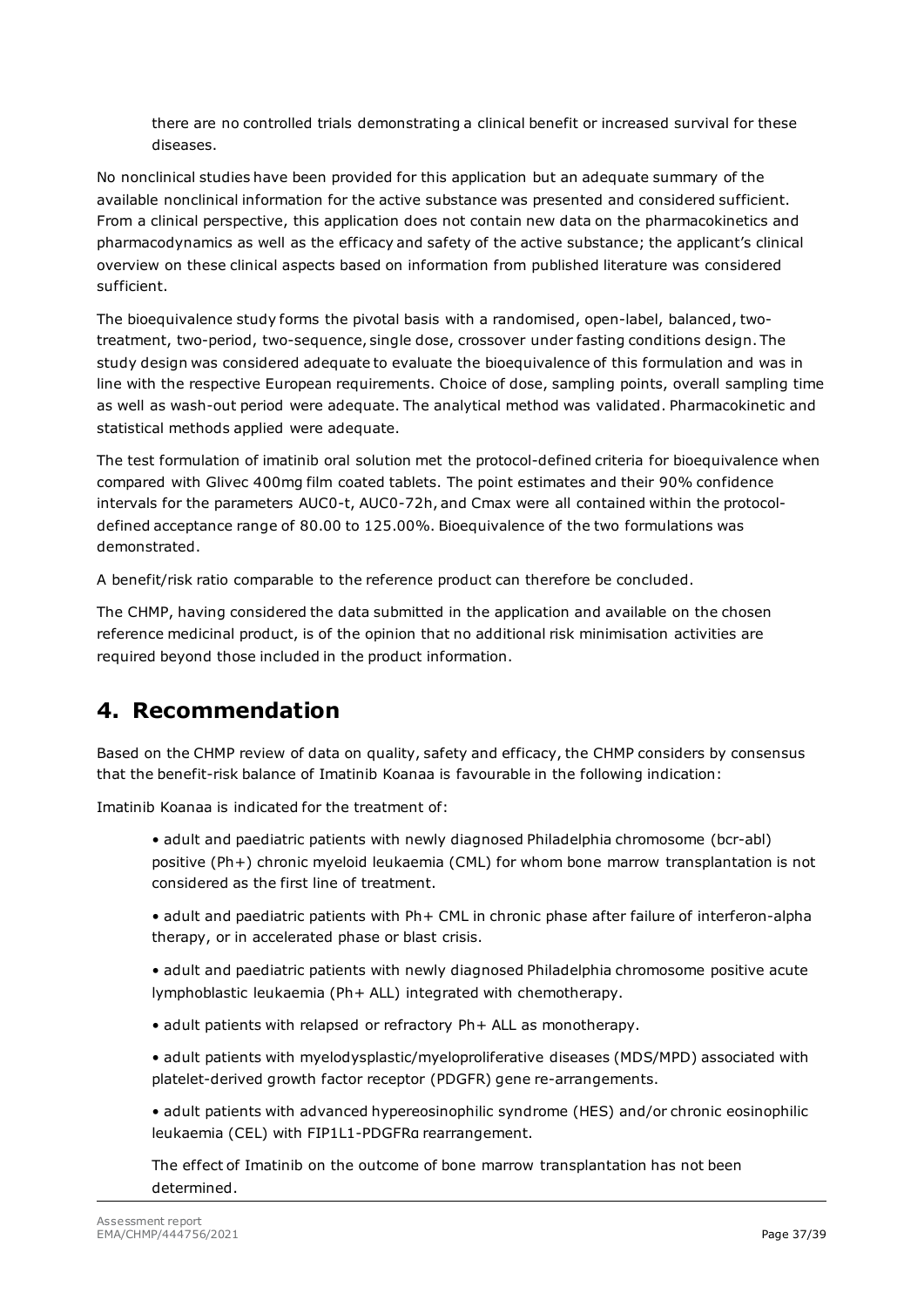Imatinib is indicated for

• the treatment of adult patients with Kit (CD 117) positive unresectable and/or metastatic malignant gastrointestinal stromal tumours (GIST).

• the adjuvant treatment of adult patients who are at significant risk of relapse following resection of Kit (CD117)-positive GIST. Patients who have a low or very low risk of recurrence should not receive adjuvant treatment.

• the treatment of adult patients with unresectable dermatofibrosarcoma protuberans (DFSP) and adult patients with recurrent and/or metastatic DFSP who are not eligible for surgery.

In adult and paediatric patients, the effectiveness of Imatinib is based on overall haematological and cytogenetic response rates and progression-free survival in CML, on haematological and cytogenetic response rates in Ph+ ALL, MDS/MPD, on haematological response rates in HES/CEL and on objective response rates in adult patients with unresectable and/or metastatic GIST and DFSP and on recurrence-free survival in adjuvant GIST. The experience with Imatinib in patients with MDS/MPD associated with PDGFR gene rearrangements is very limited (see section 5.1). Except in newly diagnosed chronic phase CML, there are no controlled trials demonstrating a clinical benefit or increased survival for these diseases.

The CHMP therefore recommends the granting of the marketing authorisation subject to the following conditions:

### *Conditions or restrictions regarding supply and use*

Medicinal product subject to restricted medical prescription (see Annex I: Summary of Product Characteristics, section 4.2).

## *Other conditions and requirements of the marketing authorisation*

#### **Periodic Safety Update Reports**

The requirements for submission of periodic safety update reports for this medicinal product are set out in the list of Union reference dates (EURD list) provided for under Article 107c(7) of Directive 2001/83/EC and any subsequent updates published on the European medicines web-portal.

## *Conditions or restrictions with regard to the safe and effective use of the medicinal product*

#### **Risk Management Plan (RMP)**

The MAH shall perform the required pharmacovigilance activities and interventions detailed in the agreed RMP presented in Module 1.8.2 of the Marketing authorisation and any agreed subsequent updates of the RMP.

An updated RMP should be submitted:

- At the request of the European Medicines Agency;
- Whenever the risk management system is modified, especially as the result of new